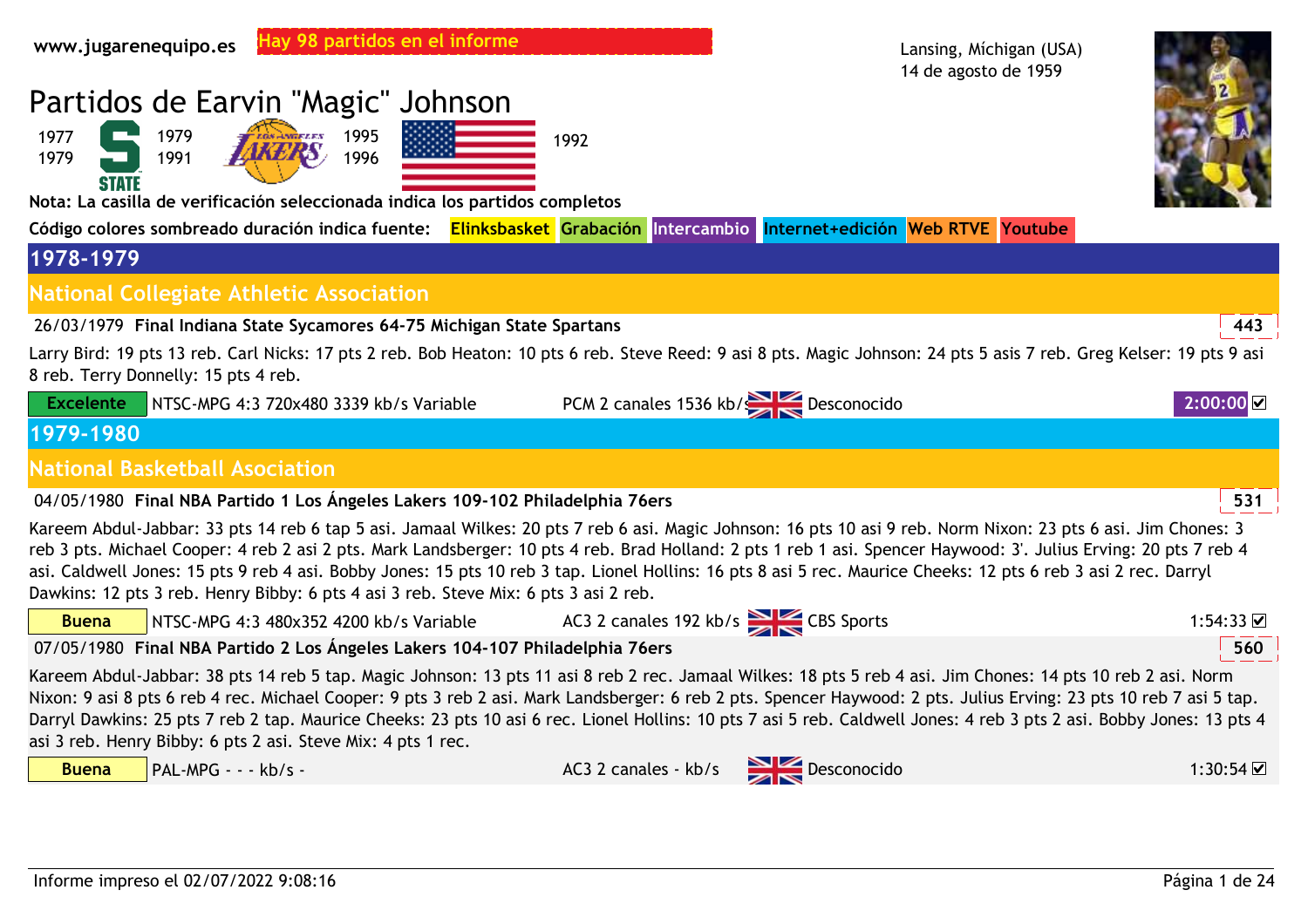## 10/05/1980 **<sup>561</sup>Final NBA Partido 3 Philadelphia 76ers 101-111 Los Ángeles Lakers**

Julius Erving: 24 pts 7 asi 4 reb 2 tap. Darryl Dawkins: 21 pts 9 reb. Maurice Cheeks: 18 pts 8 asi 4 rec. Caldwell Jones: 15 pts 11 reb. Lionell Hollins: 10 pts 9 asi 4 reb. Henry Bibby: 5 asi 2 reb. Bobby Jones: 11 pts 3 reb 2 asi 2 rec. Steve Mix: 2 reb 1 pts. Jamaal Wilkes: 19 pts 12 reb. Kareem Abdul-Jabbar: 33 pts 14 reb 4 tap. Magic Johnson: 16 pts 11 reb 5 asi. Norm Nixon: 22 pts 7 asi 4 reb. Jim Chones: 11 pts 7 reb 1 tap. Michael Cooper: 10 pts 6 reb 3 asi. Mark Landsberger: 2 reb. Brad Holland: 1 rec.

16/05/1980 **<sup>1171</sup>Final NBA Partido 6 Philadelphia 76ers 107-123 Los Ángeles Lakers**

Maurice Cheeks: 2 reb 8 asi 1 tap 13 pts. Julius Erving: 7 reb 3 asi 2 tap 27 pts. Darryl Dawkins: 4 reb 1 asi 3 tap 14 pts. Lionel Hollins: 1 reb 6 asi 13 pts. Caldwell Jones: 6 reb 2 asi 6 pts. Bobby Jones: 9 reb 1 asi 2 tap 8 pts. Steve Mix: 4 reb 2 asi 18 pts. Henry Bibby: 3 reb 3 asu 8 pts. Bernard Toone: 1'. Jim Spanarkel: 1 asi. Clint Richardson: 1'. Earving Magic Johnson: 15 reb 7 asi 1 tap 42 pts. Jim Chones: 10 reb 3 asi 3 rec 2 tap 11 pts. Jamaal Wilkes: 10 reb 2 asi 37 pts. Norm Nixon: 3 reb 9 asi 1 tap 4 pts. Michael Cooper: 4 reb 6 asi 2 rec 16 pts. Mark Landsberger: 10 reb 2 rec 5 pts. Brad Holland: 2 rec 8 pts. Marty Byrnes: 1'.

**Muy buena** PAL-MPG - 720x576 - kb/s - - - - - - - - - 2 canales - kb/s Desconocido

**Buena**

16/05/1980 **<sup>468</sup>Final NBA Partido 6 Philadelphia 76ers 107-123 Los Ángeles Lakers**

Julius Erving: 27 pts 7 reb 3 asi 2 rec. Darryl Dawkins: 14 pts 4 reb. Maurice Cheeks: 13 pts 8 asi. Lionel Hollins: 13 pts 6 asi. Steve Mix: 18 pts 4 reb. Bobby Jones: 9 reb 8 pts. Caldwell Jones: 6 reb 6 pts 2 asi. Henry Bibby: 8 pts. Magic Johnson: 42 pts 15 reb 7 asi. Jamaal Wilkes: 37 pts 10 reb 2 asi. Jim Chones: 11 pts 10 reb. Norm Nixon: 9 asi 4 pts 3 reb. Michael Cooper: 16 pts 6 asi 4 reb. Mark Landsberger: 10 reb 5 pts 2 rec. Brad Hollan: 8 pts 2 rec.

|                     | <b>Muy buena</b> $\vert$ PAL-MPG 4:3 720x576 5000 kb/s Constante                                                                                                                          | MP2 2 canales 384 kb/s | Canal Plus | $1:31:49$ $\blacksquare$ |
|---------------------|-------------------------------------------------------------------------------------------------------------------------------------------------------------------------------------------|------------------------|------------|--------------------------|
| 1981-1982           |                                                                                                                                                                                           |                        |            |                          |
| <b>All Star NBA</b> |                                                                                                                                                                                           |                        |            |                          |
|                     | 31/01/1982 Conferencia Este 120-118 Conferencia Oeste                                                                                                                                     |                        |            | 588                      |
|                     | the control 40 and 5 and 5 and 5 and 5 and 5 and 1.15 and 47 and 6 and 1.5 and 51 and 51 and 1.15 and 1.5 and 1.5 and 1.5 and 1.5 and 1.5 and 1.5 and 1.5 and 1.5 and 1.5 and 1.5 and 1.5 |                        |            |                          |

Larry Bird: 19 pts 12 reb 5 asi. Robert Parish: 21 pts 7 reb. Julius Erving: 16 pts 8 reb. Isiah Thomas: 12 pts. Tiny Archibald: 7 asi 6 pts 2 reb. Isiah Thomas: 12 pts 4 asi 3 rec. Artis Gilomore: 7 pts 3 reb 2 aso. Sidney Mncrief: 6 pts 4 reb. Buck Williams: 4 pts 10 reb. Robert Parish: 21 pts 7 reb 2 tap. Michael Ray Richardson: 10 pts 4 asi. Kely Tripucka: 6 pts 2 asi. Bobby Jones: 5 pts 4 reb. Bob Lanier: 8 pts 3 reb. Gus Williams: 22 pts 9 asi. Magic Johnson: 16 pts 7 asi 4 reb. Norm Nixon: 14 pts. Moses Malone: 12 pts 11 reb. George Gervin: 12 pts 6 reb 3 rec 3 tap. Kareem Abdul-Jabbar: 3 reb 2 tap 2 pts. Adriant Dantley: 9 reb 7 pts. Jack Sikma: 10 pts 9 reb 2 rec. Dennis Johnson: 5 reb 1 pts. Bernard King: 6 pts 4 reb 3 rec. Alex English: 5 reb 4 pts.

| <b>Excelente</b> PAL-MPG - - - kb/s - | AC3 2 canales - kb/s | Desconocido | 2.01.24 |
|---------------------------------------|----------------------|-------------|---------|
| National Rackothall Acociation        |                      |             |         |

**National Basketball Asociation**



o 2:08:00

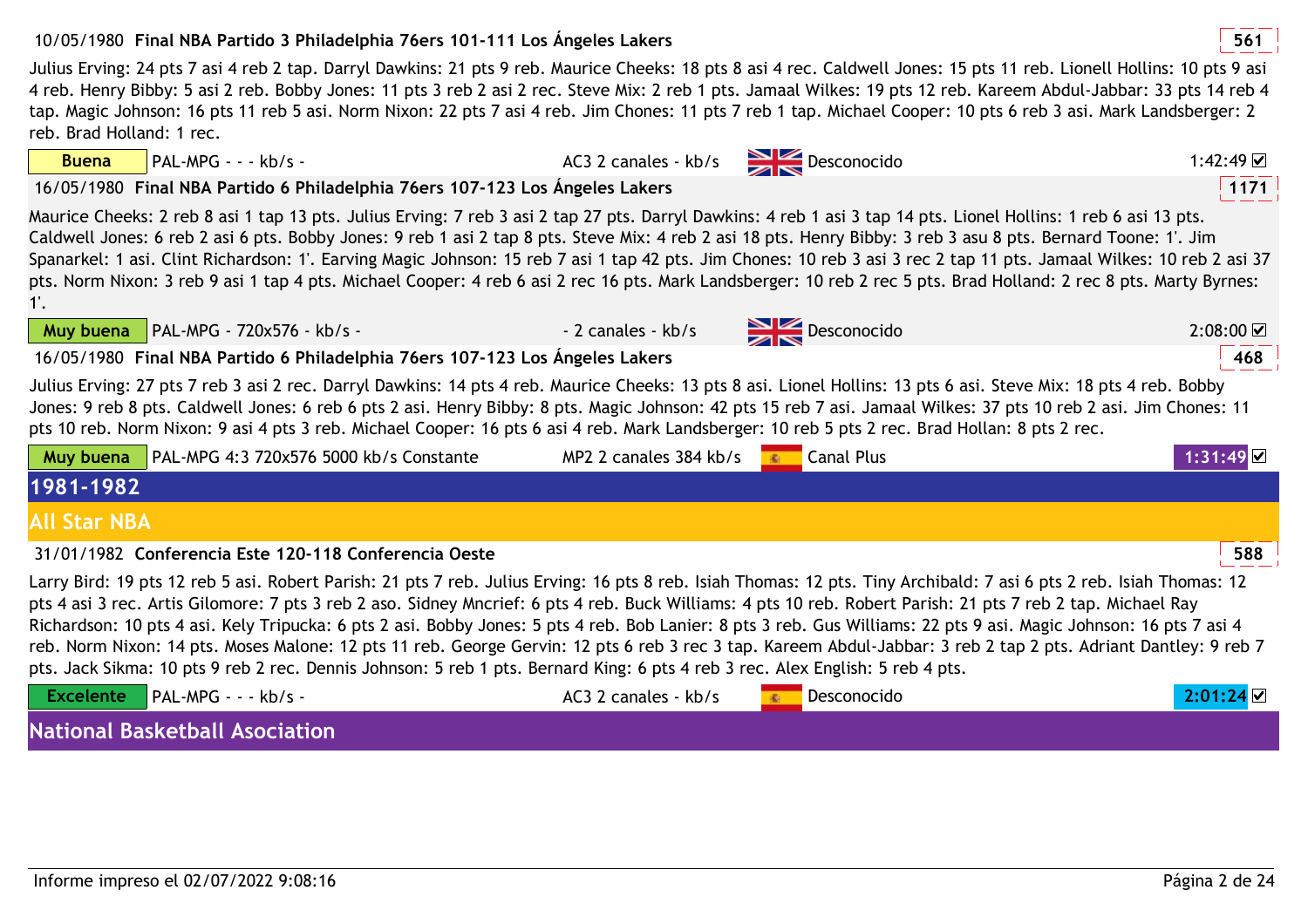## 07/03/1982 **<sup>1479</sup>Liga Regular Philadelphia 76ers 119-113 Los Ángeles Lakers**

Julius Erving: 9 reb 4 asi 1 tap 20 pts. Maurice Cheeks: 5 reb 9 asi 12 pts. Lionel Hollins: 2 reb 6 asi 7 pts. Steve Mix: 3 reb 5 pts. Clint Richardson: 2 reb 4 pts. Andrew Tony: 1 reb 5 asi 46 pts. Caldwell Jones: 13 reb. Bobby Jones: 5 reb 2 asi 10 pts. Mike Bantom: 5 reb 7 pts. Earl Cureton: 5 reb 8 pts. Norm Nixon: 3 reb 7 asi 26 pts. Kareem Abdul-Jabbar: 10 reb 3 asi 26 pts. Jamaal Wilkes: 3 reb 1 asi 13 pts. Eddie Jordan: 1 asi 2 pts. Earvin Magic Johnson: 11 reb 8 asi 16 pts. Kurt Rambis: 8 reb 4 tap 16 pts. Michael Cooper: 2 reb 4 asi 2 tap 13 pts. Jim Brewer: 2 reb 1 pts. Mark Landsberger: 1 reb.

| <b>Muy buena</b> $\sqrt{P+N-MPG}$ 4:3 720x576 4358 kb/s Variable                                                                                                                                                                                                                                                                                                                                                                                                                                                                                                                                                                                                                                                                                                                     |                                           |                                  |                  |
|--------------------------------------------------------------------------------------------------------------------------------------------------------------------------------------------------------------------------------------------------------------------------------------------------------------------------------------------------------------------------------------------------------------------------------------------------------------------------------------------------------------------------------------------------------------------------------------------------------------------------------------------------------------------------------------------------------------------------------------------------------------------------------------|-------------------------------------------|----------------------------------|------------------|
|                                                                                                                                                                                                                                                                                                                                                                                                                                                                                                                                                                                                                                                                                                                                                                                      | AC3 2 canales 256 kb/s $\geq$ Desconocido |                                  | 2:00:28          |
| 27/05/1982 Final NBA Partido 1 Philadelphia 76ers 117-124 Los Ángeles Lakers                                                                                                                                                                                                                                                                                                                                                                                                                                                                                                                                                                                                                                                                                                         |                                           |                                  | 1172             |
| Julius Erving: 9 reb 3 asi 1 tap 27 pts. Maurice Cheeks: 1 reb 9 asi 12 pts. Bobby Jones: 8 reb 1 asi 19 pts. Andrew Toney: 9 asi 20 pts. Caldwell Jones: 11 reb 1<br>asi 4 tap 6 pts. Lionel Hollins: 2 reb 3 asi 6 pts. Darryl Dawkins: 4 reb 2 tap 16 pts. Mike Bantom: 5 reb 1 asi 8 pts. Clint Richardson: 1 reb 1 asi. Steve Mix: 3 pts.<br>Ear Cureton: 1'. Earvin Magic Johnson: 14 reb 9 asi 10 pts. Norm Nixon: 4 reb 10 asi 2 rec 24 pts. Jamaal Wilkes: 10 reb 3 asi 4 rec 24 pts. Kareem Abdul Jabbar:<br>7 reb 5 asi 4 tap 23 pts. Kurt Rambis: 3 reb 1 asi 1 tap 12 pts. Michael Cooper: 5 reb 5 asi 1 tap 17 pts. Bob McAdoo: 7 reb 1 asi 1 tap 14 pts.                                                                                                              |                                           |                                  |                  |
| Muy buena<br>PAL-MPG - 720x576 - kb/s -                                                                                                                                                                                                                                                                                                                                                                                                                                                                                                                                                                                                                                                                                                                                              | - 2 canales - kb/s                        | $\frac{1}{\sqrt{2}}$ Desconocido | $2:00:00$ $\Box$ |
| 1982-1983                                                                                                                                                                                                                                                                                                                                                                                                                                                                                                                                                                                                                                                                                                                                                                            |                                           |                                  |                  |
| <b>All Star NBA</b>                                                                                                                                                                                                                                                                                                                                                                                                                                                                                                                                                                                                                                                                                                                                                                  |                                           |                                  |                  |
| 13/02/1983 Conferencia Oeste 123-132 Conferencia Este                                                                                                                                                                                                                                                                                                                                                                                                                                                                                                                                                                                                                                                                                                                                |                                           |                                  | 635              |
|                                                                                                                                                                                                                                                                                                                                                                                                                                                                                                                                                                                                                                                                                                                                                                                      |                                           |                                  |                  |
| Kareem Abdul-Jabbar: 20 pts 6 reb 5 asi. Magic Johnson: 17 pts 16 asi 5 reb. Alex English: 14 pts 4 reb. Maurice Lucas: 7 reb 6 pts. David Thompson: 10 pts 2 asi.<br>Jim Paxson: 11 pts 2 rec. Jack Sikma: 8 pts 3 reb. Artis Gilmore: 5 pts 5 reb. Jammal Wilkes: 10 pts 2 asi. Gus Williams: 6 pts 4 asi. George Gervin: 9 pts 3 asi.<br>Kiki Vandeweghe: 7 pts 3 reb. Julius Erving: 25 pts 6 reb 3 asi. Sidney Moncrief: 20 pts 5 reb 4 asi. Larry Bird: 14 pts 13 reb 7 asi. Isiah Thomas: 19 pts 7 asi 4 reb<br>4 rec. Moses Malone: 10 pts 8 reb 3 asi. Maurice Cheeks: 6 pts 1 asi 1 reb. Marques Johnson: 7 pts 2 asi 2 reb. Buck Williams: 8 pts 7 reb 1 asi. Robert Parish: 13<br>pts 3 reb. Andrew Toney: 8 pts 7 asi. Reggie Theus: 1 asi 1 reb. Bill Laimbeer: 1 reb. |                                           |                                  |                  |
| NTSC-MPG - - - kb/s -<br><b>Excelente</b>                                                                                                                                                                                                                                                                                                                                                                                                                                                                                                                                                                                                                                                                                                                                            | AC3 2 canales - kb/s Desconocido          |                                  | 1:29:54 ☑        |
| <b>National Basketball Asociation</b>                                                                                                                                                                                                                                                                                                                                                                                                                                                                                                                                                                                                                                                                                                                                                |                                           |                                  |                  |
| 29/12/1982 Liga Regular Golden State Warriors 110-120 Los Angeles Lakers                                                                                                                                                                                                                                                                                                                                                                                                                                                                                                                                                                                                                                                                                                             |                                           |                                  | 1184             |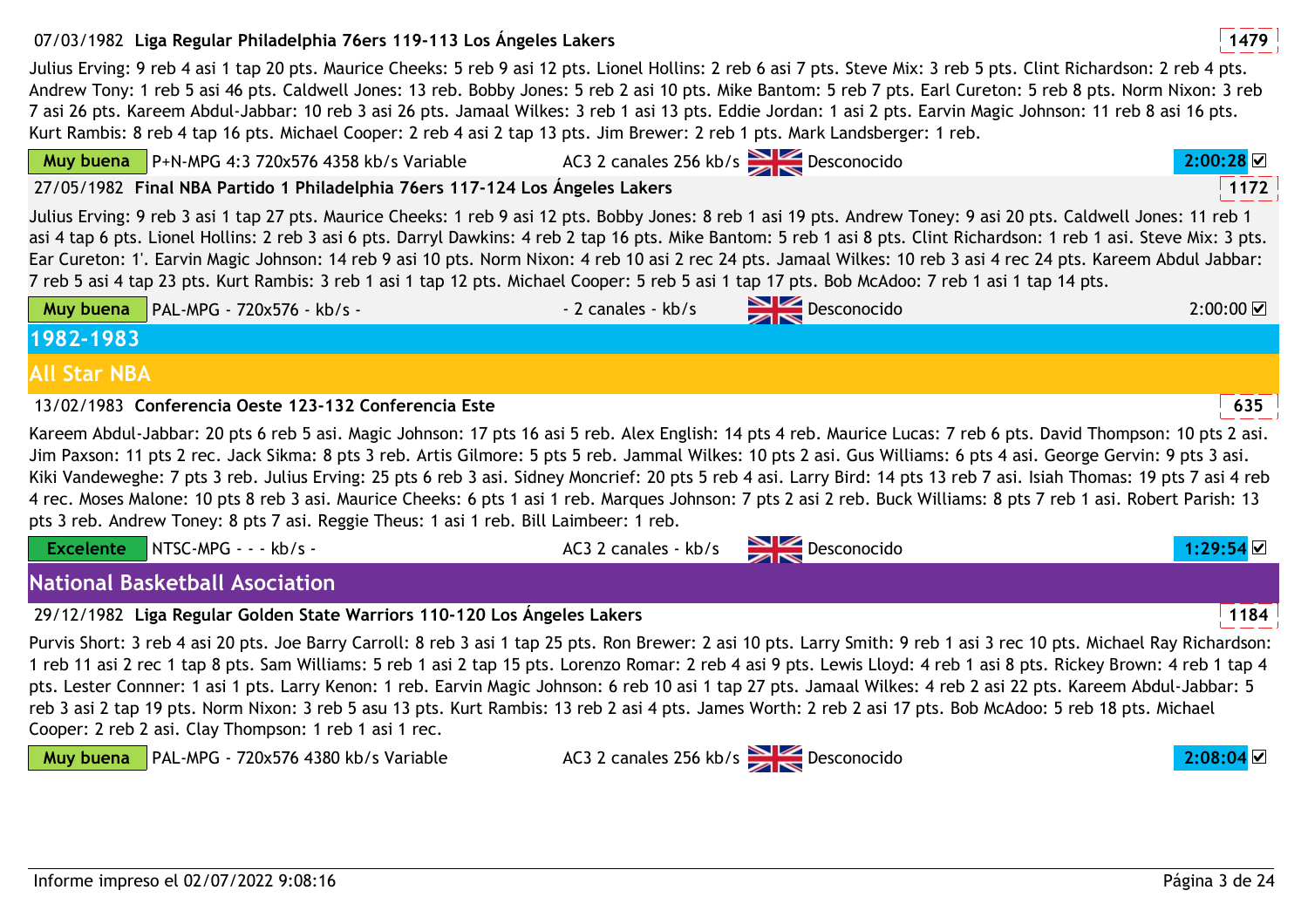| 30/01/1983 Liga Regular Boston Celtics 110-94 Los Angeles Lakers                                                                                                                                                                                                                                                                                                                                                                                                                                                                                                                                                            | 673                |
|-----------------------------------------------------------------------------------------------------------------------------------------------------------------------------------------------------------------------------------------------------------------------------------------------------------------------------------------------------------------------------------------------------------------------------------------------------------------------------------------------------------------------------------------------------------------------------------------------------------------------------|--------------------|
| Larry Bird: 13 reb 8 asi 5 rec 21 pts. Robert Parish: 18 reb 4 asi 3 rec 3 tap 24 pts. Kevin McHale: 11 reb 1 asi 16 pts. Danny Ainge: 3 asi 2 rec 1 pts. Quinn<br>Buckner: 1 reb 2asi 2 rec 4 pts. Tiny Archibald: 2 reb 15 asi 7 pts. Cedric Maxwell: 7 reb 2 rec 16 pts. Gerald Henderson: 3 asi 4 pts. M.L. Carr: 1 reb 6 pts.<br>Jamaal Wilkes: 4 reb 1 asi 1 rec 20 pts. Magic Johnson: 10 reb 10 pts 14 pts. Kareem Abdul-Jabbar: 6 reb 2 asi 2 tap 27 pts. Norm Nixon: 2 reb 7 asi 6 pts.<br>Michael Cooper: 4 reb 1 asi 1 tap 6 pts. James Worthy: 5 reb 2 asi 1 tap 7 pts. Bob McAdoo: 5 reb 9 pts.               |                    |
| Muy buena PAL-MPG 4:3 720x480 9200 kb/s Variable AC3 2 canales 256 kb/s                                                                                                                                                                                                                                                                                                                                                                                                                                                                                                                                                     | $1:11:09$ $\Omega$ |
| 22/05/1983 Final NBA Partido 4 Los Ángeles Lakers 108-115 Philadelphia 76ers                                                                                                                                                                                                                                                                                                                                                                                                                                                                                                                                                | 1099               |
| Magic Johnson: 7 reb 13 asi 1 tap 27 pts. Kareem Abdul Jabbar: 7 reb 3 asi 1 tap 28 pts. Michael Cooper: 3 reb 4 asi 4 rec 13 pts. Jamaal Wilkes: 5 reb 21 pts.<br>Kurt Rambis: 5 reb 2 asi 7 pts. Mark Landsberger: 7 reb 2 asi 4 pts. Mike McGee: 7 reb 1 asi 6 pts. Dwight Jones: 2 reb 2 pts. Moses Malone: 23 reb 3 tap 24 pts.<br>Andrew Toney: 2 reb 9 asi 1 tap 23 pts. Maurice Cheeks: 1 reb 7 asi 20 pts. Julius Ervng: 5 reb 6 asi 2 tap 21 pts. Marc lavaroni: 3 reb 2 asi 2 tap 4 pts. Bobby<br>Jones: 3 reb 2 asi 4 rec 2 tap 13 pts. Clint Richardson: 2 reb 2 asi 6 pts. Clemon Johnson: 2 reb 1 tap 4 pts. |                    |
| <b>Muy buena</b> PAL-MPG - 720x576 5320 kb/s Variable $AC3$ 2 canales 256 kb/s $\geq$ Desconocido<br>1:52:20                                                                                                                                                                                                                                                                                                                                                                                                                                                                                                                |                    |
| 29/05/1983 Final NBA Partido 3 Los Ángeles Lakers 94-111 Philadelphia 76ers                                                                                                                                                                                                                                                                                                                                                                                                                                                                                                                                                 | 539                |
| Kareem Abdul Jabbar: 23 pts 15 reb 3 asi. Jamaal Wilkes: 20 pts 6 reb 3 tap. Magic Johnson: 18 pts 13 asi 7 reb. Bob McAdoo: 12 pts 7 reb. Norm Nixon: 7 pts 5<br>asi 2 reb. Kurt Rambis: 10 pts 2 reb 1 asi. Michael Cooper: 4 pts 2 reb. Mark Landsberger: 4'. Clay Johnson: 3'. Mike McGee: 1'. Julius Erving: 21 pts 12 reb 3 asi 2<br>rec. Moses Malone: 28 pts 19 reb 6 asi. Andrew Toney: 21 pts 5 asi. Bobby Jones: 17 pts 7 reb 2 asi. Maurice Cheeks: 6 pts 5 asi 4 rec. Marc lavaroni: 6 reb 4 pts 4<br>asi. Clint Richardson: 2 reb 2 pts. Clemon Johnson: 2 pts 2 reb 1 aso.                                   |                    |
| NTSC-MPG 4:3 352x480 9800 kb/s Variable 4C3 2 canales 256 kb/s<br><b>Buena</b>                                                                                                                                                                                                                                                                                                                                                                                                                                                                                                                                              | 2:05:10            |
| 31/05/1983 Final NBA Partido 4 Los Ángeles Lakers 108-115 Philadelphia 76ers                                                                                                                                                                                                                                                                                                                                                                                                                                                                                                                                                | 1013               |
| Earvin Magic Johnson: 27 pts 13 asi 7 reb 1 tap. Kareem Abdul-Jabbar: 28 pts 7 reb 3 asi. Michael Cooper: 3 reb 4 asi 4 rec 13 pts. Jamaal Wilkes: 21 pts 5 reb 1<br>asi. Kurt Rambis: 5 reb 2 asi 7 pts. Mark Landsberger: 7 reb 2 asi 4 pts. Mike McGee: 7 reb 1 asi 6 pts. Dwight Jones: 2 reb 2 pts. Moses Malone: 24 pts 23 reb 3<br>tap. Andrew Toney: 23 pts 9 asi 2 reb. Maurice Cheeks: 1 reb 7 asi 2 rec 20 pts. Julius Erving: 21 pts 6 asi 5 reb. Marc lavaroni: 3 reb 2 asi 4 pts. Bobby Jones: 3<br>reb 2 asi 4 rec 2 tap 13 pts. Clint Richardson: 2 reb 2 asi 6 pts. Clemon Johnson: 2 reb 4 pts.           |                    |
| MP2 2 canales 192 kb/s<br>Desconocido<br>PAL-MPG - 720x576 5560 kb/s Variable<br>Muy buena                                                                                                                                                                                                                                                                                                                                                                                                                                                                                                                                  | 1:37:58 ⊻          |
| 1983-1984                                                                                                                                                                                                                                                                                                                                                                                                                                                                                                                                                                                                                   |                    |
| <b>National Basketball Asociation</b>                                                                                                                                                                                                                                                                                                                                                                                                                                                                                                                                                                                       |                    |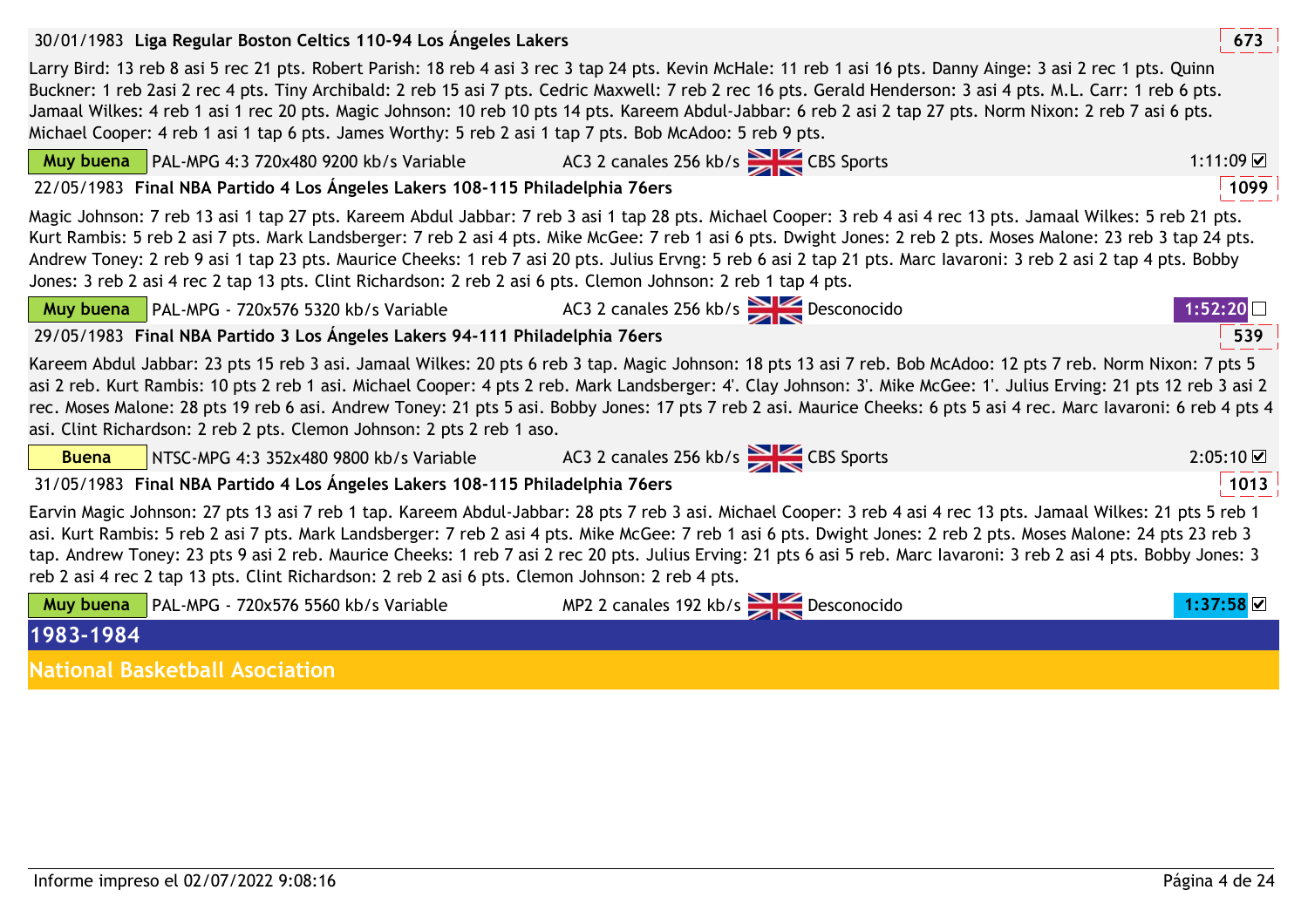## 29/01/1984 **<sup>1067</sup>Conferencia Oeste 145-154 Conferencia Este**

Kareem Abdul-Jabbar: 13 reb 2 asi 1 tap 25 pts. Earvin Magic Johnson: 9 reb 22 asi 2 tap 15 pts. George Gervin: 2 reb 1 asi 13 pts. Alex English: 2 asi 1 rec 13 pts. Adrian Dantley: 2 reb 1 asi 2 pts. Jack Sikma: 12 reb 1 asi 15 pts. Kiki Vandeweghe: 3 reb 1 asi 14 pts. Rickey Green: 11 aso 1 rec 6 pts. Ralph Sampson: 5 reb 9 pts. Walter Davis: 2 reb 1 asi 10 pts. Jim Paxson: 3 reb 2 asi 10 pts. Mark Aguirre: 1 reb 2 asi 13 pts. Isiah Thomas: 5 reb 15 asi 21 pts. Julius Erving: 8 reb 5 asi 34 pts. Larry Bird: 7 reb 3 asi 2 rec 16 pts. Robert Parish: 15 reb 2 asi 12 pts. Sidney Moncrief: 5 reb 2 asi 8 pts. Bernard King: r reb 4 asi 18 pts. Andrew Toney: 3 asi 13 pts. Bill Laimbeer: 5 reb 2 tap 13 pts. Jeff Ruland: 4 reb 2 asi 6 pts. Otis Birdsong: 3 reb 1 asi 2 pts. Kevin McHale: 5 reb 10 pts. Kelly Tripucky: 2 asi 1 pts.

| <b>Regular</b> | PAL-MPG 4:3 352x576 6040 kb/s Variable                                                                                                                                                                                                                                                                                                                                                                                                                                                                                                                                                                                                                                                                                                                              | AC3 2 canales 256 kb/s $\geq$ Desconocido |             |
|----------------|---------------------------------------------------------------------------------------------------------------------------------------------------------------------------------------------------------------------------------------------------------------------------------------------------------------------------------------------------------------------------------------------------------------------------------------------------------------------------------------------------------------------------------------------------------------------------------------------------------------------------------------------------------------------------------------------------------------------------------------------------------------------|-------------------------------------------|-------------|
|                | 04/03/1984 Liga Regular Detroit Pistons 114-118 Los Ángeles Lakers                                                                                                                                                                                                                                                                                                                                                                                                                                                                                                                                                                                                                                                                                                  |                                           | 1518        |
|                | Isiah Thomas: 4 reb 14 asi 20 pts. Bill Laimbeer: 5 reb 1 asi 27 pts. Kelly Tripucka: 3 reb 2 asi 4 rec 15 pts. John Long: 2 reb 3 asi 2 rec 10 pts. Kent Benson: 5<br>reb 1 asi 10 pts. Vinnie Johnson: 3 reb 6 asi 16 pts. Cliff Levingston: 12 reb 1 asi 8 pts. Terry Tyler: 3 reb 1 asi 8 pts. Earl Cureton: 4 reb 3 rec. Earvin Magic<br>Johnson: 14 reb 7 asi 2 tap 29 pts. Kareen Abdul-Jabbar: 8 reb 4 asi 1 tap 29 pts. Jamaal Wilkes: 1 reb 2 asi 16 pts. Byron Scott: 2 reb 1 asi 16 pts. Kurt Rambis:<br>5 reb 5 asi. James Worthy: 11 reb 5 asi 1 tap 20 pts. Michael Cooper: 3 reb 8 asi 2 tap 6 pts. Mike McGee: 2 pts. Swen Nater: 1 reb.                                                                                                           |                                           |             |
| <b>Regular</b> | $\blacksquare$ PAL-MPG - 704x576 4387 kb/s Variable                                                                                                                                                                                                                                                                                                                                                                                                                                                                                                                                                                                                                                                                                                                 | AC3 2 canales 256 kb/s Desconocido        | $1:39:38$ ⊠ |
|                | 18/04/1984 C.O. 1ª ronda Partido 1 Los Ángeles Lakers 116-105 Kansas City Kings                                                                                                                                                                                                                                                                                                                                                                                                                                                                                                                                                                                                                                                                                     |                                           | 390         |
|                | Earvin Magic Johnson: 26 pts 7 reb 11 asi. Michael Cooper: 9 pts 3 reb 7 asi 4 tap. Mike McGee: 14 pts 7 reb 4 asi 4 tap. Kareem Abdul Jabbar: 19 pts 7 reb 4 asi 4<br>tap. Kurt Rambis: 8 pts 6 reb 1 asi 1 tap. James Worthy: 16 pts 7 reb 4 asi 3 tap. Bob McAdoo: 10 pts 4 reb 1 tap. Mitch Kupchak: 6 pts 4 reb. Swen Nater: 6 pts 2<br>reb. Larry Spriggs: 2 pts 1 reb 1 asi. Eddie Johnson: 25 pts 3 reb 6 asi 1 tap. Larry Drew: 11 pts 1 reb 7 asi. LaSalle Thompson: 12 pts 7 reb 1 asi 2 tap. Reggie<br>Theus: 11 pts 5 reb 3 asi. Mark Olberding: 5 pts 5 reb 2 asi. Mike Woodson: 13 pts 2 reb 3 asi. Dave Robisch: 2 pts 3 reb. Ed Nealy: 6 pts 6 reb 2 asi. Don Buse: 10<br>pts 1 asi. Billy Knight: 4 pts 2 reb 1 asi. Larry Micheaux: 6 pts 4 reb. |                                           |             |
| <b>Buena</b>   | $P+N-MPG 4:3 720x480 10602 kb/s Variable$ AC3 2 canales 224 kb/s                                                                                                                                                                                                                                                                                                                                                                                                                                                                                                                                                                                                                                                                                                    |                                           | 1:41:00 ☑   |
|                | 27/05/1984 Final NBA Partido 1 Boston Celtics 109-115 Los Ángeles Lakers                                                                                                                                                                                                                                                                                                                                                                                                                                                                                                                                                                                                                                                                                            |                                           | 1024        |
| reb 3 pts.     | Dennis Johnson: 5 reb 2 asi 1 tap 23 pts. Larry Bird: 14 reb 5 asi 3 tap 24 pts. Cedric Maxwell: 5 reb 6 pts. Gerald Henderson: 3 reb 3 asi 12 pts. Robert Parish: 7<br>reb 1 asi 1 tap 13 pts. Kevin McHale: 8 reb 3 tap 25 pts. Scott Wedman: 4 reb 2 asi 6 pts. Scott Wedman: 4 reb 2 asi 6 pts. Quinn Buckner: 1 reb. Greg Kite: 1<br>asi. Danny Ainge: 2'. James Worthy: 5 reb 1 asi 3 rec 20 pts. Magic Johnson: 6 reb 10 asi 18 pts. Michael Cooper: 7 reb 5 asi 11 pts. Kareem Abdul-Jabbar: 8 reb 5<br>asi 2 tap 32 pts. Kurt Rambis: 4 reb 2 asi 7 pts. Bob McAdoo: 6 reb 2 tap 7 pts. Byron Scott: 2 reb 2 asi 1 rec 14 pts. Swen Nater: 3 reb 3 pts. Jamaal Wilkes: 1                                                                                   |                                           |             |
| Muy buena      | PAL-MPG 4:3 720x576 5670 kb/s Variable                                                                                                                                                                                                                                                                                                                                                                                                                                                                                                                                                                                                                                                                                                                              | AC3 2 canales 256 kb/s Desconocido        | 2:01:23     |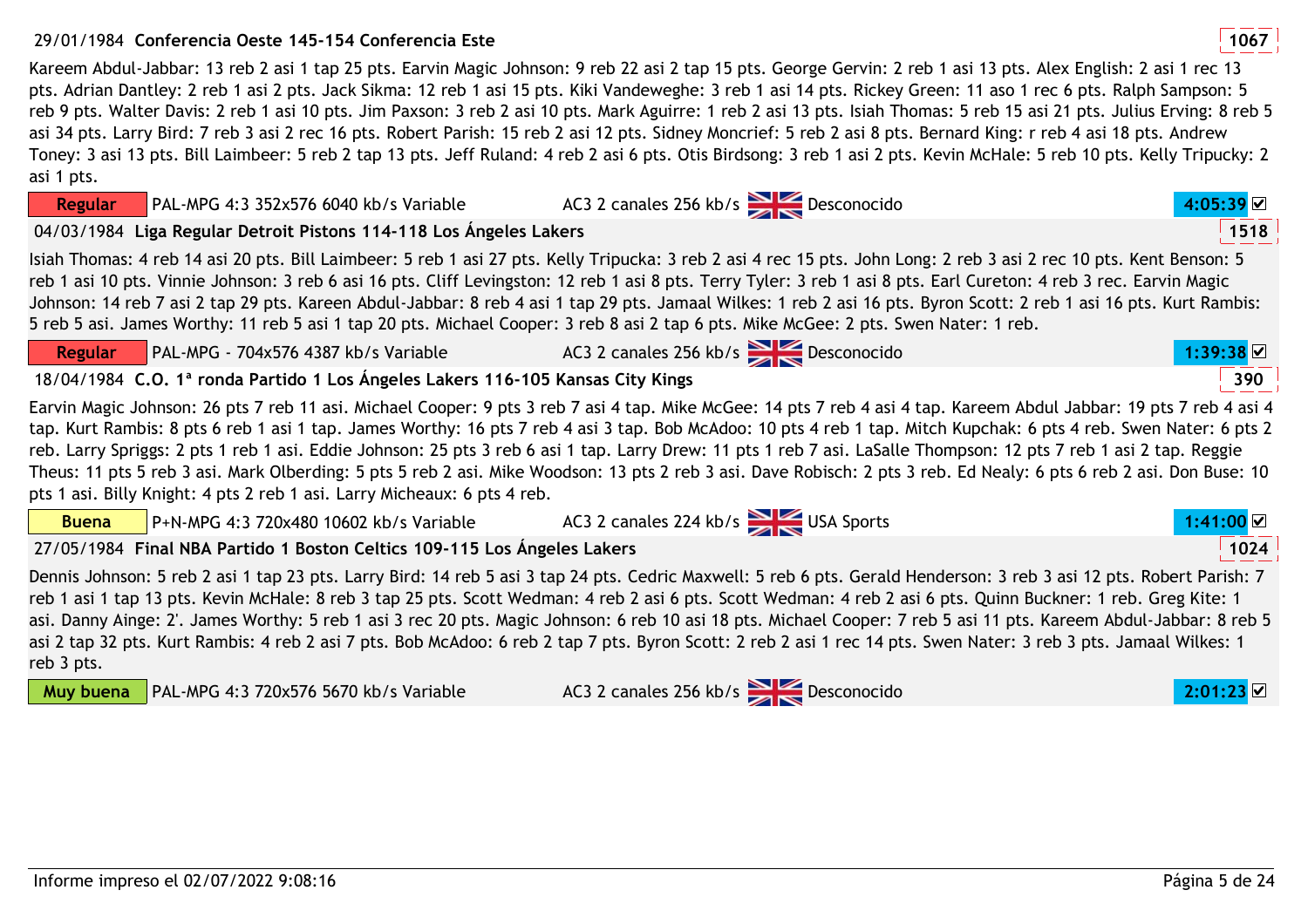## 31/05/1984 **<sup>1056</sup>Final NBA Partido 2 Boston Celtics 125-121 Los Ángeles Lakers**

Larry Bird: 13 reb 3 asi 2 tap 27 pts. Robert Parish: 11 reb 5 rec 18 pts. Cedric Maxwell: 12 reb 1 asi 16 pts. Dennis Johnson: 1 reb 2 asi 10 pts. Gerald Henderson: 2 reb 5 asi 3 rec 16 pts. Kevin McHale: 4 reb 2 asi 13 pts. Danny Ainge: 1 reb 5 asi 1 rec 12 pts. Scott Wedman: 4 reb 1 asi 10 pts. Quinn Buckner: 2 reb 1 asi 2 pts. Magic Johnson: 10 reb 9 asi 1 tap 27 pts. Kareem Abdul-Jabbar: 9 reb 7 asi 3 tap 20 pts. James Worthy: 3 reb 4 asi 29 pts. Michael Cooper: 2 reb 3 asi 5 rec 2 tap 9 pts. Kurt Rambis: 4 reb 1 asi. Bob McAdoo: 8 reb 3 asi 1 tap 16 pts. Jamaal Wilkes: 3 reb 1 rec 13 pts. Byron Scott: 5 pts. Swen Nater: 2 reb 2 pts.

03/06/1984 **<sup>1057</sup>Final NBA Partido 3 Los Ángeles Lakers 137-104 Boston Celtics**

PAL-MPG 4:3 720x576 3860 kb/s Variable

Magic Johnson: 11 reb 21 asi 1 tap 14 pts. Kareem Abdul-Jabbar: 9 reb 3 asi 4 tap 24 pts. Michael Cooper: 6 reb 5 asi 17 pts. James Worthy: 4 reb 3 asi 13 pts. Kurt Rambis: 5 reb 1 rec 17 pts. Bob McAdoo: 7 reb 1 tap 21 pts. Jammaal Wilkes: 5 reb 1 asi 6 pts. Mike McGee: 4 reb 1 rec 15 pts. Swen Nater: 7 reb 6 pts. Byron Scott: 1 reb 2 pts. Larry Spriggs: 1 asi 2 pts. Mitch Kupchak: 4 reb 2 asi. Larry Bird: 7 reb 3 rec 1 tap 30 pts. Robert Parish: 12 reb 2 tap 9 pts. Cedric Maxwell: 4 reb 5 asi 9 pts. Gerald Henderson: 2 reb 2 asi 10 pts. Dennis Johnson: 2 reb 1 asi 4 pts. Scott Wedman: 10 reb 4 asi 16 pts. Kevin McHale: 4 reb 2 asi 1 tap 12 pts. Quinn Buckner: 3 asi 6 pts. Danny Ainge: 1 reb 2 asi 2 pts. M. L. Carr: 1 reb 1 asi 2 pts. Carlos Clark: 4 pts. Greg Kite: 1 reb 1 asi.

|  | <b>Muy buena</b> $\vert$ PAL-MPG 4:3 720x576 4000 kb/s Variable | AC3 2 canales 256 kb/s CBS Sports | :51:15 |
|--|-----------------------------------------------------------------|-----------------------------------|--------|
|  |                                                                 |                                   |        |

## 06/06/1984 **<sup>1058</sup>Final NBA Partido 4 Los Ángeles Lakers 125-129 Boston Celtics**

Magic Johnson: 11 reb 17 asi 20 pts. James Worthy: 5 reb 2 asi 30 pts. Michael Cooper: 1 reb 6 asi 10 pts. Kareem Abdul-Jabbar: 8 reb 6 asi 2 tap 32 pts. Kurt Rambis: 6 reb 1 tap 9 pts. Bob McAdoo: 6 reb 1 tap 13 pts. Swen Nater: 7 reb 1 tap 7 pts. Byron Scott: 1 reb 1 rec 2 pts. Jamaal Wilkes: 1 reb 2 pts. Dennis Johnson: 2 reb 14 asi 22 pts. Larry Bird: 21 reb 2 asi 29 pts. Cedric Maxwell: 3 reb 4 asi 2 rec 11 pts. Robert Parish: 12 reb 2 asi 3 rec 25 pts. Gerald Henderson: 2 reb 3 asi 4 rec 13 pts. Kevin McHale: 8 reb 2 asi 1 tap 9 pts. Scott Wedman: 3 reb 3 asi 5 pts. Danny Ainge: 2 rec 9 pts. M. L. Carr: 1 reb 1 rec 6 pts. Quinn Buckner: 3'.

|                                                                          | $\sim$ |      |
|--------------------------------------------------------------------------|--------|------|
| 08/06/1984 Final NBA Partido 5 Boston Celtics 121-103 Los Ángeles Lakers |        | 1059 |

PAL-MPG 4:3 720x576 3370 kb/s Variable

Larry Bird: 17 reb 2 asi 1 tap 34 pts. Robert Parish: 12 reb 2 asi 3 tap 13 pts. Dennis Johnson: 2 reb 6 asi 22 pts. Cedric Maxwell: 4 reb 2 asi 13 pts. Gerald Henderson: 1 reb 9 asi 4 pts. Kevin McHale: 10 reb 19 pts. Quinn Buckner: 2 reb 1 rec 4 pts. Danny Ainge: 2 reb 6 asi 5 pts. M. L. Carr: 5 pts. Greg Kite: 1 tap 2 pts. Carlos Clark: 1 reb. Magic Johnson: 5 reb 13 asi 2 tap 10 pts. James Worthy: 3 reb 22 pts. Kareem Abdul-Jabbar: 7 reb 1 tap 19 pts. Michael Cooper: 4 asi 1 rec 8 pts. Kurt Rambis: 9 reb 1 tap 2 pts. Bob McAdoo: 12 reb 1 asi 18 pts. Mike Mcgee: 4 reb 1 rec 8 pts. Jamaal Wilkes: 1 reb 2 pts. Swen Nater: 3 reb 6 pts. Byron Scott: 4 pts. Larry Spriggs: 2 reb 2 pts. Mitch Kupchak: 1 reb 2 pts.

**Muy** 

**Muy buena**

**Muy buena**

| buena PAL-MPG 4:3 720x576 3470 kb/s Variable |  |
|----------------------------------------------|--|
|                                              |  |

AC3 2 canales 256 kb/s CBS Sports **2:13:29** 

12/06/1984 **<sup>1061</sup>Final NBA Partido 7 Boston Celtics 111-102 Los Ángeles Lakers**

Cedric Maxwell: 8 reb 8 asi 1 tap 24 pts. Robert Parish: 16 reb 2 asi 1 tap 14 pts. Larry bird: 12 reb 3 asi 1 tap 20 pts. Dennis Johnson: 6 reb 2 asi 22 pts. Gerald Henderson: 3 reb 1 asi 1 rec 9 pts. Kevin McHale: 4 reb 10 pts. Danny Ainge: 2 reb 1 asi 10 pts. M. L. Carr: 1 reb 1 asi. Quinn Buckner: 2 pts. Carlos Clark: 1'. Kareem Abdul-Jabbar: 6 reb 4 asi 2 tap 29 pts. Magic Johnson: 5 reb 15 asi 16 pts. Michael Cooper: 3 reb 6 asi 3 tap 6 pts. James Worthy: 4 reb 2 asi 21 pts. Kurt Rambis: 9 reb 7 pts. Byron Scott: 2 reb 1 asi 4 pts. Jamaal Wilkes: 1 reb 4 pts. Mitch Kupchak: 3 reb 5 pts. Swen Nater: 3'.AC3 2 canales 256 kb/s **2:59:59:59:59:58** 

**Muy buena**PAL-MPG 4:3 720x576 5480 kb/s Variable

Informe impreso el 02/07/2022 9:08:16



- AC3 2 canales 128 kb/s **2:07:55 2** 
	-



1059

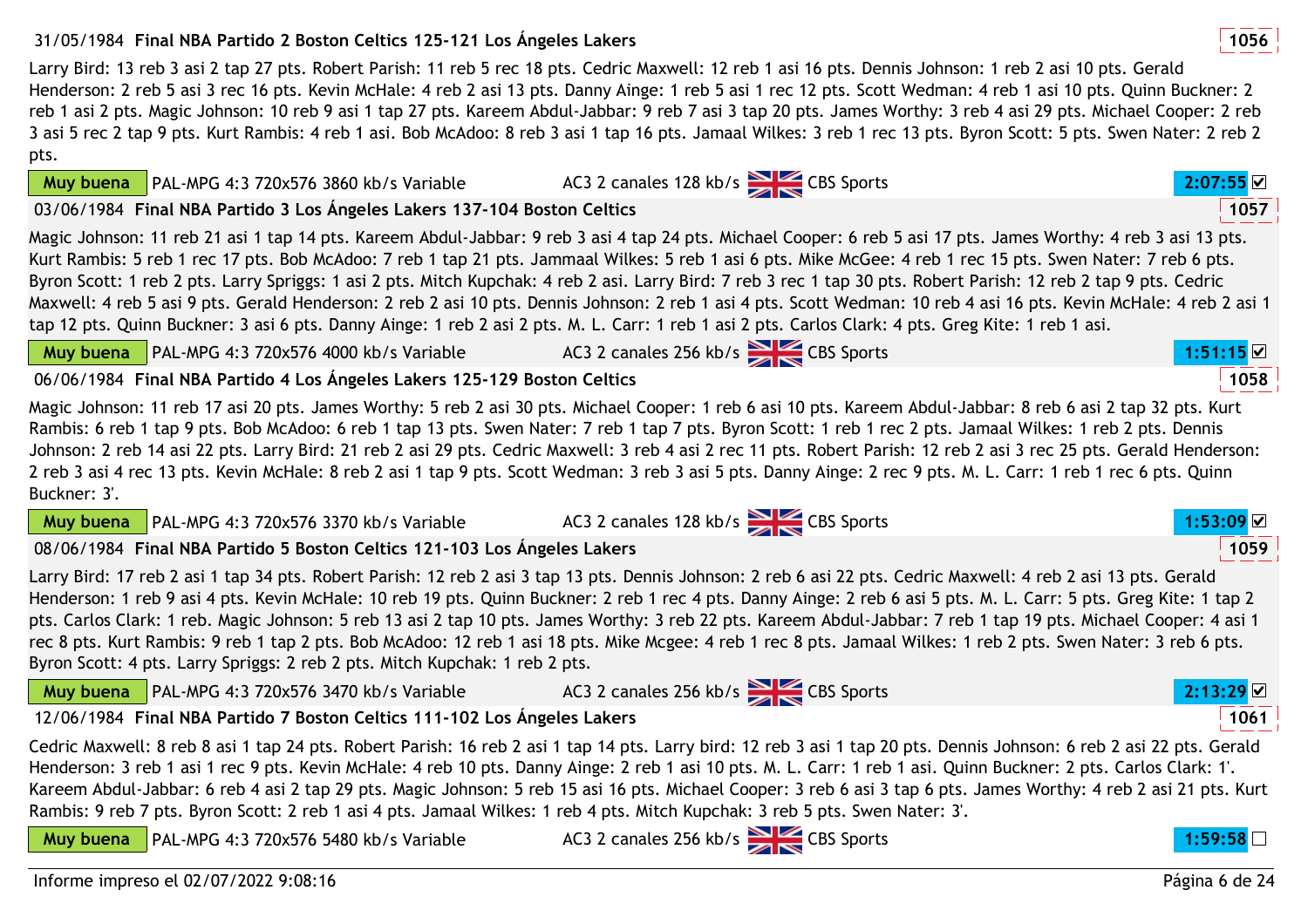| 1984-1985 |
|-----------|
|-----------|

# **National Basketball Asociation**

|                  | Kareem Abdul-Jabbar: 13 pts 8 reb 4 asi. Magic Johnson: 15 asi 13 pts 9 reb. Byron Scott: 22 pts 3 reb 2 asi. James Worthy: 17 pts 6 reb 2 tap. Kurt Rambis: 9 pts<br>6 reb. Michael Cooper: 16 pts 5 reb 3 asi. Mike McGee: 15 pts 3 reb. Bob McAdoo: 4 reb 4 pts. Larry Spriggs: 5 pts 3 reb 2 asi. Alex English: 40 pts 10 reb 6 asi.<br>Dan Issel: 22 pts 4 asi. Calvin Natt: 18 pts 7 reb 6 asi. Elston Turner: 18 pts 11 reb 8 asi. T.R. Dunn: 6 reb 6 asi 2 pts. Dan Issel: 22 pts 4 asi 3 rec. Bill Hanzlik: 7<br>pts 3 reb. Mike Evans: 9 pts 2 asi 1 reb. Wayne Cooper: 6 pts 2 reb. Willie White: 6 pts 3 asi 2 reb. Danny Schayes: 5 pts 4 reb 3 asi. Joe Kopicki: 3 pts 1 tap.                                                                                                                                                                                      |                                          |  |                  |  |  |
|------------------|----------------------------------------------------------------------------------------------------------------------------------------------------------------------------------------------------------------------------------------------------------------------------------------------------------------------------------------------------------------------------------------------------------------------------------------------------------------------------------------------------------------------------------------------------------------------------------------------------------------------------------------------------------------------------------------------------------------------------------------------------------------------------------------------------------------------------------------------------------------------------------|------------------------------------------|--|------------------|--|--|
| <b>Regular</b>   | PAL-MPG - - - kb/s -                                                                                                                                                                                                                                                                                                                                                                                                                                                                                                                                                                                                                                                                                                                                                                                                                                                             | $AC3$ 2 canales - kb/s $BC3$ Desconocido |  | $2:29:51$ $\Box$ |  |  |
|                  | 22/05/1985 C.O. Final. Partido 5 Los Ángeles Lakers 153-109 Denver Nuggets                                                                                                                                                                                                                                                                                                                                                                                                                                                                                                                                                                                                                                                                                                                                                                                                       |                                          |  | 1519             |  |  |
|                  | Earvin Magic Johnson: 6 reb 19 asi 17 pts. James Worthy: 4 reb 2 asi 3 rec 1 tap 25 pts. Byron Scott: 4 asi 2 rec 21 pts. Kareem Abdul Jabbar: 6 reb 5 asi 2 tap 15<br>pts. Kurt Rambis: 5 reb 1 asi 6 pts. Larry Sprigg: 5 reb 5 asi 16 pts. Mike McGee: 5 reb 1 asi 21 pts. Bob McAdoo: 6 reb 2 rec 6 tap 12 pts. Michael Cooper: 4 reb 3<br>asi 6 pts. Mitch Kupchak: 10 reb 2 tap 4 pts. Ronnie Lester: 1 reb 2 asi 2 tap 6 pts. Chuck Nevitt: 2 reb 1 rec 2 tap 6 pts. Wayne Cooper: 4 reb 1 asi 3 tap 23 pts.<br>Calvin Natt: 5 reb 1 asi 10 pts. Dan Issel: 2 reb 4 asi 7 pts. T. R. Dunn: 1 reb 2 asi 1 tap 6 pts. Elston Turner: 1 reb 1 asi 2 pts. Mike Evans: 3 reb 4 asi 1 tap 8 pts.<br>Fat Lever: 4 reb 6 asi 1 22 pts. Danny Schayes: 9 reb 4 asi 1 rec 4 pts. Bill Hanzlik: 6 reb 1 asi 7 pts. Willie White: 3 reb 1 asi 15 pts. Joe Kopicki: 6 reb 1 asi 5 pts. |                                          |  |                  |  |  |
| <b>Buena</b>     | PAL-MPG - 704x480 4370 kb/s Variable                                                                                                                                                                                                                                                                                                                                                                                                                                                                                                                                                                                                                                                                                                                                                                                                                                             | AC3 2 canales 256 kb/s Desconocido       |  | 2:00:11          |  |  |
|                  | 30/05/1985 Final NBA Partido 2 Boston Celtics 102-109 Los Ángeles Lakers                                                                                                                                                                                                                                                                                                                                                                                                                                                                                                                                                                                                                                                                                                                                                                                                         |                                          |  | 1064             |  |  |
|                  | Dennis Johnson: 4 REB 8 ASI 15 pts. Larry Bird: 12 reb 3 asi 2 tap 30 pts. Robert Parish: 10 reb 2 asi 1 tap 18 pts. Kevin McHale: 7 reb 2 asi 1 tap 15 pts. Danny<br>Ainge: 1 reb 3 asi 15 pts. Scott Wedman: 2 reb 1 asi 2 rec 4 pts. Cedric Maxwell: 1 rec 3 pts. Ray Williams: 3 asi 2 pts. Greg Kite: 1 reb. Quinn Buckner: 2'. Byron<br>Scott: 4 reb 2 asi 4 rec 11 pts. Kareem Abdul Jabbar: 17 reb 8 asi 3 tap 30 pts. Magic Johnson: 4 reb 13 asi 14 pts. James Worthy: 4 reb 2 asi 16 pts. Kurt Rambis:<br>7 reb 3 pts. Michael Cooper: 4 reb 5 asi 22 pts. Bob McAdoo: 1 reb 6 pts. Mitch Kupchak: 5 reb 1 tap 5 pts. Larry Spriggs: 3 reb 1 asi 2 pts.                                                                                                                                                                                                               |                                          |  |                  |  |  |
|                  | Muy buena NTSC-MPG - 720x480 5330 kb/s Variable AC3 2 canales 192 kb/s                                                                                                                                                                                                                                                                                                                                                                                                                                                                                                                                                                                                                                                                                                                                                                                                           |                                          |  | $1:47:04$ ⊠      |  |  |
|                  | 02/06/1985 Final NBA Partido 3 Los Ángeles Lakers 136-111 Boston Celtics                                                                                                                                                                                                                                                                                                                                                                                                                                                                                                                                                                                                                                                                                                                                                                                                         |                                          |  | 632              |  |  |
| <b>Excelente</b> | Kareem Abdul-Jabbar: 26 pts 14 reb 7 asi 2 tap. James Worthy: 29 pts 2 asi 1 reb. Magic Johnson: 17 pts 16 asi 9 reb 2 rec. Bob McAdoo: 19 pts 6 reb 2 tap.<br>Byron Scott: 12 pts 7 reb 4 asi 2 rec. Kurt Rambis: 9 reb 6 pts 2 rec. Michael Cooper: 8 pts 3 asi. Mitch Kupchak: 7 pts 2 reb. Larry Spriggs: 4 pts 1 reb 1 asi. Mike<br>McGee: 5 pts. Ronnie Lester: 2 pts. Chuck Nevitt: 1 pts 1 rec 1 tap. Kevin McHale: 31 pts 10 reb 2 asi. Larry Bird: 20 pts 7 reb 3 asi. Robert Parish: 17 pts 8 reb 2<br>tap. Dennis Johnson: 8 pts 6 asi 2 reb. Danny Ainge: 10 asi 7 pts 2 reb. Cedric Maxwell: 4 pts 1 reb. Scott Wedman: 10 pts 2 reb 2 asi. Greg Kite: 3 reb 2 asi. Ray<br>Williams: 4 pts 3 asi 1 reb. Quinn Buckner: 4 pts 2 asi. M.L. Carr: 4 pts. Carlos Clark: 2 pts.<br>NTSC-MPG 4:3 720x480 5427 kb/s Variable                                              | AC3 2 canales 192 kb/s CBS Sports        |  | $1:46:56$ ⊠      |  |  |
|                  |                                                                                                                                                                                                                                                                                                                                                                                                                                                                                                                                                                                                                                                                                                                                                                                                                                                                                  |                                          |  |                  |  |  |

14/05/1985 **<sup>562</sup>C.O. Final. Partido 2 Los Ángeles Lakers 114-136 Denver Nuggets**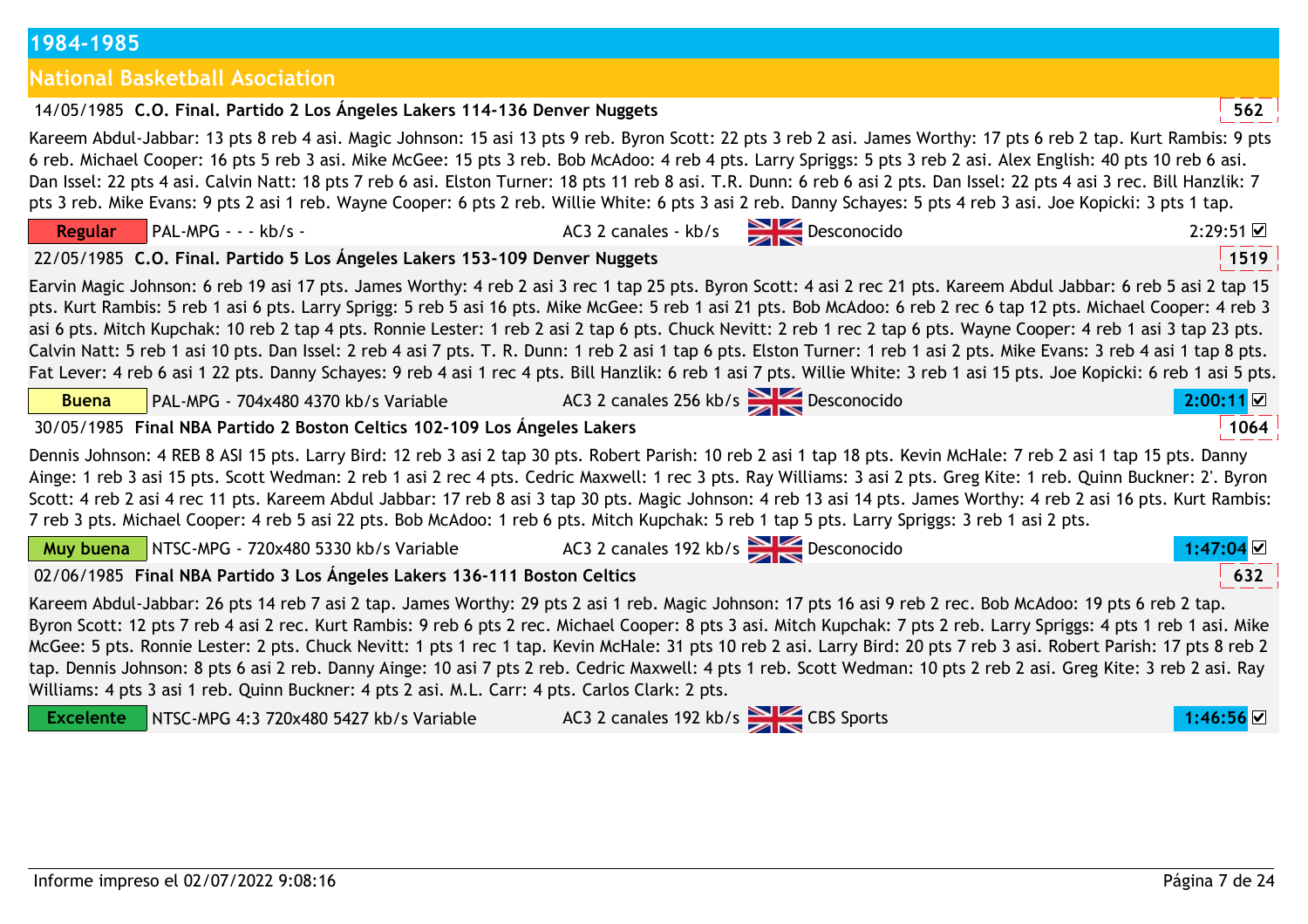## 05/06/1985 **<sup>1094</sup>Final NBA Partido 4 Los Ángeles Lakers 105-107 Boston Celtics**

James Worthy: 3 reb 6 asi 16 pts. Magic Johnson: 11 reb 12 asi 2 rec 20 pts. Byron Scott: 4 reb 4 asi 3 rec 16 pts. Kareem Abdul Jabbar: 6 reb 4 asi 21 pts. Kurt Rambis: 7 reb 2 asi 12 pts. Bob McAdoo: 6 reb 1 asi 10 pts. Michael Cooper: 1 reb 3 asi 8 pts. Mitch Kupchak: 2 reb 2 pts. Larry Spriggs: 1' Kevin McHale: 12 reb 1 asi 1 tap 28 pts. Dennis Johnson: 7 reb 12 asi 2 tap 27 pts. Larry Bird: 11 reb 5 asi 1 tap 26 pts. Robert Parish: 9 reb 4 asi 4 tap 10 pts. Danny Ainge: 1 reb 4 asi 3 rec 8 pts. Scott Wedman: 3 reb 3 asi 1 rec 1 pts. Ray Williams: 2 pts. Greg Kite: 1 asi. Cedric Maxwell: 1 rec 3 pts. Quinn Buckner: 1 reb 2 pts. M. L. Carr: 1'.

| Muy buena PAL-MPG - 720x576 8340 kb/s Variable                                                                                                                                                                                                                                                                                                                                                                                                                                                                                                                                                                                                                                      | MP2 2 canales 256 kb/s $\geq$ Desconocido |                             | 1:31:43  |  |  |
|-------------------------------------------------------------------------------------------------------------------------------------------------------------------------------------------------------------------------------------------------------------------------------------------------------------------------------------------------------------------------------------------------------------------------------------------------------------------------------------------------------------------------------------------------------------------------------------------------------------------------------------------------------------------------------------|-------------------------------------------|-----------------------------|----------|--|--|
| 07/06/1985 Final NBA Partido 5 Los Ángeles Lakers 120-111 Boston Celtics                                                                                                                                                                                                                                                                                                                                                                                                                                                                                                                                                                                                            |                                           |                             | 856      |  |  |
| Kareem Abdul-Jabbar: 36 pts 7 asi 7 reb 3 tap. Magic Johnson: 26 pts 17 asi 6 reb.James Worthy: 33 pts 8 reb 1 tap. Kurt Rambis: 9 reb 3 asi 2 rec 1 tap 7 pts.<br>Byron Scott: 2 aso 1 rec 1 tap 4 pts. Michael Cooper: 2 reb 7 asi 1 rec 10 pts. Bob McAdoo: 1 reb 3 asi. Mitch Kupchack: 4 reb 4 pts. Mike McGee: 2 reb. Dennis<br>Johnson: 22 pts 17 asi 3 reb. Kevin McHale: 24 pts 10 reb 3 tap. Robert Parish: 26 pts 8 reb 2 asi 3 tap. Larry Bird: 20 pts 7 asi 7 reb. Danny Ainge: 5 reb 8 asi 11<br>pts. Scott Wedman: 5 reb 8 pts. Cedric Maxwell: 1 reb.                                                                                                               |                                           |                             |          |  |  |
| $PAL-MPG - - kb/s -$<br><b>Buena</b>                                                                                                                                                                                                                                                                                                                                                                                                                                                                                                                                                                                                                                                | - 2 canales - kb/s                        | CBS Sports                  | 1:43:14  |  |  |
| 09/06/1985 Final NBA Partido 6 Boston Celtics 100-111 Los Angeles Lakers                                                                                                                                                                                                                                                                                                                                                                                                                                                                                                                                                                                                            |                                           |                             | 857      |  |  |
| Larry Bird: 28 pts 10 reb. Denis Johnson: 7 reb 4 asi 11 pts. Danny Ainge: 4 reb 11 asi 5 rec 6 pts. Kevin McHale: 32 pts 16 reb 2 rec 2 tap. Robert Parish: 14 pts<br>11 reb 3 asi. Scott Wedman: 3 reb 2 aso 7 pts. Greg Kite: 3 reb 2 pts. James Worthy: 28 pts 3 asi 3 reb. Magic Johnson: 14 pts 14 asi 10 reb. Kareem Abdul-<br>Jabbar: 29 pts 7 reb 4 asi. Byron Scott: 5 reb 1 asi 1 rec 1 4 pts. Kurt Rambis: 10 reb 2 rec 9 pts. Michael Cooper: 3 reb 2 asi 3 rec 1 tap 9 pts. Mitch Kupchak: 5<br>reb 2 asi 1 rec 6 pts. Bob McAdoo: 1 reb 1 asi 2 pts. Mike McGee: 3'.                                                                                                 |                                           |                             |          |  |  |
| Excelente   PAL-MPG - - - kb/s -                                                                                                                                                                                                                                                                                                                                                                                                                                                                                                                                                                                                                                                    | - 2 canales - kb/s                        | <b>Example 2</b> CBS Sports | 1:22:38∐ |  |  |
| 09/06/1985 Final NBA Partido 6 Boston Celtics 100-111 Los Angeles Lakers                                                                                                                                                                                                                                                                                                                                                                                                                                                                                                                                                                                                            |                                           |                             | 1180     |  |  |
| Larry Bird: 10 reb 3 asi 28 pts. Dennis Johnson: 7 reb 4 asi 1 tap 11 pts. Danny Ainge: 4 reb 11 asi 5 rec 6 pts. Kevin McHale: 16 reb 1 asi 2 tap 32 pts. Robert<br>Parish: 11 reb 3 asi 1 tap 14 pts. Scott Wedman: 3 reb 2 asi 7 pts. Geg Kite: 3 reb 2 pts. James Worthy: 3 reb 3 asi 1 tap 28 pts. Magic Johnson: 10 reb 14 asi 14<br>pts. Kareem Absul-Jabbar: 7 reb 4 asi 29 pts. Byron Scott: 5 reb 1 asi 14 pts. Kurt Rambis: 10 reb 2 rec 9 pts. Michael Cooper: 3 reb 2 asi 3 rec 1 tap 9 pts. Mitch<br>Kupchak: 5 reb 2 asi 1 rec 6 pts. Bob McAdoo: 1 reb 1 asi 2 pts. Mike Mcgee: 3'.                                                                                 |                                           |                             |          |  |  |
| Muy buena   PAL-MPG - 720x576 - kb/s -                                                                                                                                                                                                                                                                                                                                                                                                                                                                                                                                                                                                                                              | - 2 canales - kb/s                        | Desconocido                 | 2:39:11  |  |  |
| 1985-1986                                                                                                                                                                                                                                                                                                                                                                                                                                                                                                                                                                                                                                                                           |                                           |                             |          |  |  |
| <b>National Basketball Asociation</b>                                                                                                                                                                                                                                                                                                                                                                                                                                                                                                                                                                                                                                               |                                           |                             |          |  |  |
| 06/05/1986 C.O. Semifinal Partido 5 Los Ángeles Lakers 116-113 Dallas Mavericks                                                                                                                                                                                                                                                                                                                                                                                                                                                                                                                                                                                                     |                                           |                             | 1605     |  |  |
| Kareem Abdul-Jabbar: 8 reb 9 asi 1 tap 34 pts. Earvin Magic Johnson: 7 reb 14 asi 2 rec 1 tap 29 pts. James Worthy: 4 reb 2 asi 19 pts. Byron Scott: 4 reb 4 asi 6<br>pts. Kurt Rambis: 10 reb 1 asi 6 pts. Michael Cooper: 2 reb 3 asi 1 rec 17 pts. Maurice Lucas: 7 reb 1 asi 2 pts. A. C. Green: 1 pts. Pétur Gudmundsson: 1 reb 2<br>pts. James Donaldson: 8 reb 3 asi 2 rec 2 tap 11 pts. Mark Aguirre: 7 reb 4 asi 2 rec 27 pts. Rolando Blackman: 5 reb 6 asi 23 pts. Derek Harper: 4 reb 9 asi 16<br>pts. Sam Perkins: 6 reb 1 asi 1 tap 7 pts. Jay Vincent: 7 reb 1 asi 1 rec 15 pts. Brad Davis: 1 reb 1 asi 8 pts. Detlef Schrempf: 2 reb 2 asi 6 pts. Bill Wennington: |                                           |                             |          |  |  |

Informe impreso el 02/07/2022 9:08:16

P+N-MPG - 720x480 5200 kb/s Constante

2'. Dale Ellis: 1'.

**Muy buena**

MP2 2 canales 224 kb/s Desconocido **1:49:49**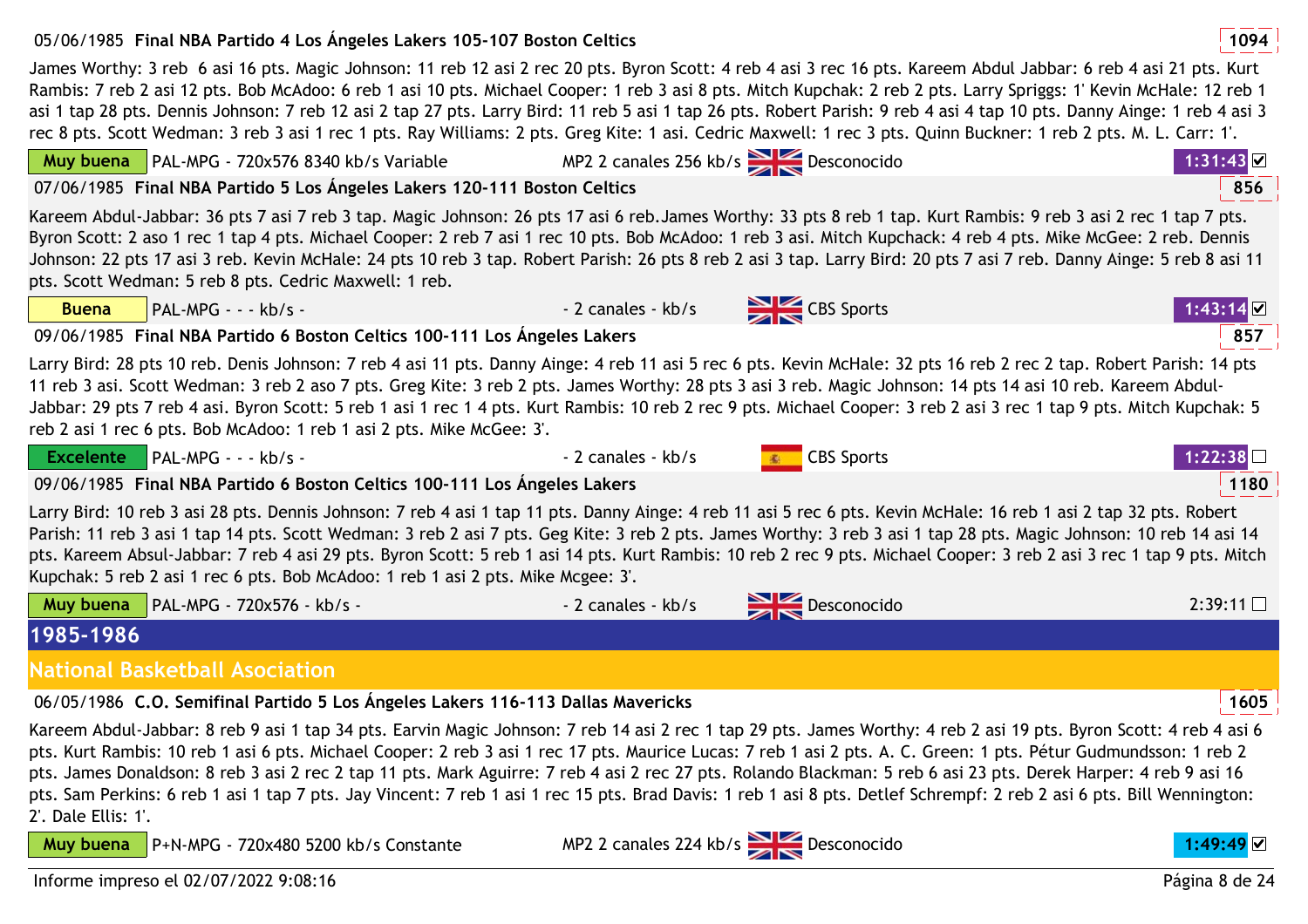## **1986-1987**

## **National Basketball Asociation**

## 29/04/1987 **<sup>1537</sup>C.O. 1ª ronda Partido 1 Denver Nuggets 103-140 Los Ángeles Lakers**

Byron Scott: 4 reb 7 asi 1 tap 25 pts. Earvin Magic Johnson: 7 reb 14 asi 16 pts. James Worthy: 3 reb 7 asi 3 tap 22 pts. A. C. Green: 10 reb 1 asi 18 pts. Kareem Abdul-Jabbar: 6 reb 5 asi 5 tap 9 pts. Mychal Thompson: 9 reb 1 tap 13 pts. Michael Cooper: 4 reb 4 asi 1 tap 14 pts. Kurt Rambis: 8 reb 1 asi 10 pts. Wes Matthews: 4 pts. Mike Smrek: 2 reb 3 tap 4 pts. Adrian Branch: 1 asi 3 pts. Billy Thompson: 2 reb 1 rec 2 pts. Fat Lever: 5 reb 4 asi 4 rec 13 pts. Alex English: 5 reb 6 asi 25 pts. Bill Hanzlik: 1 reb 3 asi 1 rec 8 pts. Darrell Walker: 4 reb 2 asi 4 pts. Blair Rasmussen: 7 reb 9 pts. Danny Schayes: 7 reb 11 pts. Maurice Martin: 3 reb 2 asi 18 pts. Wayne Cooper: 12 reb 1 tap 4 pts. Mike Evans: 2 asi 3 pts. Mark Alarie: 1 reb 6 pts. T. R. Dunn: 2 reb 1 rec 1 tap. Otis Smith: 2 reb 1 asi 1 tap 2 pts.

AC3 2 canales 256 kb/s **Desconocido** 

**Buena**P+N-MPG - 704x480 4384 kb/s Variable

19/05/1987 **<sup>1192</sup>C.O. Final. Partido 2 Los Ángeles Lakers 112-104 Seattle Supersonics**

Earvin Magic Johnson: 10 reb 10 asi 1 tap 20 pts. Byron Scott: 2 reb 5 asi 16 pts. James Worthy: 5 reb 2 asi 30 pts. Kareem Abdul-Jabbar: 7 reb 3 asi 1 tap 16 pts. A.C. Green: 14 reb 1 asi 15 pts. Michael Cooper: 1 reb 3 asi 1 tap 13 pts. Mychal Thompson: 2 reb 3 tap 2 pts. Kurt Rambis: 1 reb. Dale Ellis: 2 reb 3 asi 1 tap 22 pts. Xavier McDaniel: 8 reb 4 asi 5 rec 1 tap 18 pts. Nate McMillan: 6 reb 7 asi 1 tap 15 pts. Tom Chambers: 3 reb 3 asi 8 pts. Alton Lister: 2 reb 3 asi 2 tap 11 pts. Eddie Johnson: 1 reb 2 asi 15 pts. Kevin Williams: 3 reb 4 asi 2 rec 10 pts. Maurice Lucas: 4 reb 2 pts. Clemon Johnson: 10'. Russ Schoene: 3 pts. Danny Young: 2'.

**Muy buena**

NTSC-MPG - 720x576 5230 kb/s Variable

09/06/1987 **<sup>1183</sup>Final NBA Partido 4 Boston Celtics 106-107 Los Ángeles Lakers**

Larry Bird: 10 reb 7 asi 2 tap 21 pts. Kevin McHale: 13 reb 2 tap 25 pts. Dennis Johnson: 2 reb 14 asi 1 tap 15 pts. Danny Ainge: 3 reb 4 asi 1 tap 23 pts. Robert Parish: 7 reb 1 tap 18 pts. Greg Kite: 1 reb 1 tap. Jerry Sichting: 1 reb 1 asi 2 rec 2 pts. Darren Daye: 2 pts. James Worthy: 3 reb 2 asi 2 tap 21 pts. Earvin Magic Johnson: 8 reb 5 asi 29 pts. Kareem Abdul-Jabbar: 11 reb 1 asi 1 tap 16 pts. Byron Scott: 6 reb 2 asi 8 pts. A. C. Green: 5 reb 7 pts. Michael Cooper: 2 reb 5 asi 1 tap 10 pts. Mychal Thompson: 9 reb 2 asi 2 rec 16 pts. Kurt Rambis: 2 reb.

|  | NTSC-MPG 4:3 720x480 3162 kb/s Variable | $\sim$ 2 canales 192 kb/s<br><b>CBS</b> Sports<br>AC3 . | ∙२ <b>०</b> ∙1२ IVI |
|--|-----------------------------------------|---------------------------------------------------------|---------------------|
|  |                                         |                                                         |                     |

**1987-1988**

**Buena**

**National Basketball Asociation**

08/11/1987 **<sup>1194</sup>Liga Regular Los Ángeles Lakers 101-92 Houston Rockets**

A.C. Green: 18 reb 2 tap 12 pts. Earvin Magic Johnson: 10 reb 12 asi 23 pts. James Worthy: 7 reb 2 asi 16 pts. Byron Scott: 4 reb 1 asi 23 pts. Kareem Abdul-Jabbar: 2 reb 2 tap 11 pts. Michael Cooper: 4 reb 5 asi 5 pts. Mychal Thompson: 5 reb 1 tap 4 pts. Kurt Rambis: 2 reb 1 asi 4 pts. Mike Smrek: 3 reb 3 tap 1 pts. Jeff Lamp: 2 pts. Wes Matthews: 1 asi 1 rec. Milt Wagner: 2'. Hakeem Olajuwon: 11 reb 2 asi 2 tap 26 pts. Ralph Sampson: 6 reb 3 tap 16 pts. Rodney McCray: 2 reb 1 tap 11 pts. Allen Leavell: 3 reb 4 asi 2 rec 1 tap. Steve Harris: 1 reb 2 asi 4 pts. World B. Free: 2 asi 10 pts. Lester Conner: 2 reb 4 asi 5 rec 5 pts. Cedric Maxwell: 4 reb 4 pts. Purvis Shot: 3 reb 1 asi 2 rec 8 pts. Buck Johnson: 3 reb 1 rec 4 pts. Richard Anderson: 3 pts. Andre Turner: 1 reb 1 asi 1 pts.

NTSC-MPG 4:3 704x480 5544 kb/s Variable

AC3 2 canales 256 kb/s Desconocido **1:36:45**





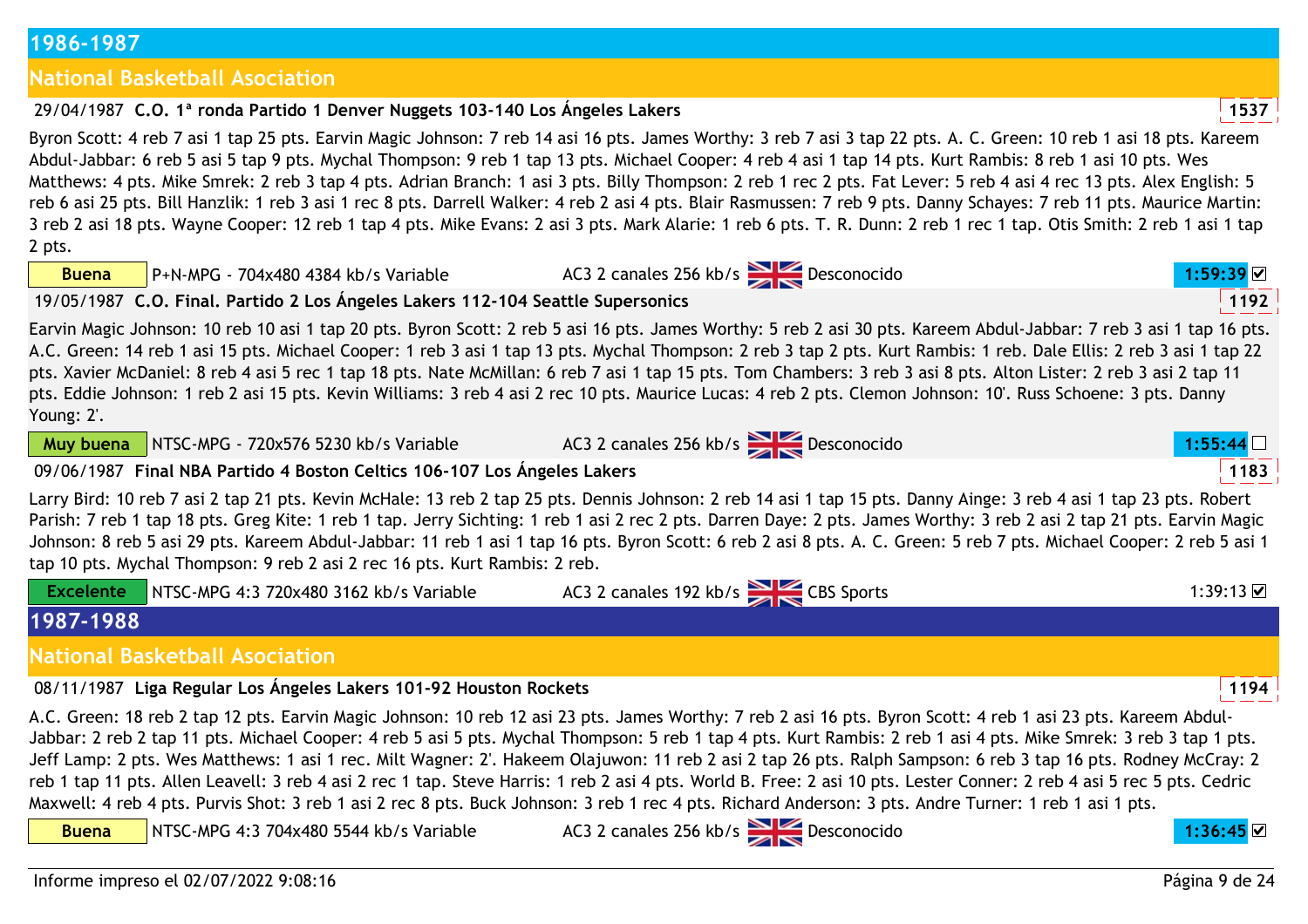|                           | 04/12/1987 Liga Regular Milwaukee Bucks 85-83 Los Angeles Lakers                                                                                                                                                                                                                                                                                                                                                                                                                                                                                                                                                                                                                                                  |                                    |             | 1195    |
|---------------------------|-------------------------------------------------------------------------------------------------------------------------------------------------------------------------------------------------------------------------------------------------------------------------------------------------------------------------------------------------------------------------------------------------------------------------------------------------------------------------------------------------------------------------------------------------------------------------------------------------------------------------------------------------------------------------------------------------------------------|------------------------------------|-------------|---------|
|                           | Randy Brewer: 9 reb 2 tap 15 pts. Pace Manion: 4 reb 6 asi 1 tap 10 pts. Paul Pressey: 3 reb 5 asi 4 rec 5 pts. Jack Sikma: 6 reb 3 asi 21 pts. John Lucas: 4 asi 6<br>pts. Craig Hodges: 1 reb 3 asi 22 pts. Paul Mokeski: 6 reb 2 asi 1 tap 4 pts. Rickie Winslow: 1 reb 2 pts. Dudley Bradley: 1 reb 1 asi. Earvin Magic Johnson: 10 reb<br>12 asi 22 ptss. Michael Cooper: 7 reb 6 asi 2 rec 10 pts. A.C. Green: 7 reb 2 rec 14 pts. Byron Scott: 5 reb 3 asi 2 rec 1 tap 7 pts. Kareem Abdul-Jabbar: 5 reb 1<br>asi 3 tap 7 pts. James Worthy: 2 reb 10 pts. Mychal Thompson: 3 reb 8 pts. Mike Smrek: 5'. Kurt Rambis: 5 pts.                                                                               |                                    |             |         |
| <b>Buena</b>              | NTSC-MPG - 720x480 8015 kb/s Variable                                                                                                                                                                                                                                                                                                                                                                                                                                                                                                                                                                                                                                                                             | AC3 2 canales 192 kb/s Desconocido |             | 1:13:20 |
|                           | 11/12/1987 Liga Regular Boston Celtics 114-115 Los Ángeles Lakers                                                                                                                                                                                                                                                                                                                                                                                                                                                                                                                                                                                                                                                 |                                    |             | 636     |
| Kurt Rambis: 2 pts 1 reb. | Larry Bird: 35 pts 9 reb 8 asi 5 rec 2 tap. Robert Parish: 15 pts 9 reb 3 asi 2 tap. Dennis Johnson: 19 pts 5 asi 4 reb. Danny Ainge: 15 pts 7 asi 2 rec. Jerry<br>Sichting: 17 pts 5 asi. Fred Roberts: 3 pts 2 reb 2 asi. Mark Acres: 2 reb. Darren Daye: 4'. Magic Johnson: 18 pts 17 asi 8 reb 2 REC. Byron Scott: 21 pts 5 reb 3<br>asi. Kareem Abdul-Jabbar: 23 pts 8 reb. Michael Cooper: 21 pts 5 asi. A.C. Green: 13 pts 7 reb 2 asi. James Worthy: 8 pts 3 reb. Mychal Thompson: 9 pts 4 reb.                                                                                                                                                                                                           |                                    |             |         |
| <b>Buena</b>              | PAL-MPG - - - kb/s -                                                                                                                                                                                                                                                                                                                                                                                                                                                                                                                                                                                                                                                                                              | AC3 2 canales - kb/s               | Desconocido | 1:20:38 |
|                           | 19/02/1988 Liga Regular Atlanta Hawks 116-126 Los Angeles Lakers                                                                                                                                                                                                                                                                                                                                                                                                                                                                                                                                                                                                                                                  |                                    |             | 1197    |
|                           | Dominique Wilkins: 7 reb 6 asi 1 tap 38 pts. Cliff Levingston: 16 reb 2 rec 29 pts. Doc Rivers: 3 reb 15 asi 1 tap 15 pts. Randy Wittman: 7 asi 10 pts. Tree Rollins:<br>4 reb 1 rec. Kevin Willis: 7 reb 12 pts. Spub Webb: 1 reb 11 asi 6 pts. Antoine Carr: 6 reb 1 asi 2 rec 1 tap 9 pts. Scott Hastings: 2 reb 1 asi. Magic Johnson: 11<br>reb 19 asi 29 pts. James Worthy: 8 reb 2 rec 38 pts. Byron Scott: 2 reb 3 asi 18 pts. A. C. Green: 11 reb 17 pts. Kareem Abdul-Jabbar: 5 reb 12 pts. Kurt Rambis:<br>6 reb 6 pts. Wes Matthews: 1 reb 1 asi 2 rec 6 pts. Mike Smrek: 1 reb.                                                                                                                       |                                    |             |         |
| <b>Buena</b>              | NTSC-MPG 4:3 720x480 4514 kb/s Variable                                                                                                                                                                                                                                                                                                                                                                                                                                                                                                                                                                                                                                                                           | AC3 2 canales 192 kb/s Desconocido |             | 2:08:08 |
|                           | 19/02/1988 Liga Regular Atlanta Hawks 119-126 Los Ángeles Lakers                                                                                                                                                                                                                                                                                                                                                                                                                                                                                                                                                                                                                                                  |                                    |             | 586     |
|                           | Dominique Wilkins: 38 pts 7 reb 6 asi. Cliff Levingston: 29 pts 16 reb. Doc Rivers: 15 pts 15 asi. Randy Wittman: 10 pts 7 asi- Tree Rollins: 4 reb. Kevin Willis: 12<br>pts 7 reb. Spud Webb: 11 asi 6 pts. Antoine Carr: 9 pts 6 reb. Scott Hastings: 2 reb. James Worthy: 38 pts 8 reb. Magic Johnson: 29 pts 19 asi 11 reb. A.C. Green:<br>17 pts 11 reb. Byron Scott: 18 pts 3 asi 2 reb. Kareem Abdul-Jabbar: 12 pts 5 reb. Kurt Rambis: 6 reb 6 pts. Wes Matthews: 6 pts 1 reb. Mike Smrek: 1 reb.                                                                                                                                                                                                         |                                    |             |         |
| <b>Buena</b>              | $PAL-MPG - - kb/s -$                                                                                                                                                                                                                                                                                                                                                                                                                                                                                                                                                                                                                                                                                              | - 2 canales - kb/s                 | Desconocido | 1:38:36 |
|                           | 06/03/1988 Liga Regular Dallas Mavericks 97-108 Los Ángeles Lakers                                                                                                                                                                                                                                                                                                                                                                                                                                                                                                                                                                                                                                                |                                    |             | 1198    |
| <b>Buena</b>              | Rolando Blackman: 4 reb 4 asi 14 pts. Mark Aguirre: 3 reb 1 asi 3 rec 1 tap 27 pts. Derek Harper: 4 reb 6 asi 3 rec 15 pts. Sam Perkins: 10 reb 2 asi 2 tap 11 pts.<br>James Donaldson: 8 reb 3 asi 11 pts. Roy Tarpley: 6 reb 1 asi 2 tap 7 pts. Brad Davis: 1 reb 6 asi 6 pts. Detlef Schrempf: 3 reb 2 asi 1 rec 6 pts. Uwe Blab: 1 reb.<br>Byron Scott: 2 reb 3 asi 3 rec 28 pts. James Worthy: 5 reb 6 asi 23 pts. Magic Johnson: 10 reb 16 asi 14 pts. Kareem Abdul-Jabbar: 7 reb 3 asi 20 pts. A. C.<br>Green: 12 reb 2 asi 8 pts. Mychal Thompson: 10 reb 1 asi 3 tap 9 pts. Mike Smrek: 3 reb 1 rec 2 pts. Wes Matthews: 3 reb 1 asi 2 pts. Milt Wagner: 2 pts.<br>NTSC-MPG - 720x480 4886 kb/s Variable | AC3 2 canales 256 kb/s Desconocido |             | 1:55:09 |

| Buena | $\sqrt{$ NTSC-MPG - 720x480 4886 kb/s Variable | 2 canales 256 kb/s $\rightarrow$ Desconocido<br>AC3 <sub>2</sub> |  |
|-------|------------------------------------------------|------------------------------------------------------------------|--|
|       |                                                |                                                                  |  |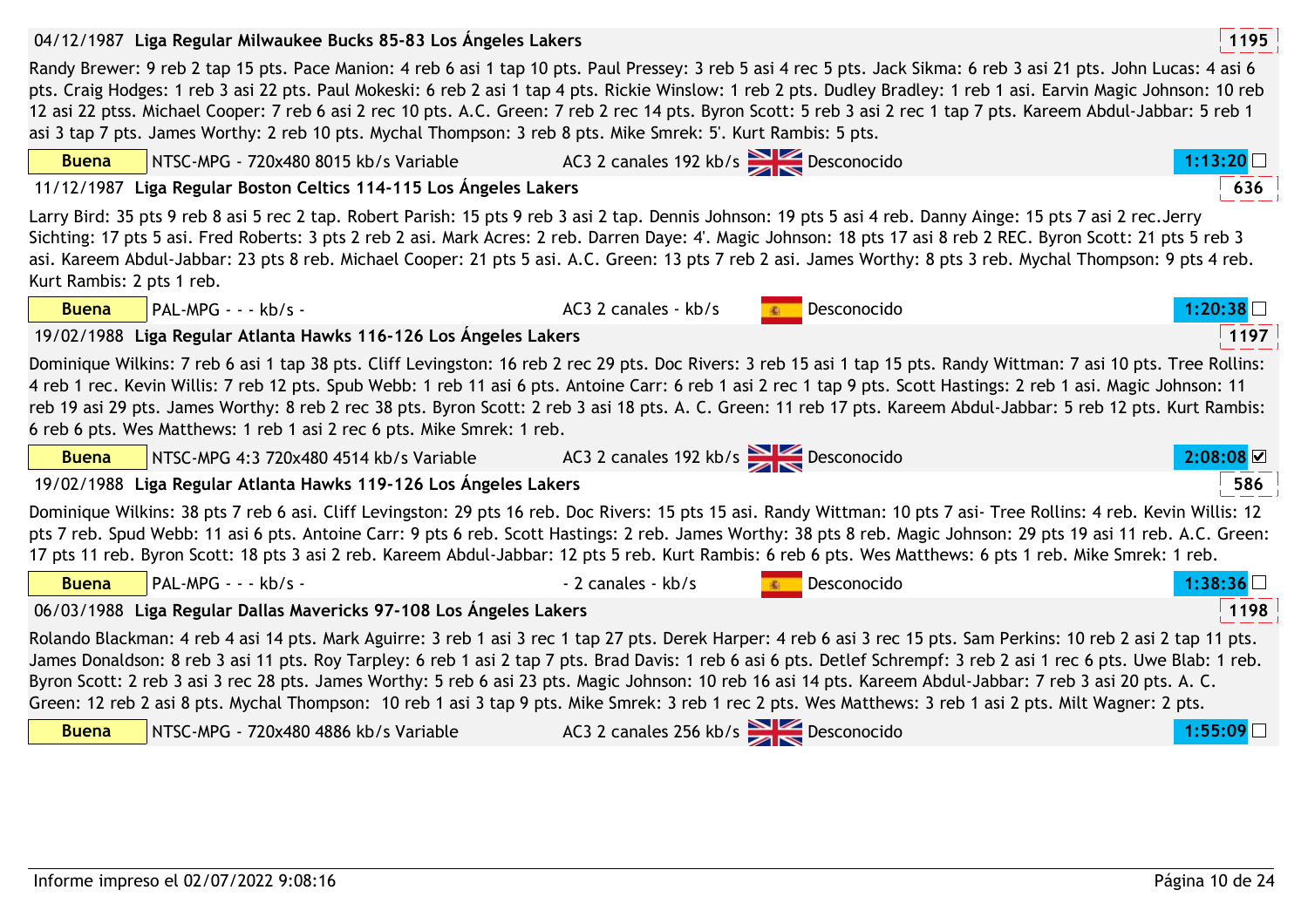#### Informe impreso el 02/07/2022 9:08:16Página 11 de 24

## 08/05/1988 **<sup>155</sup>C.O. Semifinal Partido 1 Los Ángeles Lakers 110-91 Utah Jazz**

James Worthy: 7 reb 5 asi 1 tap 23 pts. .Magic Johnson: 5 reb 9 asi 19 pts. Byron Scott: 4 reb 3 asi 18 pts. Kareem Abdul-Jabbar: 10 reb 4 asi 2 tap 16 pts. Kurt Rambis: 5 reb 4 pts. A. C. Green: 4 reb 2 asi 1 tap 12 pts. Michael Cooper: 1 reb 7 pts. Mychal Thompson: 7 reb 1 asi 7 pts. Tony Campbell: 1 asi 2 pts. Mike Smrek: 1 tap. Wes Matthews: 2 pts. Karl Malone: 6 reb 3 asi 29 pts. Mark Eaton: 7 reb 10 pts. John Stockton: 1 reb 16 pts 7 pts. Bob Hansen: 2 reb 4 asi 12 pts. Marc Iavaroni: 1 reb 2 asi 1 tap 2 pts. Thurl Bailey: 8 reb 1 asi 1 tap 23 pts. Kelly Tripucka: 1 reb 1 asi 2 pts. Rickey Green: 2 asi 2 pts. Bart Kofoed: 6'. Melvin Turpin: 1 reb 1 asi 1 rec 2 pts. Eddie Hughes: 2 pts. Scott Roth: 2'.

## **Muy buena** P+N-MPG 4:3 720x480 5200 kb/s Variable19/05/1988 **<sup>1542</sup>C.O. Semifinal Partido 6 Utah Jazz 108-80 Los Ángeles Lakers**

Mark Eaton: 10 reb 3 rec 2 tap 9 pts. John Stockton: 5 reb 17 asi 14 pts. Karl Malone: 11 reb 2 asi 27 pts. Bob Hansen: 4 reb 3 asi 2 rec 25 pts. Marc Iavaroni: 4 reb 2 asi 4 pts. Thurl Bailey: 5 reb 2 asi 2 tap 20 pts. Bart Kofoed: 1 reb 4 pts. Eddie Hughes: 3 pts. Melvin Turpin: 1 reb 1 asi 2 pts. Scott Roth: 2' Byron Scott: 4 reb 1 asi 1 tap 16 pts. Earvin Magic Johnson: 6 reb 9 asi 20 pts. A. C. Green: 6 reb 1 tap 7 pts. Kareem Abdul-Jabbar: 5 reb 1 tap 10 pts. James Worthy: 1 reb 1 asi 4 pts. Michael Copper: 3 reb 2 asi 10 pts. Mychal Thompson: 9 reb 1 rec 1 tap 6 pts. Kurt Rambis: 3 reb 1 tap 1 pts. Mike Smrek: 1 reb 1 tap. Wes Matthews: 1 reb 2 pts. Milt Wagner: 1 reb 2 asi.

|              | <b>Muy buena</b> $P+N-MPG - 720x480 6000 kb/s Variable$                                                                                            | AC3 2 canales 256 kb/s Desconocido                                                                                                                                                                                                                                                                                                                                                                                                                                                                                                                                                                                                                                        | :40:25    |
|--------------|----------------------------------------------------------------------------------------------------------------------------------------------------|---------------------------------------------------------------------------------------------------------------------------------------------------------------------------------------------------------------------------------------------------------------------------------------------------------------------------------------------------------------------------------------------------------------------------------------------------------------------------------------------------------------------------------------------------------------------------------------------------------------------------------------------------------------------------|-----------|
|              | 21/05/1988 C.O. Semifinal Partido 7 Los Ángeles Lakers 109-98 Utah Jazz                                                                            |                                                                                                                                                                                                                                                                                                                                                                                                                                                                                                                                                                                                                                                                           |           |
|              | asi. Bob Hansen: 5 reb 4 asi 16 pts. Mark Eaton: 6 reb 1 asi 2 tap 2 pts. Marc lavaroni: 1 reb 4 pts. Thurl Bailey: 2 asi 16 pts. Bart Kofoed: 2'. | Byron Scott: 29 pts. Earvin Magic Johnson: 23 pts 16 asi 9 reb. James Worthy: 23 pts. Kareem Abdul-Jabbar: 6 reb 3 asi 4 tap 11 pts. A.C. Green: 6 reb 5 pts.<br>Mychal Thompson: 7 reb 12 pts. Michael Cooper: 1 reb 2 asi 6 pts. Kurt Rambis: 3 reb. Tony Campbell: 2'. Karl Malone: 31 pts 15 reb. John Stockton: 29 pts 20                                                                                                                                                                                                                                                                                                                                            |           |
| <b>Buena</b> | PAL-MPG - - - kb/s -                                                                                                                               | - 2 canales - kb/s Desconocido                                                                                                                                                                                                                                                                                                                                                                                                                                                                                                                                                                                                                                            | 1:45:53   |
|              | 07/06/1988 Final NBA Partido 1 Los Ángeles Lakers 93-105 Detroit Pistons                                                                           |                                                                                                                                                                                                                                                                                                                                                                                                                                                                                                                                                                                                                                                                           | 1332      |
|              | John Salley: 5 reb 1 asi 1 tap 2 pts. James Edwards: 5 reb 1 tap 8 pts-                                                                            | Byron Scott: 6 reb 3 asi 25 pts. Ervin Magic Johnson: 8 reb 10 asi 2 rec 28 pts. A. C. Green: 12 reb 2 asi 9 pts. James Worthy: 3 reb 3 asi 19 pts. Kareem Abdul-<br>Jabbar: 2 reb 1 asi 8 pts. Michael Cooper: 2 asi. Mychal Thompson: 4 reb 4 pts. Adrian Dantley: 4 reb 4 asi 34 pts. Isiah Thomas: 3 reb 12 asi 1 tap 19 pts. Bill<br>Laimbeer: 7 reb 2 asi 1 tap 11 pts. Joe Dumars: 2 reb 4 asi 9 pts. Rick Mahorn: 1 reb. Vinnie Johnson: 4 reb 3 asi 16 pts. Dennis Rodman: 3 reb 3 asi 1 tap 6 pts.                                                                                                                                                              |           |
|              | <b>Muy buena</b> $P+N-MPG - 720x480 4355 kb/s Variable$ AC3 2 canales 256 kb/s                                                                     |                                                                                                                                                                                                                                                                                                                                                                                                                                                                                                                                                                                                                                                                           | 1:57:37 ☑ |
|              | 09/06/1988 Final NBA Partido 2 Los Ángeles Lakers 108-96 Detroit Pistons                                                                           |                                                                                                                                                                                                                                                                                                                                                                                                                                                                                                                                                                                                                                                                           | 1333      |
| 2 pts.       |                                                                                                                                                    | James Worthy: 10 reb 6 asi 1 tap 26 pts. Byron Scott: 6 reb 3 asi 24 pts. Earvin Magic Johnson: 7 reb 11 asi 23 pts. Kareem Abdul-Jabbar: 1 reb 1 asi 2 rec 1 tap<br>15 pts. A. C. Green: 13 reb 1 asi 12 pts. Michael Cooper: 2 reb 4 asi 1 tap 5 pts. Mychal Thompson: 3 reb 1 asi 2 tap 2 pts. Kurt Rambis: 1 reb 1 pts. Wes<br>Matthews: 1' Isiah Thomas: 4 reb 7 asi 13 pts. Adrian Dantley: 2 reb 2 asi 1 tap 19 pts. Joe Dumars: 1 reb 7 asi 11 pts. Bill Laimbeer: 9 reb 1 asi 11 pts. Rick<br>Mahorn: 9 reb 1 asi 1 tap 11 pts. Dennis Rodman: 8 reb 1 tap 12 pts. John Salley: 5 reb 2 asi 9 pts. Vinnie Johnson: 7 reb 2 asi 8 pts. James Edwards: 5 reb 1 tap |           |



AC3 2 canales 256 kb/s Desconocido **2:45:45**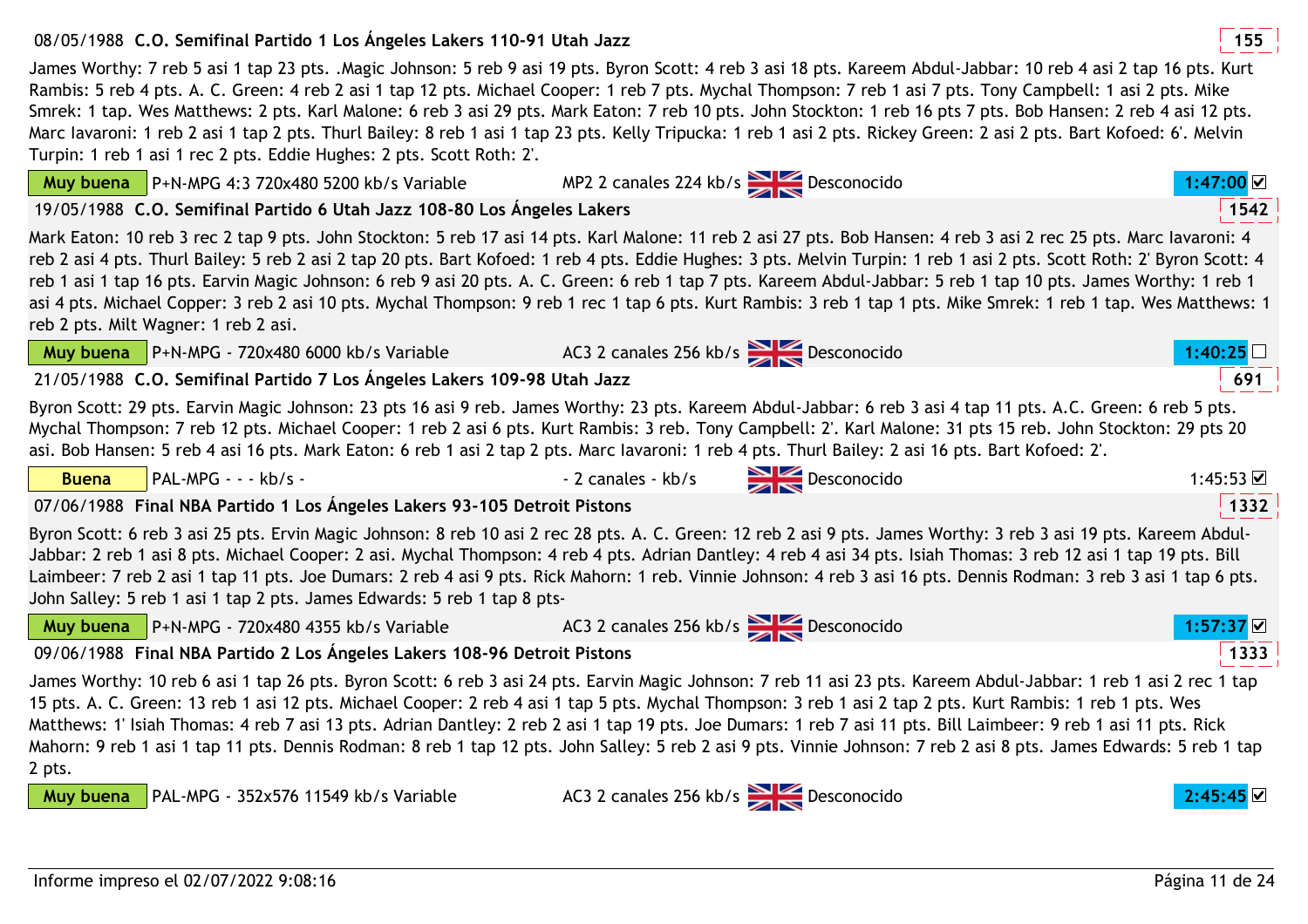| 12/06/1988 Final NBA Partido 3 Detroit Pistons 86-99 Los Angeles Lakers                                                                                                                                                                                                                                                                                                                                                                                                                                                                                                                                                                                                                                                                                                      |                                    |             | 1334                                 |
|------------------------------------------------------------------------------------------------------------------------------------------------------------------------------------------------------------------------------------------------------------------------------------------------------------------------------------------------------------------------------------------------------------------------------------------------------------------------------------------------------------------------------------------------------------------------------------------------------------------------------------------------------------------------------------------------------------------------------------------------------------------------------|------------------------------------|-------------|--------------------------------------|
| Isiah Thomas: 7 reb 9 asi 28 pts. Bill Laimber: 9 reb 2 asi 2 tap 10 pts. Adrian Dantley: 8 reb 3 asi 14 pts. Joe Dumars: 1 asi 8 pts. Rick Mahorn: 1 reb. John<br>Salley: 6 reb 2 rec 3 tap 8 pts. Dennis Rodman: 12 reb 1 tap 6 pts. Vinnie Johnson: 3 reb 3 asi 6 pts. James Edwards: 6 pts. Ralph Lewis: 2 reb. Walker Russell:<br>1'. James Worthy: 9 reb 3 asi 2 tap 24 pts. A. C. Green: 8 reb 1 asi 21 pts. Earvin Magic Johnson: 6 reb 14 asi 18 pts. Byron Scott: 2 reb 1 asi 18 pts. Kareem<br>Abdul-Jabbar: 7 reb 1 asi 3 tap 12 pts. Michael Cooper: 1 reb 1asi 3 rec 2 pts. Mychal Thompson: 5 reb 1 tap 4 pts. Wes Matthews: 1 rec.                                                                                                                           |                                    |             |                                      |
| Muy buena   PAL-MPG - 352x576 3042 kb/s Variable                                                                                                                                                                                                                                                                                                                                                                                                                                                                                                                                                                                                                                                                                                                             | AC3 2 canales 384 kb/s Desconocido |             | 2:23:15                              |
| 14/06/1988 Final NBA Partido 4 Detroit Pistons 111-86 Los Ángeles Lakers                                                                                                                                                                                                                                                                                                                                                                                                                                                                                                                                                                                                                                                                                                     |                                    |             | 1335                                 |
| Isiah Thomas: 9 reb 12 asi 10 pts. Adrian Dantley: 3 reb 2 asi 27 pts. Joe Dumars: 2 reb 3 asi 6 pts. Bill Laimbeer: 8 reb 1 asi 2 tap 13 pts. Rick Mahorn: 3 reb 2<br>tap 8 pts. Vinnie Johnson: 4 reb 1 asi 3 rec 16 pts. John Salley: 4 reb 1 asi 1 tap 4 pts. James Edwards: 5 reb 2 asi 1 tap 14 pts. Dennis Rodman: 7 reb 1 tap 7<br>pts. Walker Russell: 2 pts. Ralph Lewis: 1 re 2 pts. Chuck Nevitt: 2 reb 2 pts. Byron Scott: 5 reb 2 asi 2 tap 13 pts. Earvin Magic Johnson: 4 reb 6 asi 23 pts. A. C.<br>Green: 10 reb 9 pts. James Worthy: 1 reb 1 asi 7 pts. Kareem Abdul Jabbar: 4 reb 1 asi 13 pts. Michael Cooper: 1 reb 1 rec 1 tap 3 pts. Kurt Rambis: 2 reb 2 pts.<br>Tony Cambell: 1 aso 6 pts. Mike Smrek: 2 reb. Wes Matthews: 4 pts. Milt Wagner: 4. |                                    |             |                                      |
| P+N-MPG - 720x480 4636 kb/s Variable<br><b>Buena</b>                                                                                                                                                                                                                                                                                                                                                                                                                                                                                                                                                                                                                                                                                                                         | AC3 2 canales 256 kb/s Desconocido |             | $1:53:10$ ⊠                          |
| 16/06/1988 Final NBA Partido 5 Detroit Pistons 104-94 Los Ángeles Lakers                                                                                                                                                                                                                                                                                                                                                                                                                                                                                                                                                                                                                                                                                                     |                                    |             | 1336                                 |
| Joe Dumars: 4 reb 3 asi 19 pts. Adrian Dantley: 7 reb 3 asi 1 rec 25 pts. Bill Laimbeer: 11 reb 3 asi 1 tap 8 pts. Isiah Thomas: 5 reb 8 asi 15 pts. Rick Mahorn: 2<br>reb. Dennis Rodman: 7 reb 1 tap 2 pts. Vinnie Johnson: 5 reb 16 pts. John Salley: 10 reb 1 asi 1 rec 3 tap 7 pts. James Edwards: 2 reb 2 asi 10 pts. Walker Rusell:<br>2 pts. Ralph Lewis: 1'. Magic Johnson: 6 reb 17 asi 1 tap 15 pts. Byron Scott: 5 reb 2 asi 3 rec 15 pts. Kareem Abdul Jabbar: 6 reb 1 tap 26 pts. A. C. Green: 6 reb<br>1 rec 5 pts. James Worthy: 4 reb 4 asi 1 tap 14 pts. Mychal Thompson: 2 reb 14 pts. Michael Cooper 2 asi. Tony Campell: 1 reb 2 pts. Kurt Rambis: 1 reb 1 rec 1<br>pts. Wes Matthews: 2 pts. Milt Wagner: 1 asi. Mie Smrek: 1'.                        |                                    |             |                                      |
| P+N-MPG - 704x480 4375 kb/s Variable<br><b>Buena</b>                                                                                                                                                                                                                                                                                                                                                                                                                                                                                                                                                                                                                                                                                                                         | AC3 2 canales 256 kb/s Desconocido |             | 2:01:53                              |
| 21/06/1988 Final NBA Partido 7 Los Ángeles Lakers 108-105 Detroit Pistons                                                                                                                                                                                                                                                                                                                                                                                                                                                                                                                                                                                                                                                                                                    |                                    |             | 752                                  |
| James Worthy: 36 pts 16 reb 10 asi. Magic Johnson: 19 pts 14 asi 5 reb. Byron Scott: 3 reb 1 rec 21 pts. A.C. green: 2 reb 1 rec 4 pts. Kareem Abdul-Jabbar: 3<br>reb 2 asi 1 tap 4 pts. Michael Cooper: 5 reb 3 asi 12 pts. Mychal Thompson: 4 reb 1 asi 12 pts. Kurt Rambis: 3 reb. Joe Dumars: 25 pts 5 reb 4 asi. Adrian Dantley:<br>5 reb 1 asi 2 rec 16 pts. Bill Laimbeer: 9 reb 2 asi 3 rec 11 pts. Isiah Thomas: 7 asi 4 rec 10 pts. Rick Mahorn: 3' John Salley: 17 pts 10 reb 1 asi 1 rec. Dennis<br>Rodman: 15 pts 5 reb 2 rec. Vinnie Johnson: 2 reb 5 asi 10 pts. James Edwards: 3 reb 2 asi 1 pts.                                                                                                                                                            |                                    |             |                                      |
| PAL-MPG - - - kb/s -<br><b>Regular</b>                                                                                                                                                                                                                                                                                                                                                                                                                                                                                                                                                                                                                                                                                                                                       | - 2 canales - kb/s                 | Desconocido | 1:38:40 ☑                            |
| 21/06/1988 Final NBA Partido 7 Los Angeles Lakers 108-105 Detroit Pistons                                                                                                                                                                                                                                                                                                                                                                                                                                                                                                                                                                                                                                                                                                    |                                    |             | 1188                                 |
| James Worthy: 16 reb 10 asi 36 pts. Earvin Magic Johnson: 5 reb 14 asi 19 pts. Byron Scott: 3 reb 1 rec 21 pts. A. C. Green: 2 reb 1 rec 4 pts. Kareem Abdul-<br>Jabbar: 3 reb 2 asi 1 tap 4 pts. Michael Cooper: 5 reb 3 asi 12 pts. Mychal Thompson: 4 reb 1 asi 12 pts. Kurt Rambis: 3 reb. Joe Dumars: 5 reb 4 asi 25 pts.<br>Adrian Dantley: 5 reb 1 asi 16 pts. Bill Laimbeer: 9 reb 2 asi 3 rec 11 pts. Isiah Thomas: 7 asi 4 rec 10 pts. Rick Mahorn: 3'. John Salley: 10 reb 1 asi 1 tap 17 pts.<br>Dennis Rodman: 5 reb 2 rec 15 pts. Vinnie Johnson: 2 reb 5 asi 10 pts. James Edwards: 3 reb 2 asi 1 pts.                                                                                                                                                        |                                    |             |                                      |
| PAL-MPG - 720x576 - kb/s -<br>Muy buena                                                                                                                                                                                                                                                                                                                                                                                                                                                                                                                                                                                                                                                                                                                                      | AC3 2 canales 256 kb/s Desconocido |             | $2:50:00$ $\overline{\triangledown}$ |
| 1988-1989                                                                                                                                                                                                                                                                                                                                                                                                                                                                                                                                                                                                                                                                                                                                                                    |                                    |             |                                      |
|                                                                                                                                                                                                                                                                                                                                                                                                                                                                                                                                                                                                                                                                                                                                                                              |                                    |             |                                      |

 $---$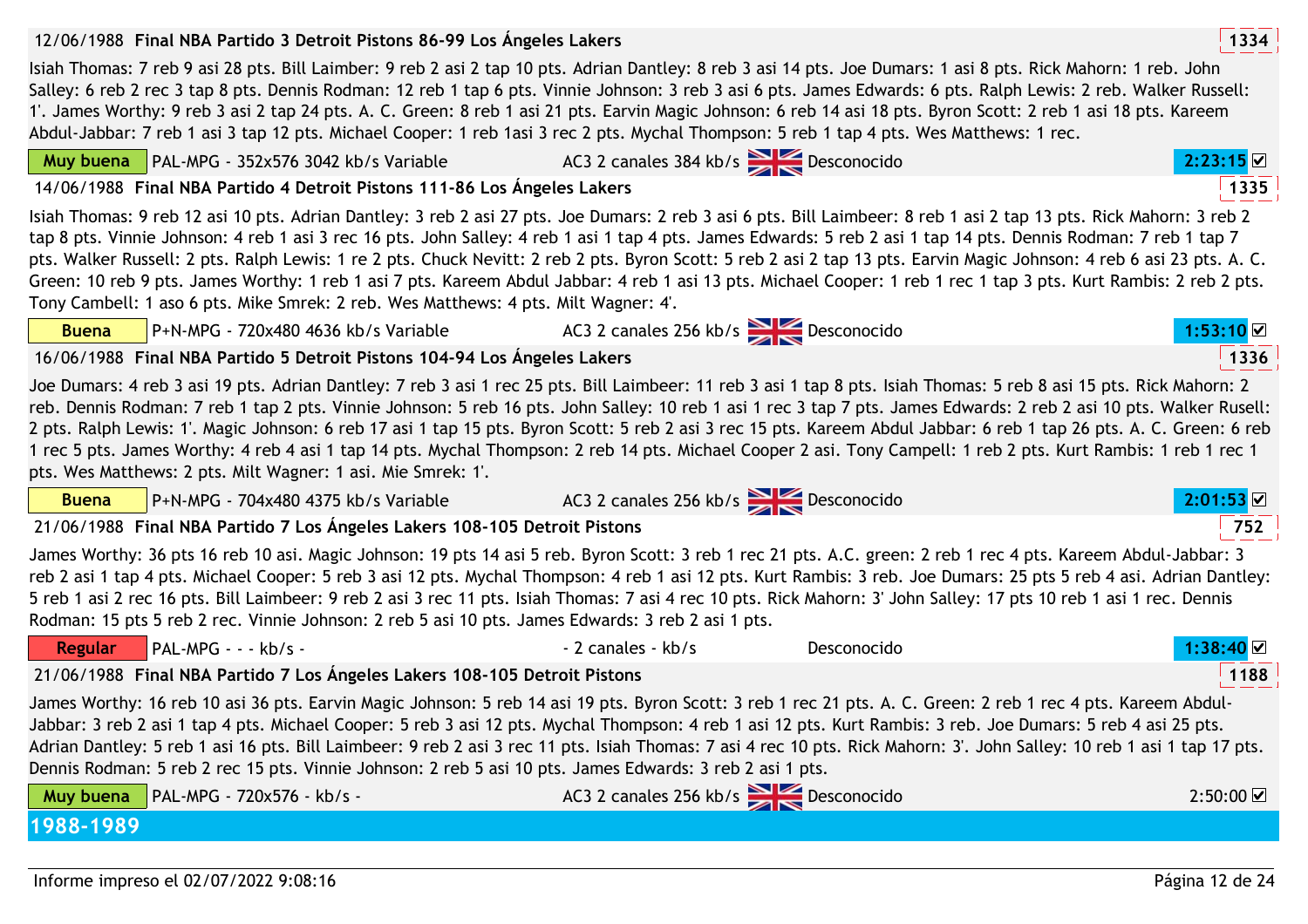| Muy buena        | PAL-MPG 4:3 720x576 4150 kb/s Constante                                                                                                                                                                                                                                                                                                                                                                                                                                                                                                                                                                                                                                                                                                                                                 | MP2 2 canales 192 kb/s                       | Desconocido<br><b>图 100</b> | 2:22:46          |
|------------------|-----------------------------------------------------------------------------------------------------------------------------------------------------------------------------------------------------------------------------------------------------------------------------------------------------------------------------------------------------------------------------------------------------------------------------------------------------------------------------------------------------------------------------------------------------------------------------------------------------------------------------------------------------------------------------------------------------------------------------------------------------------------------------------------|----------------------------------------------|-----------------------------|------------------|
|                  | 22/11/1988 Liga Regular New York Knickerbockers 98-110 Los Ángeles Lakers                                                                                                                                                                                                                                                                                                                                                                                                                                                                                                                                                                                                                                                                                                               |                                              |                             | 1241             |
|                  | Patrick Ewing: 13 reb 5 tap 17 pts. Mark Jackson: 6 reb 11 asi 14 pts. Johnny Newman: 4 reb 22 pts. Charles Oakley: 13 reb 12 pts. Gerald Wilkins: 1 reb 1 asi 17<br>pts. Trent Tucker: 1 reb 1 asi 3 rec 4 pts. Kenny Walker: 2 reb 5 pts. Sidney Green: 4 reb. Rod Strickland: 3 asi 1 rec 4 pts. Greg Butler: 1 reb 3 pts. Magic<br>Johnson: 12 reb 13 asi 6 rec 25 pts. James Worthy: 3 reb 4 asi 1 tap 29 pts. Byron Scott: 7 reb 5 asi 14 pts. A. C. Green: 8 reb 2 rec 19 pts. Kareem Abdul-<br>Jabbar: 6 reb 3 asi 12 pts. Mychal Thompson: 4 reb 2 asi 3 pts. Tony Campbell: 4 reb 6 pts. Orlando Woolridge: 3 reb. David Rivers: 1 asi 2 pts.                                                                                                                                 |                                              |                             |                  |
| Muy buena        | PAL-MPG - 720x576 4619 kb/s Variable                                                                                                                                                                                                                                                                                                                                                                                                                                                                                                                                                                                                                                                                                                                                                    | MP2 2 canales 256 kb/s $\bullet$ Desconocido |                             | $1:44:01$ $\&$   |
|                  | 28/11/1988 Liga Regular Philadelphia 76ers 104-109 Los Ángeles Lakers                                                                                                                                                                                                                                                                                                                                                                                                                                                                                                                                                                                                                                                                                                                   |                                              |                             | 1609             |
|                  | Charles Barkley: 23 reb 6 asi 31 pts. Hersey Hawkins: 5 reb 4 asi 2 tap 28 pts. Ron Anderson: 9 reb 2 asi 13 pts. Maurice Cheeks: 1 reb 8 asi 4 rec 8 pts. Mike<br>Gminski: 6 reb 1 asi 3 tap 10 pts. Chris Welp: 5 reb 2 asi 3 pts. Bob Thornton: 2 reb 1 asi 3 pts. DavivWingate: 1 reb 1 asi 6 pts. Scott Brooks: 1 reb 1 asi 2 pts.<br>Earvin Magic Johnson: 11 reb 20 asi 2 rec 32 pts. James Worthy: 10 reb 2 asi 27 pts. Byron Scott: 6 reb 3 asi 2 rec 18 pts. Kareem Abdul-Jabbar: 2 reb 1 asi 3 tap<br>13 pts. A. C. Green: 4 reb 3 asi 2 pts. Michael Cooper: 4 reb 2 asi 2 rec 1 tap 4 pts. Orlando Woolridge: 6 reb 2 tap 6 pts. Mychal Thompson: 3 reb 1 tap 1 pts.<br>Tony Campbell: 1 rec 6 pts. Mark McNamara: 1 reb.                                                  |                                              |                             |                  |
|                  | <b>Muy buena</b> $\vert$ P+N-MPG - 720x480 5406 kb/s Variable                                                                                                                                                                                                                                                                                                                                                                                                                                                                                                                                                                                                                                                                                                                           | AC3 2 canales 192 kb/s Desconocido           |                             | 1:43:54          |
|                  | 06/06/1989 Final NBA Partido 1 Detroit Pistons 109-97 Los Ángeles Lakers                                                                                                                                                                                                                                                                                                                                                                                                                                                                                                                                                                                                                                                                                                                |                                              |                             | 130              |
|                  | Adrian Dantley: 34 pts 4 reb 4 asi. Joe Dumars: 22 pts 2 reb 7 asi. Isiah Thomas: 24 pts 9 asi. Mark Aguirre: 12 pts 10 reb 1 asi. Bill Laimber: 4 pts 8 reb 1 asi.<br>Rick Mahorn: 2 pts 8 reb 1 asi. Dennis Rodman: 4 pts 10 reb 3 asi. James Edwards: 15 pts 4 reb. Vinnie Johnson: 19 pts 1 reb 2 asi. John Salley: 5 pts 2 reb 1 asi 5<br>tap. John Long: 2 pts. Michael Williams: 1 asi. Fennis Dembo: 2'. Magic Johnson: 17 pts 5 reb 14 asi. James Worthy: 17 pts 2 2reb 3 asi 1 tap. A. C. Green: 8 pts 8<br>reb 1 asi. Michael Cooper: 3 pts 2 reb 1 asi. Kareem Abdul-Jabbar: 8 pts 2 reb. Mychal Thompson: 15 pts 5 reb. Tony Campbell: 12 pts 2 reb. Orlando<br>Wooldridge: 9 pts 5 reb 1 asi 1 tap. Jeff Lamp: 4 pts. David Rivers: 4 pts 1 reb 1 asi. Mark McNamara: 3'. |                                              |                             |                  |
| <b>Excelente</b> | NTSC-MPG 4:3 720x480 5583 kb/s Variable AC3 2 canales 192 kb/s                                                                                                                                                                                                                                                                                                                                                                                                                                                                                                                                                                                                                                                                                                                          |                                              |                             | $1:44:42$ ⊠      |
|                  | 08/06/1989 Final NBA Partido 2 Detroit Pistons 108-105 Los Ángeles Lakers                                                                                                                                                                                                                                                                                                                                                                                                                                                                                                                                                                                                                                                                                                               |                                              |                             | 131              |
|                  | Michael Cooper: 19 pts 1 reb 4 asi 3 rec 1 tap. James Worthy: 19 pts 5 reb 4 asi 1 tap. A. C. Green: 10 pts 9 reb. Magic Johnson: 18 pts 6 reb 9 asi. Kareem Abdul-<br>Jabbar: 11 pts 2 reb 2 asi 1 tap. Tony Campbell: 15 pts 4 reb 1 asi. Orlando Wooldridge: 7 pts 5 reb 1 asi. Mychal Thompson: 6 pts 4 reb. Jeff Lamp: 1'. Joe<br>Dumars: 33 pts 2 reb 6 asi. Isiah Thomas: 21 pts 4 reb 7 asi 1 tap. Mark Aguirre: 14 pts 6 reb 2 asi. Rick Mahorn: 2 pts 2 reb 2 asi 3 tap. Bill Laimbeer: 2 pts 5 reb.<br>James Edwards: 8 pts 4 reb 2 asi 1 tap. Vinnie Johnson: 18 pts 3 reb 2 asi 1 tap. Dennis Rodman: 2 pts 7 reb. John Salley: 8 pts 2 reb 1 rec 1 tap.                                                                                                                   |                                              |                             |                  |
| <b>Excelente</b> | NTSC-MPG 4:3 720x480 5400 kb/s Variable                                                                                                                                                                                                                                                                                                                                                                                                                                                                                                                                                                                                                                                                                                                                                 |                                              |                             | 1:50:32 $\nabla$ |

#### **National Basketball Asociation**

08/11/1988**Varios** 8 Varios **8.236** 

8-11-88 NBA LR NYK-CHI (Falta C3 completo): Michael Jordan: 3 reb 9 asi 31 pts. Patrick Ewing: 18 reb 3 asi 5 tap 18 pts. 22-11-1988 NBA LR NYK-LAL (empieza en C3 5:44): Magic Johnson: 12 reb 13 asi 25 pts. Kareem Abdul-Jabbar: 6 reb 3 asi 12 pts. Patrick Ewing: 13 reb 1 asi 5 tap 17 pts. NBA Today 9-12-1988:completo. NBA Today 25-01-1988: incompleto

MP2 2 canales 192 kb/s Desconocido **2:22:46**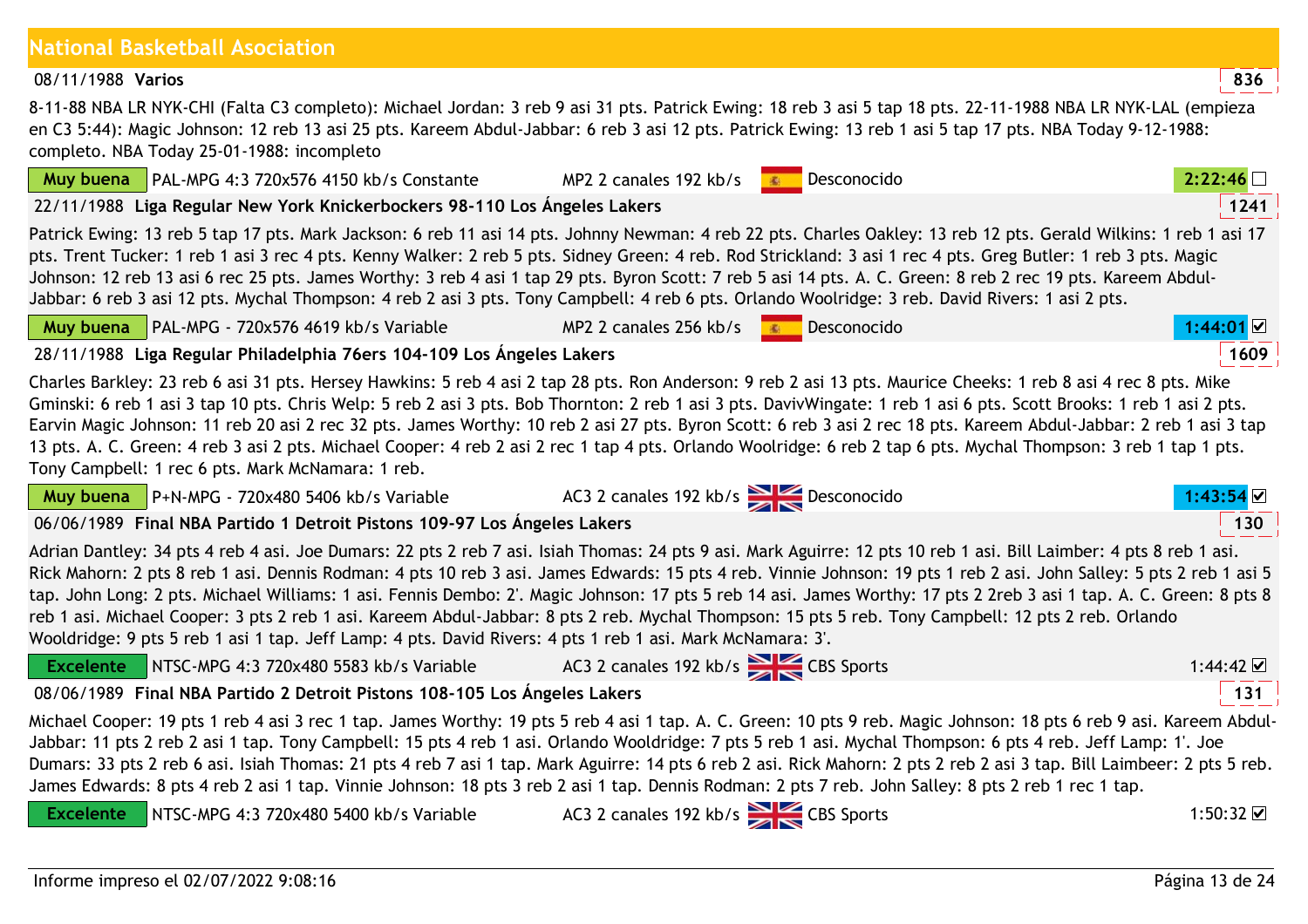## 11/06/1989 **<sup>132</sup>Final NBA Partido 3 Los Ángeles Lakers 110-114 Detroit Pistons**

Michael Cooper: 15 pts 13 asi 1 tap. James Worthy: 26 pts 7 reb 4 asi 1 tap. A. C. Green: 11 pts 8 reb 1 asi 1 tap. Kareem Abdul Jabbar: 24 pts 13 reb 2 asi. Earvin Magic Johnson: 1 asi. Tony Campbell: 11 pts 1 reb 1asi. Mychal Thompson: 8 pts 3 reb 2 asi 2 tap. Orlando Woolridge: 9 pts 4 reb 1 asi. David Rivers: 6 pts 1 reb 2 asi. Jeff Lamp: 1'. Isiah Thomas: 26 pts 3 reb 8 asi. Joe Dumars: 31 pts 2 reb 5 asi 1 tap. Bill Laimbeer: 10 pts 2 reb 6 asi 1 rec. Mark Aguirre: 2 pts 6 reb 3 asi. Rick Mahorn: 7 pts 4 reb. Dennis Rodman: 12 pts 19 reb 1 asi 1 tap. John Salley: 9 pts 3 reb 3 asi. James Edwards: 2 reb 1 asi 1 tap. Vinnie Johnson: 17 pts 3 reb 2 asi.

| <b>Excelente</b>    | NTSC-MPG 4:3 720x480 5006 kb/s Variable                                                                                                                                                                                                                                                                                                                                                                                                                                                                                                                                                                                                                                                                                                                                                | AC3 2 canales 192 kb/s CBS Sports |                                       | 1:55:00 ☑       |
|---------------------|----------------------------------------------------------------------------------------------------------------------------------------------------------------------------------------------------------------------------------------------------------------------------------------------------------------------------------------------------------------------------------------------------------------------------------------------------------------------------------------------------------------------------------------------------------------------------------------------------------------------------------------------------------------------------------------------------------------------------------------------------------------------------------------|-----------------------------------|---------------------------------------|-----------------|
| 1989-1990           |                                                                                                                                                                                                                                                                                                                                                                                                                                                                                                                                                                                                                                                                                                                                                                                        |                                   |                                       |                 |
|                     | <b>National Basketball Asociation</b>                                                                                                                                                                                                                                                                                                                                                                                                                                                                                                                                                                                                                                                                                                                                                  |                                   |                                       |                 |
|                     | 12/04/1990 Liga Regular Utah Jazz 107-104 Los Ángeles Lakers                                                                                                                                                                                                                                                                                                                                                                                                                                                                                                                                                                                                                                                                                                                           |                                   |                                       | 1410            |
|                     | Karl Malone: 11 reb 1 asi 1 tap 45 pts. John Stockton: 4 reb 23 asi 15 pts. Thurl Bailey: 4 reb 5 tap 8 pts. Bob Hansen: 3 asi 12 pts. Mark Eaton: 11 reb 1 tap 4<br>pts. Blue Edwards: 5 reb 1 rec 4 pts. Darrell Griffith: 8 pts. Mike Brown: 2 pts. Delaney Rudd: 7 pts. Erick Leckner: 1 reb 1 tap 2 pts. A. C. Green: 15 reb 2 asi 18<br>pts. Earvin Magic Johnson: 8 reb 9 asi 20 pts. James Worthy: 2 reb 1 asi 2 rec 1 tap 33 pts. Byron Scott: 1 reb 3 asi 1 rec 12 pts. Vlade Divac: 1 reb 4 pts. Michael<br>Cooper: 9 reb 5 asi 2 rec 8 pts. Orlando Woolridge: 5 reb 2 rec 2 tap 9 pts. Larry Drew: 3'                                                                                                                                                                     |                                   |                                       |                 |
| Muy buena           | PAL-MPG - 720x576 4025 kb/s Variable                                                                                                                                                                                                                                                                                                                                                                                                                                                                                                                                                                                                                                                                                                                                                   |                                   | MP2 2 canales 128 kb/s<br>Desconocido | 2:05:45         |
| 1990-1991           |                                                                                                                                                                                                                                                                                                                                                                                                                                                                                                                                                                                                                                                                                                                                                                                        |                                   |                                       |                 |
| <b>All Star NBA</b> |                                                                                                                                                                                                                                                                                                                                                                                                                                                                                                                                                                                                                                                                                                                                                                                        |                                   |                                       |                 |
|                     | 10/02/1991 Conferencia Este 116-114 Conferencia Oeste                                                                                                                                                                                                                                                                                                                                                                                                                                                                                                                                                                                                                                                                                                                                  |                                   |                                       | 596             |
|                     | Michael Jordan: 26 pts 5 reb 5 asis. Patrick Ewing: 18 pts 10 reb. Charles Barkley: 22 reb 17 pts. Bernard King: 8 pts 3 reb 3 asi. Joe Dumars: 2 pts 2 reb.<br>Dominique Wilkins: 12 pts 4 asi 3 reb. Ricky Pierce: 9 pts 2 reb 2 asi. Hersey Hawkins: 6 pts 1 asi. Kevin McHale: 3 reb 2 asi 2 pts. Brad Daugherty: 8 pts 5 reb.<br>Alvin Robertson: 6 pts 2 reb. Robert Parish: 4 reb 2 pts. Karl Malone: 16 pts 11 reb. Magic Johnson: 16 pts 3 asis. David Robinson: 16 pts 6 reb. Chris Mullin: 13<br>pts 2 asi 2 reb. Kevin Johnson: 5 pts 7 asi. James Worthy: 9 pts 2 reb 2 rec. Clyde Drexler: 12 pts 4 reb 2 asi. Kevin Duckworth: 6 pts 4 reb. Tom Chambers: 8 pts<br>4 reb. Terry Porter: 4 pts 4 asi 3 reb. Tim Hardaway: 5 pts 4 asi 3 reb. John Stockton: 4 pts 2 asi. |                                   |                                       |                 |
|                     | Muy buena   PAL-MPG - - - kb/s -                                                                                                                                                                                                                                                                                                                                                                                                                                                                                                                                                                                                                                                                                                                                                       |                                   | AC3 2 canales - kb/s Desconocido      | 2:15:52         |
|                     | <b>National Basketball Asociation</b>                                                                                                                                                                                                                                                                                                                                                                                                                                                                                                                                                                                                                                                                                                                                                  |                                   |                                       |                 |
|                     | 11/11/1990 Liga Regular Los Ángeles Lakers 103-109 New York Knickerbockers                                                                                                                                                                                                                                                                                                                                                                                                                                                                                                                                                                                                                                                                                                             |                                   |                                       | 1413            |
|                     | Earvin Magic Johnson: 15 reb 14 asi 24 pts. James Worthy: 2 reb 1 tap 18 pts. A. C. Green: 3 reb 2 asi 1 tap 5 pts. Vlade Divac: 12 reb 3 tap 13 pts. Byron Scott:<br>2 reb 2 asi 24 pts. Terry Teagle: 1 reb 1 asi 6 pts. Sam Perkins: 5 reb 6 pts. Mychal Thompson: 1 reb 7 pts. Larry Drew: 1 asi. Patrick Ewing: 14 reb 6 asi 3 tap 27<br>pts. Charles Oakley: 12 reb 3 asi 2 rec 10 pts. Kiki Vandeweghe: 22 pts. Gerald Wilkins: 7 asi 14 pts. Mark Jackson: 3 reb 9 asi 4 pts. Maurice Cheeks: 2 asi 12 pts.<br>Trent Tucker: 2 asi 1 rec 10 pts. Eddie Lee Wilkins: 3 reb 1 asi 1 rec 8 pts. Brian Quinnett: 3 reb 2 pts.                                                                                                                                                      |                                   |                                       |                 |
| Muy buena           | P+N-MPG - 704x480 - kb/s -                                                                                                                                                                                                                                                                                                                                                                                                                                                                                                                                                                                                                                                                                                                                                             |                                   | AC3 2 canales 256 kb/s Desconocido    | 1:31:18         |
|                     | Informe impreso el 02/07/2022 9:08:16                                                                                                                                                                                                                                                                                                                                                                                                                                                                                                                                                                                                                                                                                                                                                  |                                   |                                       | Página 14 de 24 |
|                     |                                                                                                                                                                                                                                                                                                                                                                                                                                                                                                                                                                                                                                                                                                                                                                                        |                                   |                                       |                 |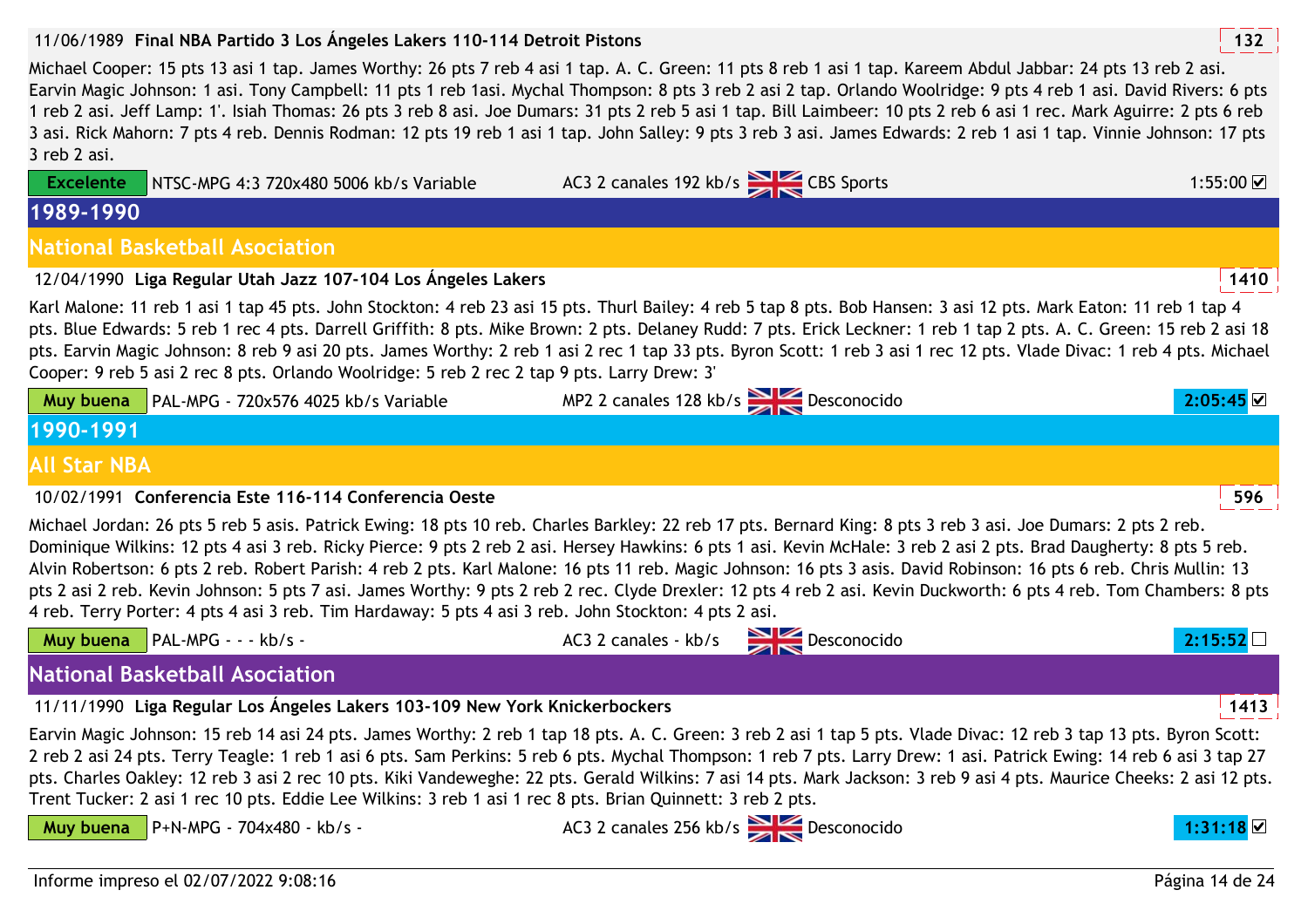## 01/12/1990 **<sup>1418</sup>Liga Regular Phoenix Suns 98-108 Los Ángeles Lakers**

P+N-MPG - 720x480 4762 kb/s Variable

**Muy buena**

**Buena**

**Muy buena**

Tom Chambers: 6 reb 4 asi 2 rec 15 pts. Kevin Johnson: 9 reb 9 asi 3 rec 19 pts. Mark West: 6 reb 1 asi 2 tap 6 pts. Jeff Hornacek: 2 reb 5 asi 1 tap 15 pts. Kurt Rambis: 3 reb 2 asi 1 tap 6 pts. Dan Majerle: 2 reb 1 asi 2 rec 1 tap 18 pts. Eddie Johnson: 4 reb 10 pts. Negele Knight: 1 reb 4 asi 3 pts. Kenny Battle: 1 reb 2 rec 2 pts. Ed Nealy: 5 reb 4 pts. James Worthy: 4 reb 2 asi 1 17 pts. Earvin Magic Johnson: 12 reb 15 asi 1 tap 25 pts. Byron Scott: 3 reb 1 rec 32 pts. Sam Perkins: 8 reb 1 asi 12 pts. Vlade Divac: 4 reb 1 rec 6 pts. A. C. Green: 10 reb 1 tap 6 pts. Mychal Thompson: 1 reb 1 asi 4 pts. Terry Teagle: 3 reb 6 pts. Larry Drew: 1 reb 1 asi.

29/03/1991 **<sup>1179</sup>Liga Regular Los Ángeles Lakers 105-109 Portland Trail Blazers**

James Worthy: 6 reb 5 asi 26 pts. Magic Johnson: 10 reb 12 asi 23 pts. Byron Scott: 7 reb 3 asi 17 pts. Samp Perkins: 9 reb 1 asi 3 tap 12 pts. Vlade Divac: 2 reb 1 tap 6 pts. Mychal Thompson: 4 reb 1 tap 6 pts. A. C. Green: 3 reb 1 asi 1 tap 4 pts. Tony Smith: 1 reb 5 asi 4 pts. Terry Teagle: 7 pts. Buck Williams: 17 reb 1 rec 12 pts. Clyde Drexler: 7 reb 12 asi 22 pts. Terry Porter: 4 reb 14 asi 1 tap 26 pts. Jerome Kersey: 6 reb 2 asi 2 rec 25 pts. Kevin Duckworth: 7 reb 9 pts. Clifford Robinson: 1 reb 1 asi 10 pts. Danny Ainge: 3 reb 2 asi 3 pts. Danny Young: 1 rec 2 pts. Wayne Cooper: 2 reb.

02/04/1991 **<sup>1181</sup>Liga Regular San Antonio Spurs 115-122 Los Ángeles Lakers**

PAL-MPG 4:3 352x576 5000 kb/s Constante

NTSC-MPG - 720x480 3290 kb/s Variable

David Robinson: 23 reb 5 asi 3 rec 3 tap 36 pts. Sean Elliot: 5 reb 2 asi 16 pts. Terry Cummings: 6 reb 1 asi 14 pts. Willie Anderson: 2 reb 3 asi 1 tap 20 pts. Rod Strickland: 4 asi 8 pts. David Wingate: 3 reb 3 asi 7 pts. Sidney Green: 5 reb 1 asi 10 pts. Avery Johnson: 2 asi 2 pts. Sean Higgins: 1 asi. Dave Greenwood: 1'. James Worthy: 5 reb 5 asi 2 tap 18 pts. Earvin Magic Johnson: 12 reb 10 asi 1 tap 30 pts. Sam Perkins: 4 reb 1 asi 2 tap 13 pts. Byron Scott: 2 reb 2 asi 1 rec 19 pts. Vlade Divac: 5 reb 1 asi 15 pts. A. C. Green: 8 reb 8 pts. Mychal Thompson: 2 reb 1 pts. Terry Teagle: 1 reb 12 pts. Tony Smith: 3 reb 2 asi 1 rec 4 pts. Elden Campbell: 1 reb 1 tap 2 pts.

| <b>Buena</b> | PAL-MPG - 704x576 4372 kb/s Variable                                                                                                                                                                                                                                                                                                                                                                                                                                                                                                                                                                    | AC3 2 canales 256 kb/s Desconocido |             | 2:00:27 |
|--------------|---------------------------------------------------------------------------------------------------------------------------------------------------------------------------------------------------------------------------------------------------------------------------------------------------------------------------------------------------------------------------------------------------------------------------------------------------------------------------------------------------------------------------------------------------------------------------------------------------------|------------------------------------|-------------|---------|
|              | 25/04/1991 C.O. 1ª ronda Partido 1 Los Ángeles Lakers 94-92 Houston Rockets                                                                                                                                                                                                                                                                                                                                                                                                                                                                                                                             |                                    |             | 1087    |
|              | Vlade Divac: 11 reb 2 asi 5 tap 17 pts. Sam Perkins: 8 reb 3 asi 3 rec 2 tap 17 pts. James Worthy: 2 reb 6 asi 2 rec 14 pts. Byron Scott: 2 reb 1 rec 20 pts. Magic<br>Johnson: 3reb 10 asi 17 pts. A. C. Green: 3 reb. Larry Drew: 2 asi 8 pts. Terry Teagle: 1 pts. Hakeem Olajuwon: 22 pts 16 reb 3 tap. Otis Thorpe: 7 reb 2 asi 10<br>pts. Vernon Maxwell: 12 pts 5 asi 3 reb. Buck Johnson: 8 reb 3 asi 1 tap 8 pts. Kenny Smith: 4 reb 5 asi 15 pts. Larry Smith: 4 reb 1 asi. Sleepy Floyd: 1 reb 3 asi<br>1 tap 8 pts. Dave Jamerson: 3 reb 2 asi 1 rec 12 pts. David Wood: 2 asi 1 rec 5 pts. |                                    |             |         |
|              | Muy buena   PAL-MPG - 720x576 4022 kb/s Variable                                                                                                                                                                                                                                                                                                                                                                                                                                                                                                                                                        | MP2 2 canales - kb/s               | Desconocido | 1:42:40 |
|              | 02/06/1991 Final NBA Partido 1 Chicago Bulls 91-93 Los Ángeles Lakers                                                                                                                                                                                                                                                                                                                                                                                                                                                                                                                                   |                                    |             | 418     |
|              | Michael Jordan: 36 pts 12 asi 8 reb 3 rec. Scottie Pippen: 19 pts 7 reb 5 asi. Horace Grant: 10 reb 6 pts. Bill Cartwright: 6 pts 4 reb. John Paxson: 6 pts 4 reb.<br>Cliff Levingston: 2 pts 2 reb 2 rec. Craig Hodges: 4 pts. Will Perdue: 6 pts 4 reb. B. J. Armstrong: 6 pts 3 reb. James Worthy: 22 pts 3 reb. Vlade Divac: 16 pts 14<br>reb 3 rec. Magic Johnson: 19 pts 11 reb 11 asi. Sam Perkins: 22 pts 4 reb. Byron Scott: 9 pts 2 asi. A.C. Green: 2 pts. Terry Teagle: 2 pts 1 reb. Larry Drew: 5'.                                                                                        |                                    |             |         |



AC3 2 canales 192 kb/s NBC Sports **2:25:02** 

MP2 2 canales 256 kb/s **Desconocido 1:54:21 v** 

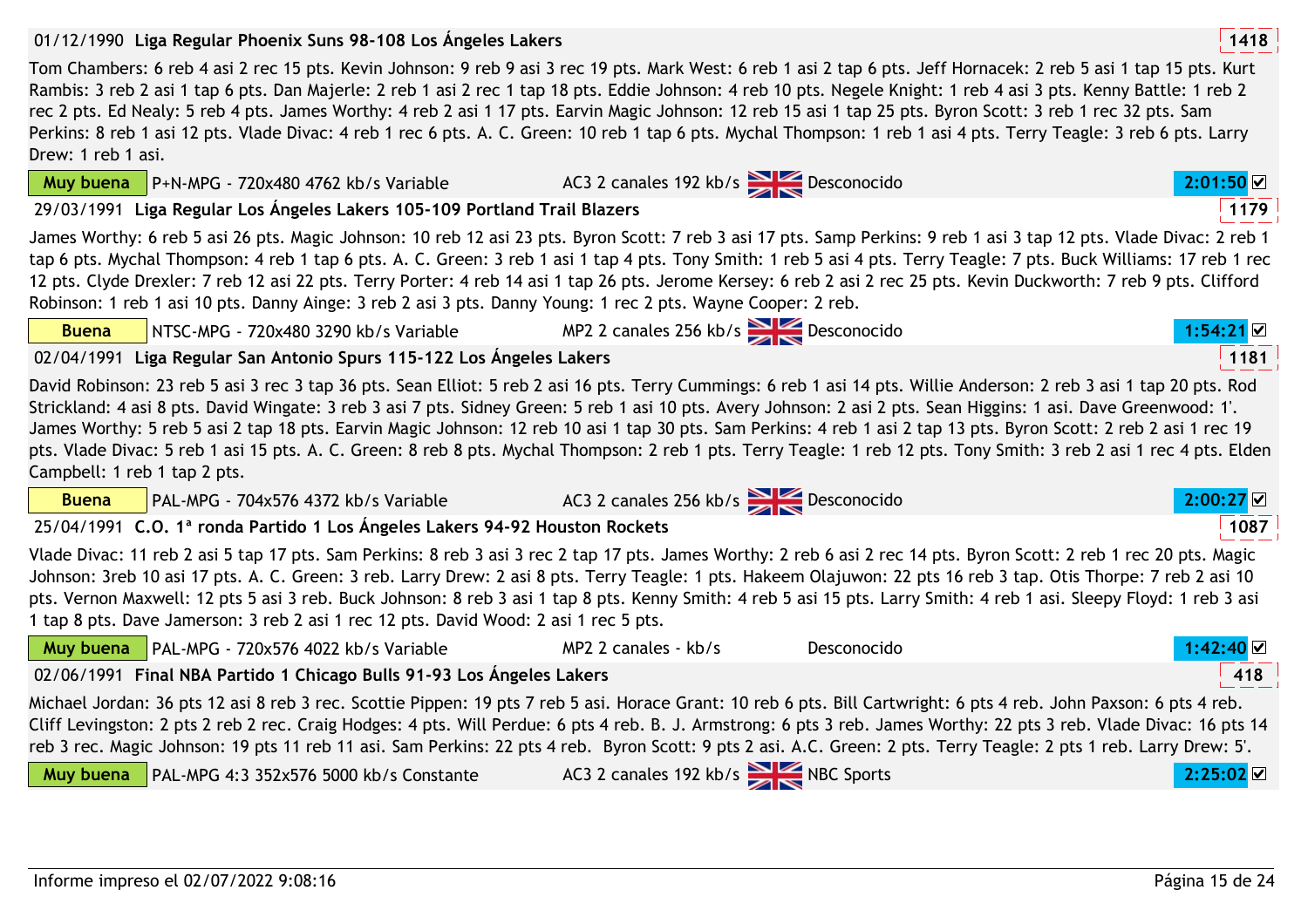## 05/06/1991 **<sup>419</sup>Final NBA Partido 2 Chicago Bulls 107-86 Los Ángeles Lakers**

 Michael Jordan: 33 pts 7 reb 13 asi. Scottie Pippen: 20 pts 10 asi 5 reb. Horace Grant: 20 pts 5 reb. John Paxson: 16 pts 6 asi. Bill Cartwright: 12 pts 5 reb. Will Perdue: 7 reb 2 pts. James Worthy: 24 pts 5 reb. Vlade Divac: 16 pts 5 reb 5 asi. Magic Johnson: 14 pts 10 asi 7 reb. Sam Perkins: 11 pts 6 reb. Byron Scott: 5 pts 2 asi. A.C. Green: 7 reb 6 pts. Terry Teagle: 6 pts. Larry Drew: 4 pts. Elden Campbell: 2 reb.

| <b>Muy buena</b> $\vert$ PAL-MPG 4:3 352x576 2953 kb/s Variable                                              | MP2 2 canales 224 kb/s<br>NBC Sports                                                                                                                                                                                                                                                                                                                                                                                                                                                                               | 1:51:47 ⊻ |
|--------------------------------------------------------------------------------------------------------------|--------------------------------------------------------------------------------------------------------------------------------------------------------------------------------------------------------------------------------------------------------------------------------------------------------------------------------------------------------------------------------------------------------------------------------------------------------------------------------------------------------------------|-----------|
| 07/06/1991 Final NBA Partido 3 Los Ángeles Lakers 96-104 Chicago Bulls                                       |                                                                                                                                                                                                                                                                                                                                                                                                                                                                                                                    | 420       |
|                                                                                                              | Magic Johnson: 22 pts 10 asi 6 reb. Vlade Divac: 24 pts 7 reb. Sam Perkins: 25 pts 9 reb 5 tap. James Worthy: 19 pts 4 asi. Byron Scottt: 3 asi. A.C. Green: 4 reb<br>2 pts. Terry Teagle: 2 pts. Elden Campbell: 2 pts. Michael Jordan: 29 pts 9 asi 9 reb 4 rec 2 tap. Horace Grant: 22 pts 11 reb 3 asi. Scottie Pippen: 19 pts 13 reb<br>5 asi. John Paxson: 10 pts 3 asi. Bill Cartwright: 6 pts 3 reb. Cliff Levingston: 10 pts 4 reb 3 tap. Scott Williams: 4 pts. Craig Hodges: 2 pts. Stacey King: 2 pts. |           |
| <b>Muy buena</b> PAL-MPG 4:3 720x576 4537 kb/s Variable MP2 2 canales 224 kb/s                               |                                                                                                                                                                                                                                                                                                                                                                                                                                                                                                                    | 2:22:00   |
| 12/06/1991 Final NBA Partido 5 Los Ángeles Lakers 101-108 Chicago Bulls                                      |                                                                                                                                                                                                                                                                                                                                                                                                                                                                                                                    | 455       |
| Bill Cartwright: 8 pts 8 reb 7 asi. B.J. Armstrong: 2 pts. Craig Hodges: 5 pts. Scott Williams: 1 reb 1 tap. | Magic Johnson: 20 asi 16 pts 11 reb. Sam Perkins: 22 pts 9 reb. Tony Smith: 12 pts. A.C. Green: 13 pts 7 reb. Vlade Divac: 8 pts 7 reb 3 asi. Terry Teagle: 9 pts.<br>Elden Campbell: 21 pts 2 reb. Scottie Pippen: 32 pts 13 reb 7 asi 5 rec. Michael Jordan: 30 pts 10 asi 5 rec. John Paxon: 20 pts 4 asi. Horace Grant: 11 pts 6 reb.                                                                                                                                                                          |           |
| <b>Muy buena</b> $\vert$ PAL-MPG 4:3 720x576 - kb/s Variable                                                 | AC3 2 canales 256 kb/s NBC Sports                                                                                                                                                                                                                                                                                                                                                                                                                                                                                  | 2:10:12   |
| 12/06/1991 Final NBA Partido 5 Los Ángeles Lakers 101-108 Chicago Bulls                                      |                                                                                                                                                                                                                                                                                                                                                                                                                                                                                                                    | 470       |
|                                                                                                              | Magic Johnson: 16 pts 20 asi 11 reb. Sam Perkins: 22 pts 9 reb 3 asi. Tony Smith: 12 pts 2 asi. Terry Teagle: 9 pts. A.C. Green: 13 pts 7 reb. Vlade Divac: 8 pts 7<br>reb 3 asi. Elden Campbell: 21 pts 2 reb 2 rec. Scottie Pippen: 32 pts 13 reb 7 asi 5 rec. Michael Jordan: 30 pts 10 asi 5 rec. John Paxon: 20 pts 4 asi. Horace<br>Grant: 11 pts 6 reb. John Paxson: 20 pts 4 asi 3 reb. Bill Cartwright: 8 reb 8 pts 7 asi. B.J. Armstrong: 2 pts 1 rec. Cliff Levingston: 2 reb. Craig Hodges: 5 pts.     |           |
| <b>Muy buena</b> PAL-MPG 4:3 720x576 5135 kb/s Variable MP2 2 canales 224 kb/s NBC Sports                    |                                                                                                                                                                                                                                                                                                                                                                                                                                                                                                                    | 2:34:01   |
| 12/06/1991 Final NBA Partido 5 Los Ángeles Lakers 101-108 Chicago Bulls                                      |                                                                                                                                                                                                                                                                                                                                                                                                                                                                                                                    | 1141      |
| Williams: 1 re 1 tap. Craig Hodges: 5 pts. Will Perdue: 7                                                    | Earvin Magic Johnson: 11 reb 20 asi 16 pts. A. C. Green: 7 reb 1 asi 13 pts. Sam Perkins: 9 reb 3 asi 2 tap 22 pts. Vlade Divac: 7 reb 3 asi 4 tap 8 pts. Terry<br>Teagle: 9 pts. Tony Smith: 2 asi 12 pts. Elden Campbell: 2 reb 2 rec 1 tap 21 pts. Scottie Pippen: 13 reb 7 asi 1 tap 32 pts. Michael Jordan: 4 reb 10 asi 2 tap 30<br>pts. Horace Grant: 6 reb 2 tap 11 pts. John Paxson: 3 reb 4 asi 20 pts. Bill Cartwright: 8 reb 7 asi 8 pts. B. J. Armstrong: 2 pts. Cliff Levingston: 2 reb. Scott       |           |
| Muy buena $\vert$ PAL-MPG - 720x576 - kb/s -                                                                 | Desconocido<br>- 2 canales - kb/s                                                                                                                                                                                                                                                                                                                                                                                                                                                                                  | 1:41:50 ☑ |
| 1991                                                                                                         |                                                                                                                                                                                                                                                                                                                                                                                                                                                                                                                    |           |
| <b>Open McDonals</b>                                                                                         |                                                                                                                                                                                                                                                                                                                                                                                                                                                                                                                    |           |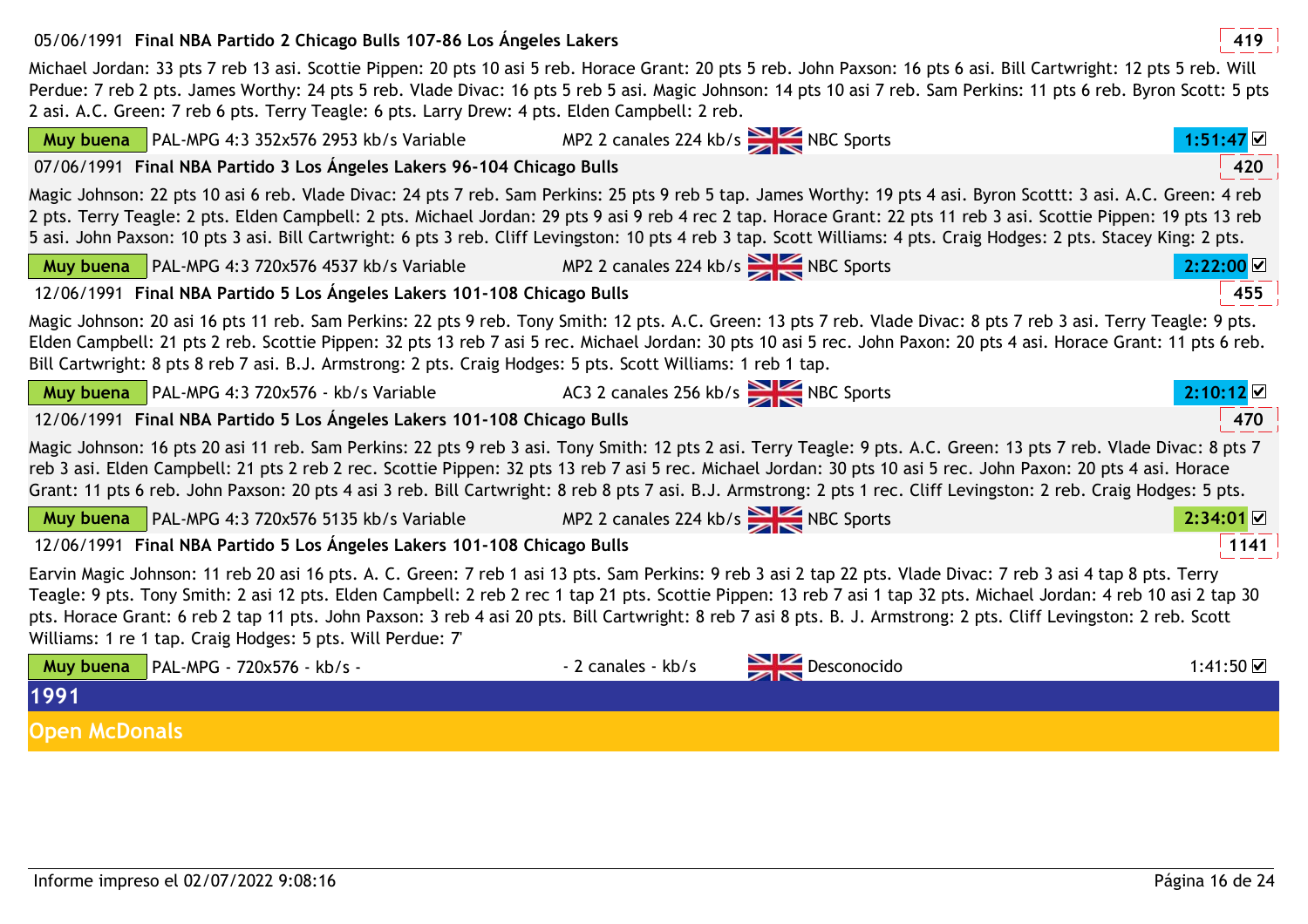## 19/10/1991 **<sup>870</sup>Final Los Ángeles Lakers 116-114 Montigalá Joventud Badalona**

Byron Scott: 22 pts 2 asi 2 reb. Magic Johnson: 17 asi 16 pts 4 reb. James Worthy: 22 pts 4 reb 6 asi. A. C. Green: 19 pts 9 reb. Demetrius Calib: DNP. Elden Campbell: 11 pts 5 reb. Vlade Divac: 10 pts 7 reb 1 asi. Jack Haley: 1'. Jones: DNP. Keith Owens: DNP. Sam Perkins: 12 pts 9 reb 2 rec 2 tap. Tony Smith: 2 pts. Terry Teagle: DNP. Thomas: DNP. Sedale Threatt: 2 pts 6 reb 2 rec. Carles Ruf: 11 pts 5 reb 2 asi. Rafael Jofresa: 15 pts 3 reb 7 asi. Tomás Jofresa: 8 pts 1 reb. Jordi Villacampa: 23 pts 8 asi. Jordi Pardo: 2 pts 1reb 1 asi. Corny Thompson: 17 pts 10 reb 4 asi. Harold Presley: 14 pts 8 reb 5 asi. Juan Antonio Morales: 11 pts 6 reb 1 asi. Mike Smith: 13 pts 8 reb 4 asi.

| <b>Excelente</b>     | PAL-MPG - - - kb/s -                                                                                                                                                                                                                                                                                                                                                                                                                                                                                                                                                                                                                                                                 | - 2 canales - kb/s                          | Desconocido                                     |                            |
|----------------------|--------------------------------------------------------------------------------------------------------------------------------------------------------------------------------------------------------------------------------------------------------------------------------------------------------------------------------------------------------------------------------------------------------------------------------------------------------------------------------------------------------------------------------------------------------------------------------------------------------------------------------------------------------------------------------------|---------------------------------------------|-------------------------------------------------|----------------------------|
| 1992                 |                                                                                                                                                                                                                                                                                                                                                                                                                                                                                                                                                                                                                                                                                      |                                             |                                                 |                            |
| <b>FIBA Americas</b> |                                                                                                                                                                                                                                                                                                                                                                                                                                                                                                                                                                                                                                                                                      |                                             |                                                 |                            |
|                      | 28/06/1992 Primera Fase Jornada 2 Estados Unidos de América 136-57 Cuba                                                                                                                                                                                                                                                                                                                                                                                                                                                                                                                                                                                                              |                                             |                                                 | 1612                       |
|                      | Christian Laettner: 9 pts. David Robinson: 12 pts. Patrick Ewing: DNP. Larry Bird: 17 pts. Scottie Pippen: 8 pts. Michael Jordan: 6 pts. Clyde Drexler: 20 pts. Karl<br>Malone: 16 pts. John Stockton: 10 pts. Chris Mullin: 12 pts. Charles Barkley: 22 pts. Earvin Magic Johnson: 4 pts. Ángel Caballero: 5 pts. Yudi Abreu: 4 pts. Félix<br>Morales: 7 pts. Lázaro Negrín: 2 pts. José Luis Díaz: 1 pts. liécer Rojas: 2 pts. Leonardo Pérez: 12 pts. Lázaro Borrel: . Alberto Maturell: 6 pts. Gilbert: 5 pts.<br>Juan Caballero: 4. Richard Matienzo: 8 pts. Andrés Guibert: .                                                                                                  |                                             |                                                 |                            |
|                      | Muy buena   PAL-MPG 4:3 704x480 5578 kb/s Variable                                                                                                                                                                                                                                                                                                                                                                                                                                                                                                                                                                                                                                   | AC3 2 canales 256 kb/s                      | <b>NBA Television</b>                           | $1:41:29$ $\textstyle\Box$ |
|                      | 28/06/1992 Primera Fase Jornada 2 Estados Unidos de América 136-57 Cuba                                                                                                                                                                                                                                                                                                                                                                                                                                                                                                                                                                                                              |                                             |                                                 | 3813                       |
|                      | Christian Laettner: 9 pts. David Robinson: 12 pts. Patrick Ewing: DNP. Larry Bird: 17 pts. Scottie Pippen: 8 pts. Michael Jordan: 6 pts. Clyde Drexler: 20 pts. Karl<br>Malone: 16 pts. John Stockton: 10 pts. Chris Mullin: 12 pts. Charles Barkley: 22 pts. Earvin Magic Johnson: 4 pts. Ángel Caballero: 5 pts. Yudi Abreu: 4 pts. Félix<br>Morales: 7 pts. Lázaro Negrín: 2 pts. José Luis Díaz: 1 pts. liécer Rojas: 2 pts. Leonardo Pérez: 12 pts. Lázaro Borrel: . Alberto Maturell: 6 pts. Gilbert: 5 pts.<br>Juan Caballero: 4. Richard Matienzo: 8 pts. Andrés Guibert: .                                                                                                  |                                             |                                                 |                            |
| <b>Buena</b>         | --DivX 4:3 512x384 1788 kb/s Variable                                                                                                                                                                                                                                                                                                                                                                                                                                                                                                                                                                                                                                                |                                             | MP3 2 canales 96 kb/s Turner Network Television | 1:24:57                    |
|                      | 29/06/1992 Primera Fase Jornada 3 Estados Unidos de América 106-61 Canadá                                                                                                                                                                                                                                                                                                                                                                                                                                                                                                                                                                                                            |                                             |                                                 | 2713                       |
| 2 reb. Ohi: 2 reb.   | Christian Laettner: 1 prs 4 reb 1 rec. David Robinson: 9 pts 7 reb 7 tap. Patrick Ewing: 6 pts 2 reb 2 tap. Larry Bird: DNP. Scottie Pippen: 7 reb 6 reb 7 asi.<br>Michael Jordan: 14 pts 6 reb 2 asi. Clyde Drexler: 8 pts 3 reb 1 tap. Karl Malone: 15 pts 6 reb 1 asi. John Stockton: 1'. Chris Mullin: 13 ps 2 reb 2 rec. Charles<br>Barkley: 19 pts 7 reb 4 asi. Magic Johnson: 13 pts 5 reb 8 asi. Rautins: 6 pts 1 asi. Wennington: 8 pts 4 reb 1 rec. Wiltjer: 4 pts 4 reb 2 asi. McMahon: 2 pts 1 reb<br>4 asi. Turcotte: 1 rec. Smrek: 14 pts 3 reb. Keone: 2 pts 2 reb. Williams: 2 pts 2 reb. Jackson: 10 pts 1 reb. Gerald Kazanowski: 2 pts 2 reb. Kristmanson: 11 pts |                                             |                                                 |                            |
| <b>Buena</b>         | --DivX 4:3 512x384 1788 kb/s Constante                                                                                                                                                                                                                                                                                                                                                                                                                                                                                                                                                                                                                                               | MP3 2 canales 96 kb/s $\sum$ NBA Television |                                                 | 1:17:26                    |
|                      |                                                                                                                                                                                                                                                                                                                                                                                                                                                                                                                                                                                                                                                                                      |                                             |                                                 |                            |
|                      |                                                                                                                                                                                                                                                                                                                                                                                                                                                                                                                                                                                                                                                                                      |                                             |                                                 |                            |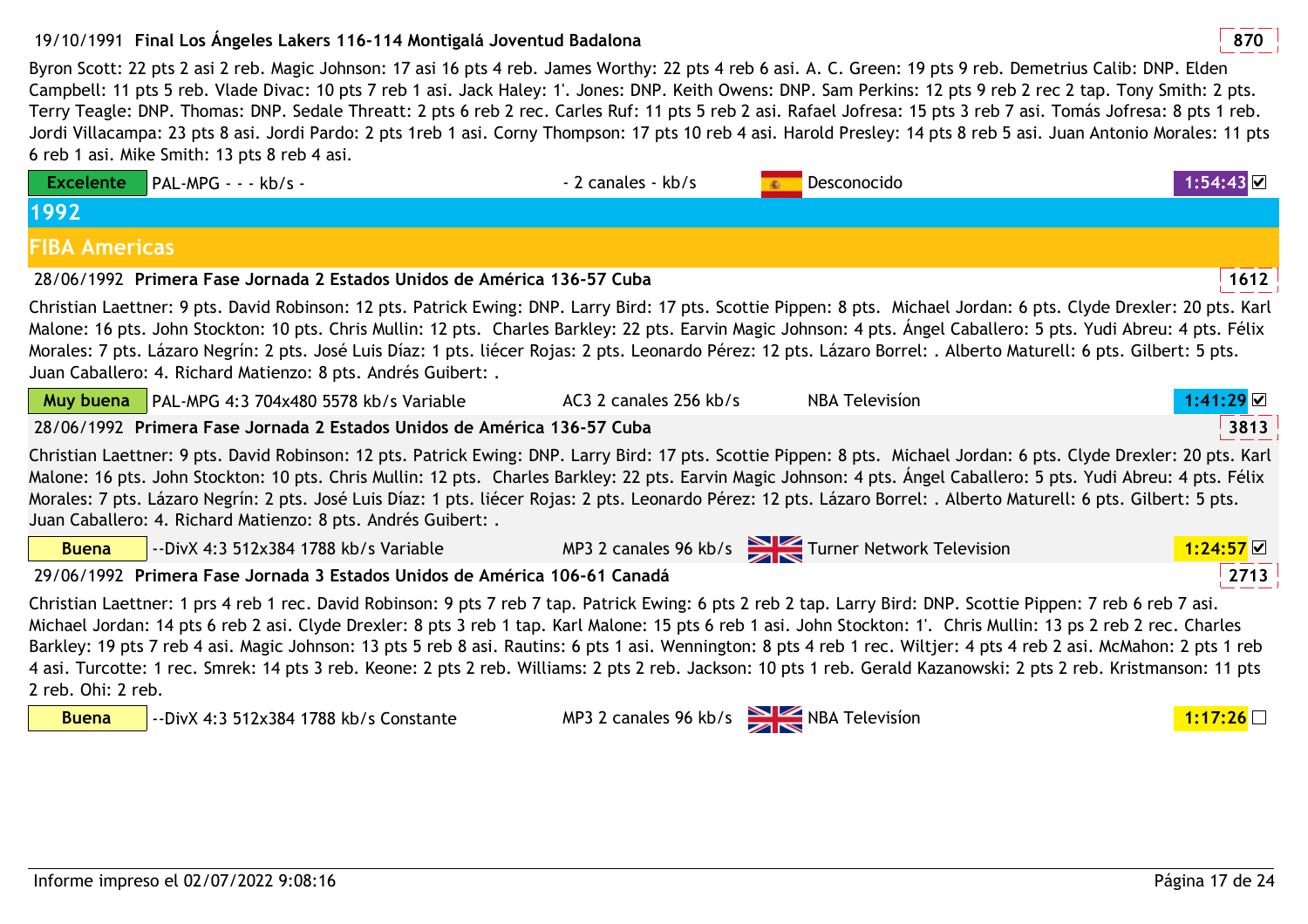| 04/07/1992 Semifinal Estados Unidos de América 119-81 Puerto Rico                                                                                                                                                                                                                                                                                                                                                                                                                                                                                                                                                                                                                                                                                                                                                                                                |                                                                          |                                      | 558                     |  |  |
|------------------------------------------------------------------------------------------------------------------------------------------------------------------------------------------------------------------------------------------------------------------------------------------------------------------------------------------------------------------------------------------------------------------------------------------------------------------------------------------------------------------------------------------------------------------------------------------------------------------------------------------------------------------------------------------------------------------------------------------------------------------------------------------------------------------------------------------------------------------|--------------------------------------------------------------------------|--------------------------------------|-------------------------|--|--|
| Christian Laettner: 6 pts 2 reb. David Robinson: 8 pts 4 reb. Patrick Ewing: 12 pts 6 reb. Larry Bird: DNP. Scottie Pippen: 11 asi 10 pts 9 reb. Michael Jordan: 10<br>pts 4 asi. Clyde Drexler: 15 pts 6 asi. Karl Malone. 22 pts 7 reb. Chris Mullin: 12 pts 4 reb 3 asi. Charles Barkley: 8 pts 4 rec 7 reb. Earvin Magic Johnson: 16 pts 6<br>asi. Piculín Ortiz: 18 pts 5 reb. Casiano: 12 pts. Carter: 8 pts 5 asi. Mincy: 3 pts 2 reb. Ramón Rivas: 7 reb 7 pts. Gause: 8 pts. Pellot: 2 pts 2 reb. Colon: 8 pts 2<br>asi. Morales: 3 pts 1 asi. Cruz: 6 pts 4 reb. López: 3 asi. Soto: 6 pts 1 reb.                                                                                                                                                                                                                                                      |                                                                          |                                      |                         |  |  |
| PAL-MPG - - - kb/s -<br><b>Buena</b>                                                                                                                                                                                                                                                                                                                                                                                                                                                                                                                                                                                                                                                                                                                                                                                                                             | AC3 2 canales - kb/s Desconocido                                         |                                      | 1:01:14 $\triangledown$ |  |  |
| 04/07/1992 Semifinal Estados Unidos de América 119-81 Puerto Rico                                                                                                                                                                                                                                                                                                                                                                                                                                                                                                                                                                                                                                                                                                                                                                                                |                                                                          |                                      | 3814                    |  |  |
| Christian Laettner: 6 pts 2 reb. David Robinson: 8 pts 4 reb. Patrick Ewing: 12 pts 6 reb. Larry Bird: DNP. Scottie Pippen: 11 asi 10 pts 9 reb. Michael Jordan: 10<br>pts 4 asi. Clyde Drexler: 15 pts 6 asi. Karl Malone. 22 pts 7 reb. Chris Mullin: 12 pts 4 reb 3 asi. Charles Barkley: 8 pts 4 rec 7 reb. Earvin Magic Johnson: 16 pts 6<br>asi. Piculín Ortiz: 18 pts 5 reb. Casiano: 12 pts. Carter: 8 pts 5 asi. Mincy: 3 pts 2 reb. Ramón Rivas: 7 reb 7 pts. Gause: 8 pts. Pellot: 2 pts 2 reb. Colon: 8 pts 2<br>asi. Morales: 3 pts 1 asi. Cruz: 6 pts 4 reb. López: 3 asi. Soto: 6 pts 1 reb.                                                                                                                                                                                                                                                      |                                                                          |                                      |                         |  |  |
| <b>Buena</b><br>--DivX 4:3 512x384 1788 kb/s Constante                                                                                                                                                                                                                                                                                                                                                                                                                                                                                                                                                                                                                                                                                                                                                                                                           |                                                                          | MP3 2 canales 96 kb/s NBA Television | 1:32:04                 |  |  |
| 05/07/1992 Final Venezuela Estados Unidos de América                                                                                                                                                                                                                                                                                                                                                                                                                                                                                                                                                                                                                                                                                                                                                                                                             |                                                                          |                                      | 2714                    |  |  |
| Víctor Díaz: . David Díaz: . Melquíades Jaramillo: . Nelson Solórzano: . Rostyn González: . Luis Jiménez: . Sam Shepherd: . Carl Herrera: . Armando Palacios: .<br>Gabriel Estaba:. Iván Olivares: . Alexander Nelcha: . Christian Laettner: . David Robinson: . Patrick Ewing: . Larry Bird: . Scottie Pippen: . Michael Jordan: .<br>Clyde Drexler: . Karl Malone: . John Stockton: . Chris Mullin: . Charles Barkley: . Earvin Magic Johnson: .                                                                                                                                                                                                                                                                                                                                                                                                               |                                                                          |                                      |                         |  |  |
| <b>Regular</b><br>--DivX 4:3 512x348 1760 kb/s Constante                                                                                                                                                                                                                                                                                                                                                                                                                                                                                                                                                                                                                                                                                                                                                                                                         | MP3 2 canales 96 kb/s Desconocido                                        |                                      | 1:20:48                 |  |  |
| <b>Juegos Olímpicos</b>                                                                                                                                                                                                                                                                                                                                                                                                                                                                                                                                                                                                                                                                                                                                                                                                                                          |                                                                          |                                      |                         |  |  |
| 26/07/1992 Primera Fase Jornada 1 Angola 48-116 Estados Unidos de América                                                                                                                                                                                                                                                                                                                                                                                                                                                                                                                                                                                                                                                                                                                                                                                        |                                                                          |                                      | 2720                    |  |  |
| Benjamin Romano: DNP. Anibal Moreira: 8 pts 3 reb. Angelo Victoriano: 1 asi. Benjamin Wacuahamba: 10'. Herlánder Coimbra: 4 pts. Manuel Sousa: 5 pts.<br>Antonio Carvalho: DNP. Nelson Sardinha: 2 pts 3 reb. David Dias: 6 pts 2 reb. Paulo Macedo: 10 pts 2 reb. Jose Guimaraes: 3 pts 1 reb. Jean Conceiçao: 10 pts 7<br>reb 2 asi 6 fpr. Christian Laettner: 7 pts 3 reb 1 rec. David Robinson: 4 pts 3 reb 1 asi. Patrick Ewing: 11 pts 5 reb 1 tap. Larry Bird: 9 pts 3 reb 1 rec. Scottie<br>Pippen: 5 pts 5 asi 5 rec. Michael Jordan: 10 pts 2 reb 2 asi 8 rec. Clyde Drexler: 10 pts 4 reb 3 asi 3 rec. Karl Malone: 19 pts 3 reb 1 tap. John Stockton: DNP.                                                                                                                                                                                           |                                                                          |                                      |                         |  |  |
| Chris Mullin: 11 pts 2 reb 3 asi 1 tap. Charles Barkley: 24 pts 6 reb 5 asi 3 rec. Magic Johnson: 6 pts 2 reb 10 asi.                                                                                                                                                                                                                                                                                                                                                                                                                                                                                                                                                                                                                                                                                                                                            |                                                                          |                                      |                         |  |  |
| <b>Regular</b>                                                                                                                                                                                                                                                                                                                                                                                                                                                                                                                                                                                                                                                                                                                                                                                                                                                   | --DivX 4:3 512x384 1788 kb/s Constante MP3 2 canales 96 kb/s Desconocido |                                      | 1:20:08                 |  |  |
| 26/07/1992 Primera Fase Jornada 1 Angola 48-116 Estados Unidos de América                                                                                                                                                                                                                                                                                                                                                                                                                                                                                                                                                                                                                                                                                                                                                                                        |                                                                          |                                      | 3432                    |  |  |
| Benjamin Romano: DNP. Anibal Moreira: 8 pts 3 reb. Angelo Victoriano: 1 asi. Benjamin Wacuahamba: 10'. Herlánder Coimbra: 4 pts. Manuel Sousa: 5 pts.<br>Antonio Carvalho: DNP. Nelson Sardinha: 2 pts 3 reb. David Dias: 6 pts 2 reb. Paulo Macedo: 10 pts 2 reb. Jose Guimaraes: 3 pts 1 reb. Jean Conceiçao: 10 pts 7<br>reb 2 asi 6 fpr. Christian Laettner: 7 pts 3 reb 1 rec. David Robinson: 4 pts 3 reb 1 asi. Patrick Ewing: 11 pts 5 reb 1 tap. Larry Bird: 9 pts 3 reb 1 rec. Scottie<br>Pippen: 5 pts 5 asi 5 rec. Michael Jordan: 10 pts 2 reb 2 asi 8 rec. Clyde Drexler: 10 pts 4 reb 3 asi 3 rec. Karl Malone: 19 pts 3 reb 1 tap. John Stockton: DNP.<br>Chris Mullin: 11 pts 2 reb 3 asi 1 tap. Charles Barkley: 24 pts 6 reb 5 asi 3 rec. Magic Johnson: 6 pts 2 reb 10 asi.<br><b>Excelente</b><br>-- AVC 16:9 1920x1080 3364 kb/s Constante | AAC 2 canales 128 kb/s                                                   | Oficial Olímpico                     | 1:31:18                 |  |  |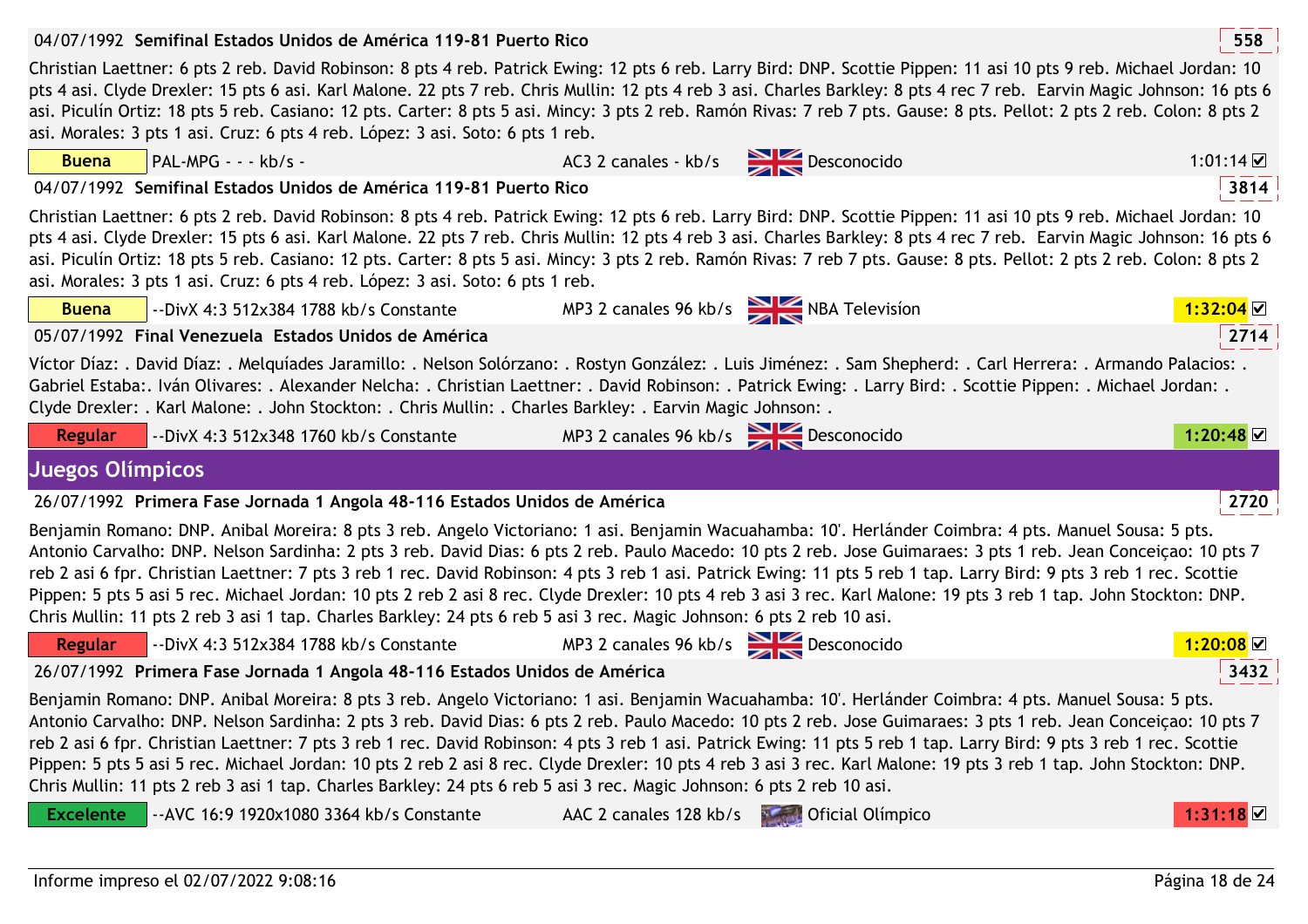## 27/07/1992 **<sup>3480</sup>Primera Fase Jornada 2 Croacia 70-103 Estados Unidos de América**

Drazen Petrovic: 19 pts 3 reb 3 asi. Velimir Perasovic: 6 pts 1 reb 1 rec. Danko Cvjeticanin: 3'. Tony Kukoc: 4 pts 1 reb 5 asi. Vladan Alanovic: 1 rec. Franjo Arapovic: 3'. Zan Tabak: 1 reb 1 rec. Stojan Vrankovic: 11 pts 8 reb 3 asi 4 tap. Alan Gregov: 4'. Arijan Komazec: 13 pts 2 asi 4 rec. Dino Radja: 14 pts 8 reb 4 asi. Aramis Naglic: 3 pts 1 asi. Christian Laettner: 9 pts 2 reb. David Robinson: 3 pts 3 reb 3 rec. Patrick Ewing: 2 pts 2 reb 2 tap. Larry Bird: 3 pts 3 reb 4 rec. Scottie Pippen: 13 pts 2 reb 9 asi 5 rec. Michael Jordan: 21 pts 2 reb 3 asi 8 rec. Clyde Drexler: 12 pts 3 asi 3 reb 4 rec. Karl Malone: 12 pts 5 reb 2 asi. John Stockton: DNP. Chris Mullin: 4 pts 1 reb 6 asi. Charles Barkley: 20 pts 4 reb 4 rec. Magic Johnson: 4 pts 1 asi 3 reb.

| Excelente      | --AVC 16:9 1280x720 960 kb/s Constante                                                                                                                                                                                                                                                                                                                                                                                                                                                                                                                                                                                                                                                                                                                                                                                              | AAC 2 canales 128 kb/s              | Oficial Olímpico<br><b>Normal</b> | $1:30:32$ $\vee$      |
|----------------|-------------------------------------------------------------------------------------------------------------------------------------------------------------------------------------------------------------------------------------------------------------------------------------------------------------------------------------------------------------------------------------------------------------------------------------------------------------------------------------------------------------------------------------------------------------------------------------------------------------------------------------------------------------------------------------------------------------------------------------------------------------------------------------------------------------------------------------|-------------------------------------|-----------------------------------|-----------------------|
|                | 27/07/1992 Primera Fase Jornada 2 Croacia 70-103 Estados Unidos de América                                                                                                                                                                                                                                                                                                                                                                                                                                                                                                                                                                                                                                                                                                                                                          |                                     |                                   | 2721                  |
|                | Drazen Petrovic: 19 pts 3 reb 3 asi. Velimir Perasovic: 6 pts 1 reb 1 rec. Danko Cvjeticanin: 3'. Tony Kukoc: 4 pts 1 reb 5 asi. Vladan Alanovic: 1 rec. Franjo<br>Arapovic: 3'. Zan Tabak: 1 reb 1 rec. Stojan Vrankovic: 11 pts 8 reb 3 asi 4 tap. Alan Gregov: 4'. Arijan Komazec: 13 pts 2 asi 4 rec. Dino Radja: 14 pts 8 reb 4<br>asi. Aramis Naglic: 3 pts 1 asi. Christian Laettner: 9 pts 2 reb. David Robinson: 3 pts 3 reb 3 rec. Patrick Ewing: 2 pts 2 reb 2 tap. Larry Bird: 3 pts 3 reb 4 rec.<br>Scottie Pippen: 13 pts 2 reb 9 asi 5 rec. Michael Jordan: 21 pts 2 reb 3 asi 8 rec. Clyde Drexler: 12 pts 3 asi 3 reb 4 rec. Karl Malone: 12 pts 5 reb 2 asi. John<br>Stockton: DNP. Chris Mullin: 4 pts 1 reb 6 asi. Charles Barkley: 20 pts 4 reb 4 rec. Magic Johnson: 4 pts 1 asi 3 reb.                       |                                     |                                   |                       |
| <b>Regular</b> | --DivX 4:3 512x384 1788 kb/s Constante                                                                                                                                                                                                                                                                                                                                                                                                                                                                                                                                                                                                                                                                                                                                                                                              | MP3 2 canales 96 kb/s Desconocido   |                                   | $1:22:48$ ⊠           |
|                | 29/07/1992 Primera Fase Jornada 3 Estados Unidos de América 111-68 Alemania                                                                                                                                                                                                                                                                                                                                                                                                                                                                                                                                                                                                                                                                                                                                                         |                                     |                                   | 3482                  |
|                | Christian Laettner: 4 reb 3 rec 6 pts. David Robinson: 4 reb 1 asi 2 tap 9 pts. Patrick Ewing: 2 reb 1 tap 4 pts. Larry Bird: 1 reb 2 asi 3 rec 2 tap 19 pts. Scottie<br>Pippen: 2 reb 6 asi 4 rec 4 pts. Michael Jordan: 1 reb 12 asi 15 pts. Clyde Drexler: 1 reb 4 asi 1 tap 9 pts. Karl Malone: 5 reb 2 asi 2 tap 18 pts. John Stockton:<br>DNP. Chris Mullin: 2 reb 6 asi 13 pts. Charles Barkley: 3 reb 1 asi 2 rec 14 pts. Magic Johnson: DNP. Gunther Behnke: 1 reb 1 asi. Henrik Rodle: 2 asi 4 ts. Armin<br>Andres: 5'. Stephan Baeck: 2 rec 8 pts. Arndt Neahaus: 1 reb 4 pts. Henning Harnisch: 3 reb 1 asi 8 pts. Uwe Blab: 2 reb 1 asi 4 pts. Detlef Schrempf: 8 reb 2 asi<br>2 rec 15 pts. Hans-Jürgen Gnad: 2 reb 5 pts. Kai-Joachim Nürnberger: 1 asi 5 pts. Jens Kujawa: 6'. Michael Jackel: 1 asi 2 rec 15 pts.  |                                     |                                   |                       |
|                | Excelente -- AVC 16:9 1920x1080 4401 kb/s Constante                                                                                                                                                                                                                                                                                                                                                                                                                                                                                                                                                                                                                                                                                                                                                                                 | AAC 2 canales 128 kb/s No aplicable |                                   | $1:23:29$ $\vee$      |
|                | 29/07/1992 Primera Fase Jornada 3 Estados Unidos de América 111-68 Alemania                                                                                                                                                                                                                                                                                                                                                                                                                                                                                                                                                                                                                                                                                                                                                         |                                     |                                   | 2824                  |
|                | Christian Laettner: 4 reb 3 rec 6 pts. David Robinson: 4 reb 1 asi 2 tap 9 pts. Patrick Ewing: 2 reb 1 tap 4 pts. Larry Bird: 1 reb 2 asi 3 rec 2 tap 19 pts. Scottie<br>Pippen: 2 reb 6 asi 4 rec 4 pts. Michael Jordan: 1 reb 12 asi 15 pts. Clyde Drexler: 1 reb 4 asi 1 tap 9 pts. Karl Malone: 5 reb 2 asi 2 tap 18 pts. John Stockton:<br>DNP. Chris Mullin: 2 reb 6 asi 13 pts. Charles Barkley: 3 reb 1 asi 2 rec 14 pts. Magic Johnson: DNP. Gunther Behnke: 1 reb 1 asi. Henrik Rodle: 2 asi 4 pts. Armin<br>Andres: 5'. Stephan Baeck: 2 rec 8 pts. Arndt Neahaus: 1 reb 4 pts. Henning Harnisch: 3 reb 1 asi 8 pts. Uwe Blab: 2 reb 1 asi 4 pts. Detlef Schrempf: 8 reb 2 asi<br>2 rec 15 pts. Hans-Jürgen Gnad: 2 reb 5 pts. Kai-Joachim Nürnberger: 1 asi 5 pts. Jens Kujawa: 6'. Michael Jackel: 1 asi 2 rec 15 pts. |                                     |                                   |                       |
| <b>Buena</b>   | PAL-MPG 4:3 352x288 1143 kb/s Variable                                                                                                                                                                                                                                                                                                                                                                                                                                                                                                                                                                                                                                                                                                                                                                                              | MP2 2 canales 224 kb/s              | i La 2<br><b>ALC</b>              | $1:11:37$ $\boxtimes$ |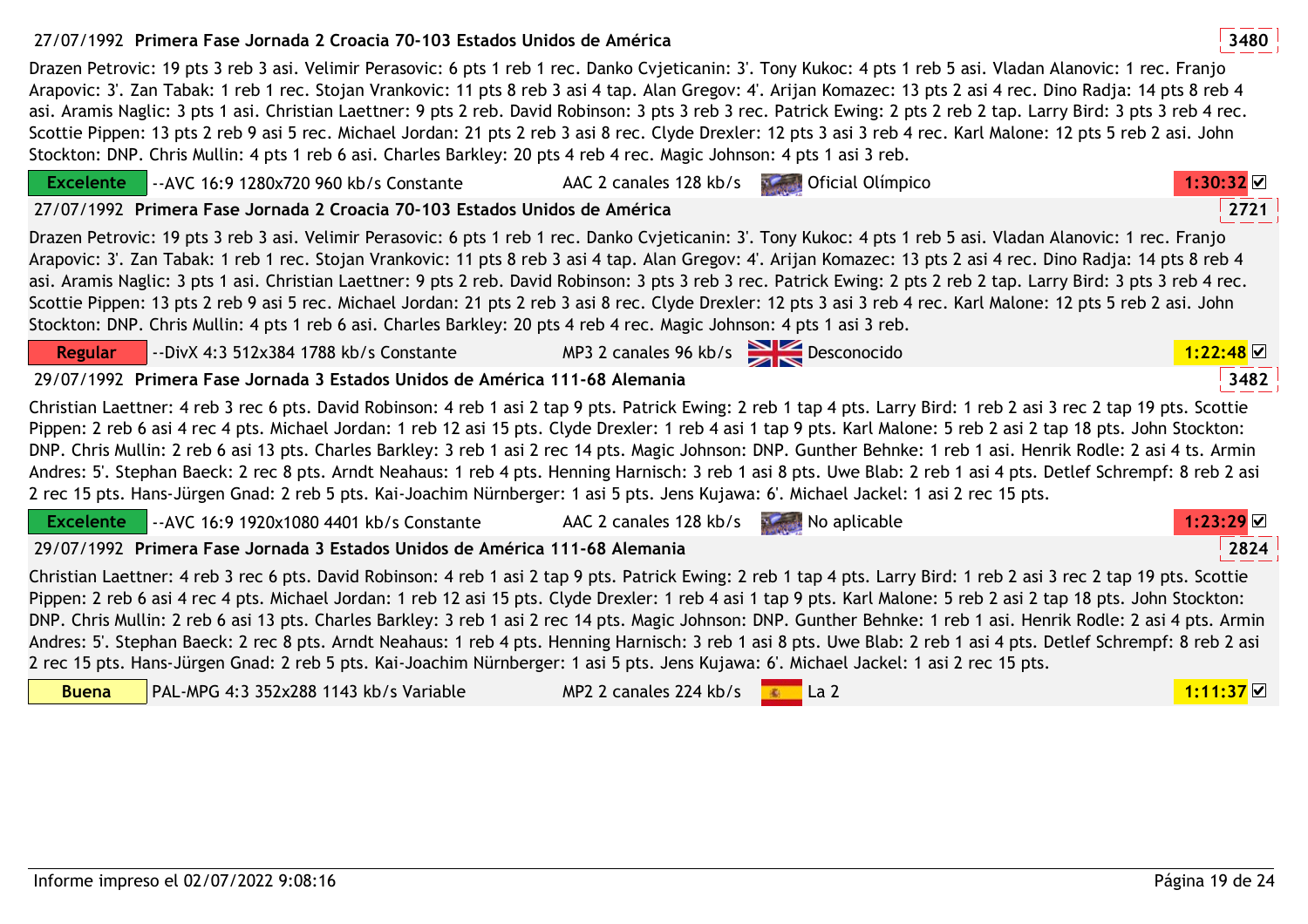## 31/07/1992 **<sup>3481</sup>Primera Fase Jornada 4 Estados Unidos de América 127-83 Brasil**

Christian Laettner: 2 reb 1 rec. David Robinson: 11 pts 3 reb 3 asi 2 rec. Patrick Ewing: 13 pts 9 reb 2 rec 2 tap. Larry Bird: 5 pts 6 reb 1 asi. Scottie Pippen: 14 pts 4 reb 4 asi. Michael Jordan: 15 pts 2 reb 7 asi 2 rec. Clyde Drexler: 8 pts 7 reb 10 asi 3 rec. Karl Malone: 12 pts 4 reb 1 asi tap. John Stockton: DNP. Chris Mullin: 19 pts 1 reb 5 asi 1 tap. Charles Barkley: 30 pts 8 reb 1 asi 4 rec 1 tap. Magic Johnson: DNP. Paulo Villas Boas: 16 pts 1 reb 2 asi 2 rec. Jorge Guerra: 2 pts 1 asi. Gerson Victalino: 2 pts 5 reb. Joao Viana: 6 pts 3 reb. Rolando Ferreira: 4 pts 1 reb 1 rec. Ricardo Cardoso: 3 asi. Maury Ponikwar: 1 reb 7 asi 3 rec. Marcel Ponikwar: 12 pts 3 reb 2 rec. Aristides Santos: 12 pts 9 reb. Wilson Kuhn: 2 pts 3 asi. Oscar Schmidt: 24 pts 2 reb 2 asi. Israel Machado: 3 pts 3 reb.

|                                                                                                                                                                                                                                                                                                                                                                                                                                                                                                                                                                                                                                                                                                                 | <b>Excelente</b>                                                                  | $\blacksquare$ --AVC 16:9 1920x1080 3343 kb/s Constante                                                                                                                                                                                                                                                                                                                                                                                                                                                                                                                                                                                                                                                         | AAC 2 canales 128 kb/s                                                                                                                                                                                                                                                                                                                                                                                                                                                                                                                                                                                                                                                                                                                                                                                                                                                                                                                                                                                                                                                                                                                        | No aplicable | $1:22:59$ $\times$    |  |
|-----------------------------------------------------------------------------------------------------------------------------------------------------------------------------------------------------------------------------------------------------------------------------------------------------------------------------------------------------------------------------------------------------------------------------------------------------------------------------------------------------------------------------------------------------------------------------------------------------------------------------------------------------------------------------------------------------------------|-----------------------------------------------------------------------------------|-----------------------------------------------------------------------------------------------------------------------------------------------------------------------------------------------------------------------------------------------------------------------------------------------------------------------------------------------------------------------------------------------------------------------------------------------------------------------------------------------------------------------------------------------------------------------------------------------------------------------------------------------------------------------------------------------------------------|-----------------------------------------------------------------------------------------------------------------------------------------------------------------------------------------------------------------------------------------------------------------------------------------------------------------------------------------------------------------------------------------------------------------------------------------------------------------------------------------------------------------------------------------------------------------------------------------------------------------------------------------------------------------------------------------------------------------------------------------------------------------------------------------------------------------------------------------------------------------------------------------------------------------------------------------------------------------------------------------------------------------------------------------------------------------------------------------------------------------------------------------------|--------------|-----------------------|--|
|                                                                                                                                                                                                                                                                                                                                                                                                                                                                                                                                                                                                                                                                                                                 | 2722<br>31/07/1992 Primera Fase Jornada 4 Estados Unidos de América 127-83 Brasil |                                                                                                                                                                                                                                                                                                                                                                                                                                                                                                                                                                                                                                                                                                                 |                                                                                                                                                                                                                                                                                                                                                                                                                                                                                                                                                                                                                                                                                                                                                                                                                                                                                                                                                                                                                                                                                                                                               |              |                       |  |
|                                                                                                                                                                                                                                                                                                                                                                                                                                                                                                                                                                                                                                                                                                                 |                                                                                   |                                                                                                                                                                                                                                                                                                                                                                                                                                                                                                                                                                                                                                                                                                                 | Christian Laettner: 2 reb 1 rec. David Robinson: 11 pts 3 reb 3 asi 2 rec. Patrick Ewing: 13 pts 9 reb 2 rec 2 tap. Larry Bird: 5 pts 6 reb 1 asi. Scottie Pippen: 14<br>pts 4 reb 4 asi. Michael Jordan: 15 pts 2 reb 7 asi 2 rec. Clyde Drexler: 8 pts 7 reb 10 asi 3 rec. Karl Malone: 12 pts 4 reb 1 asi tap. John Stockton: DNP. Chris<br>Mullin: 19 pts 1 reb 5 asi 1 tap. Charles Barkley: 30 pts 8 reb 1 asi 4 rec 1 tap. Magic Johnson: DNP. Paulo Villas Boas: 16 pts 1 reb 2 asi 2 rec. Jorge Guerra: 2<br>pts 1 asi. Gerson Victalino: 2 pts 5 reb. Joao Viana: 6 pts 3 reb. Rolando Ferreira: 4 pts 1 reb 1 rec. Ricardo Cardoso: 3 asi. Maury Ponikwar: 1 reb 7 asi 3 rec.<br>Marcel Ponikwar: 12 pts 3 reb 2 rec. Aristides Santos: 12 pts 9 reb. Wilson Kuhn: 2 pts 3 asi. Oscar Schmidt: 24 pts 2 reb 2 asi. Israel Machado: 3 pts 3 reb.<br>MP3 2 canales 96 kb/s Desconocido<br>1:22:59<br>483<br>02/08/1992 Primera Fase Jornada 5 España 81-122 Estados Unidos de América<br>MP2 2 canales 256 kb/s $\blacksquare$ La 2<br>1:13:03⊠<br>3483<br>02/08/1992 Primera Fase Jornada 5 España 81-122 Estados Unidos de América |              |                       |  |
|                                                                                                                                                                                                                                                                                                                                                                                                                                                                                                                                                                                                                                                                                                                 | <b>Regular</b>                                                                    | --DivX 4:3 512x384 1788 kb/s Constante                                                                                                                                                                                                                                                                                                                                                                                                                                                                                                                                                                                                                                                                          |                                                                                                                                                                                                                                                                                                                                                                                                                                                                                                                                                                                                                                                                                                                                                                                                                                                                                                                                                                                                                                                                                                                                               |              |                       |  |
|                                                                                                                                                                                                                                                                                                                                                                                                                                                                                                                                                                                                                                                                                                                 |                                                                                   |                                                                                                                                                                                                                                                                                                                                                                                                                                                                                                                                                                                                                                                                                                                 |                                                                                                                                                                                                                                                                                                                                                                                                                                                                                                                                                                                                                                                                                                                                                                                                                                                                                                                                                                                                                                                                                                                                               |              |                       |  |
|                                                                                                                                                                                                                                                                                                                                                                                                                                                                                                                                                                                                                                                                                                                 |                                                                                   | Jordi Villacampa: 15 pts 3 rec. José Ángel Arcega: 5 pts. Chechu Biriukov: 4 pts. Rafael Jofresa: 6 pts 2 reb 2 asi. Andrés Jimenez: 23 pts 7 reb 6 asi. Santi<br>Aldama: 1 pts. Tomás Jofresa: 2 pts. Xavi Fernández: 3 pts. Alberto Herreros: 6 pts 2 asi. Juan Antonio Orenga: 6 pts 4 reb. Quique Andreu: 11 pts 7 reb. Juan<br>Antonio San Epifanio: DNP. Christian Laettner: 2 pts 1 asi. David Robinson: 9 pts 3 reb. Patrick Ewing: 14 pts 10 reb. Larry Bird: 14 pts. Scottie Pippen: 10 pts 9<br>asi. Michael Jordan: 11 pts 5 asi. Clyde Drexler: 17 pts 3 rec 2 asi. Karl Malone: 10 reb 7 pts. John Stockton: 4 pts. Chris Mullin: 14 pts. Charles Barkley: 20 pts 6<br>reb. Magic Johnson: 1 asi. |                                                                                                                                                                                                                                                                                                                                                                                                                                                                                                                                                                                                                                                                                                                                                                                                                                                                                                                                                                                                                                                                                                                                               |              |                       |  |
|                                                                                                                                                                                                                                                                                                                                                                                                                                                                                                                                                                                                                                                                                                                 | <b>Buena</b>                                                                      | PAL-MPG 4:3 352x576 2161 kb/s Variable                                                                                                                                                                                                                                                                                                                                                                                                                                                                                                                                                                                                                                                                          |                                                                                                                                                                                                                                                                                                                                                                                                                                                                                                                                                                                                                                                                                                                                                                                                                                                                                                                                                                                                                                                                                                                                               |              |                       |  |
|                                                                                                                                                                                                                                                                                                                                                                                                                                                                                                                                                                                                                                                                                                                 |                                                                                   |                                                                                                                                                                                                                                                                                                                                                                                                                                                                                                                                                                                                                                                                                                                 |                                                                                                                                                                                                                                                                                                                                                                                                                                                                                                                                                                                                                                                                                                                                                                                                                                                                                                                                                                                                                                                                                                                                               |              |                       |  |
| Jordi Villacampa: 15 pts 3 rec. José Ángel Arcega: 5 pts. Chechu Biriukov: 4 pts. Rafael Jofresa: 6 pts 2 reb 2 asi. Andrés Jimenez: 23 pts 7 reb 6 asi. Santi<br>Aldama: 1 pts. Tomás Jofresa: 2 pts. Xavi Fernández: 3 pts. Alberto Herreros: 6 pts 2 asi. Juan Antonio Orenga: 6 pts 4 reb. Quique Andreu: 11 pts 7 reb. Juan<br>Antonio San Epifanio: DNP. Christian Laettner: 2 pts 1 asi. David Robinson: 9 pts 3 reb. Patrick Ewing: 14 pts 10 reb. Larry Bird: 14 pts. Scottie Pippen: 10 pts 9<br>asi. Michael Jordan: 11 pts 5 asi. Clyde Drexler: 17 pts 3 rec 2 asi. Karl Malone: 10 reb 7 pts. John Stockton: 4 pts. Chris Mullin: 14 pts. Charles Barkley: 20 pts 6<br>reb. Magic Johnson: 1 asi. |                                                                                   |                                                                                                                                                                                                                                                                                                                                                                                                                                                                                                                                                                                                                                                                                                                 |                                                                                                                                                                                                                                                                                                                                                                                                                                                                                                                                                                                                                                                                                                                                                                                                                                                                                                                                                                                                                                                                                                                                               |              |                       |  |
|                                                                                                                                                                                                                                                                                                                                                                                                                                                                                                                                                                                                                                                                                                                 |                                                                                   | <b>Excelente</b>   -- AVC 16:9 1920x1080 4417 kb/s Constante                                                                                                                                                                                                                                                                                                                                                                                                                                                                                                                                                                                                                                                    | AAC 2 canales 128 kb/s <b>No. 2</b> Oficial Olimpico                                                                                                                                                                                                                                                                                                                                                                                                                                                                                                                                                                                                                                                                                                                                                                                                                                                                                                                                                                                                                                                                                          |              | $1:13:03$ $\boxtimes$ |  |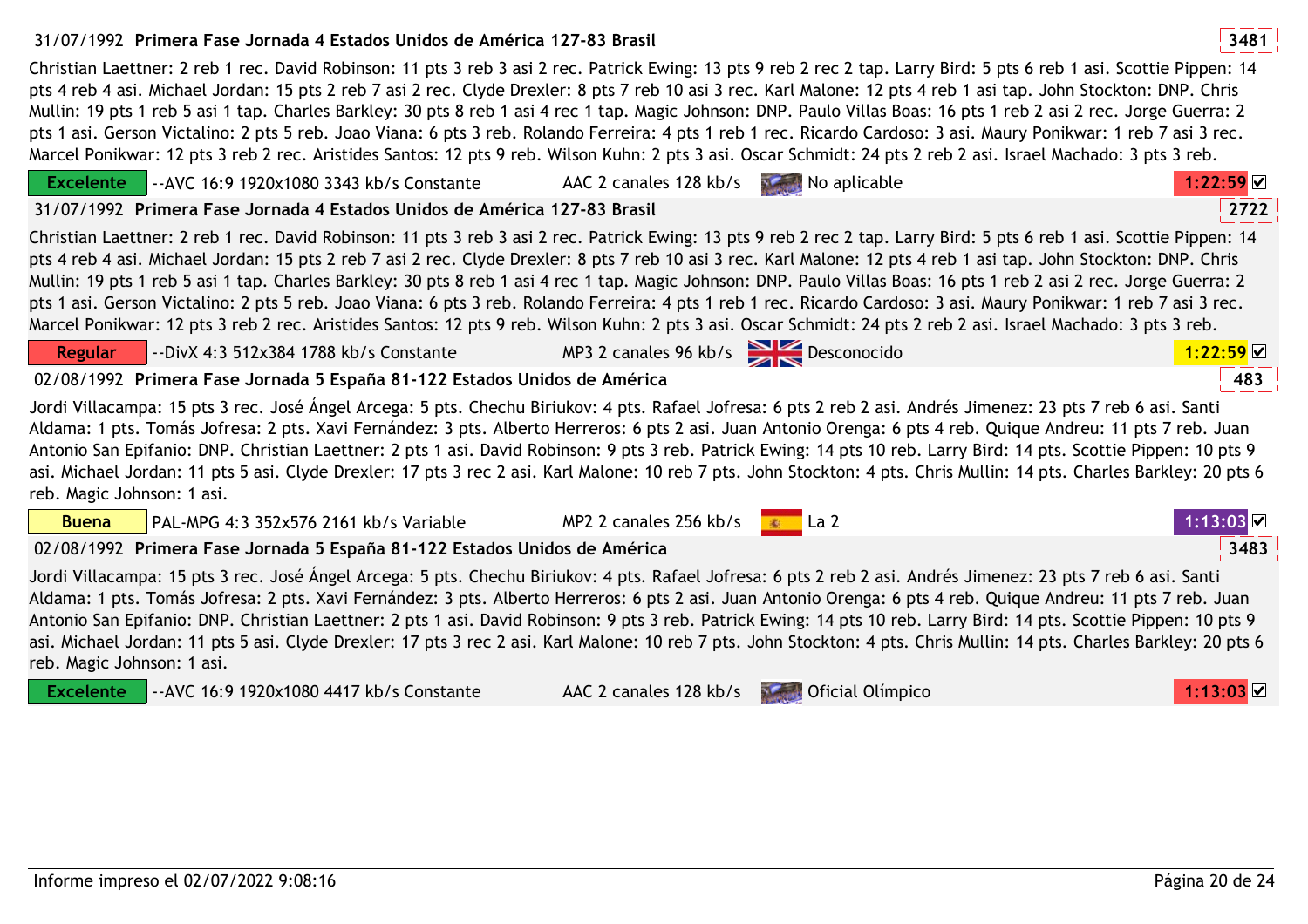## 04/08/1992 **<sup>3479</sup>Cuartos de final Estados Unidos de América 115-77 Puerto Rico**

Christian Laettner: 11 reb 8 reb 1 asi 3 tap. David Robinson: 14 pts 7 reb 1 asi 2 rec 2 tap. Patrick Ewing: 7 pts 5 reb 2 tap. Larry Bird: 7 pts 5 reb 1 asi. Scottie Pippen: 12 pts 3 reb 8 asi. Michael Jordan: 4 pts 3 reb 4 asi 2 rec. Clyde Drexler: 8 pts 1 reb 2 asi. Karl Malone: 12 pts 4 reb 2 rec. John Stockton: 6 asi. Chris Mullin: 21 pts 3 reb 3 asi 1 tap. Charles Barkley: 6 pts 1 reb 2 asi. Magic Johnson: 13 pts 3 reb 7 asi 2 rec. Piculín Ortiz: 13 pts 8 reb 2 asi. Federico López: 1 reb 3 rec. Raymond Gause: 3 pts. Edwin Pellot: 9 pts 1 asi 1 rec. Jerome Mincy: 3 reb 1 asi. James Carter: 6 pts 2 reb 4 asi. Javier Colón: 3 reb 1 asi. Ramón Rivas: 6 pts 3 reb 1 asi. Mario Morales: 9 pts 2 reb 1 asi. Édgar de León: 11 pts 3 reb 1 rec. Eddie Cassiano: 13 pts 1 reb. Richard Soto: 4 pts 5 reb 1 rec.

| $\sim$ -AVC 16:9 1920x1080 3509 kb/s Constante<br><b>Excelente</b>                                                                                                                                                                                                                                                                                                                                                                                                                                                                                                                                                                                                                                                                                                                                                                                                                                                                                       | AAC 2 canales 128 kb/s                | <b>Contract Olimpico</b> | 1:29:37     |  |
|----------------------------------------------------------------------------------------------------------------------------------------------------------------------------------------------------------------------------------------------------------------------------------------------------------------------------------------------------------------------------------------------------------------------------------------------------------------------------------------------------------------------------------------------------------------------------------------------------------------------------------------------------------------------------------------------------------------------------------------------------------------------------------------------------------------------------------------------------------------------------------------------------------------------------------------------------------|---------------------------------------|--------------------------|-------------|--|
| 04/08/1992 Cuartos de final Estados Unidos de América 115-77 Puerto Rico                                                                                                                                                                                                                                                                                                                                                                                                                                                                                                                                                                                                                                                                                                                                                                                                                                                                                 |                                       |                          | 2723        |  |
| Christian Laettner: 11 reb 8 reb 1 asi 3 tap. David Robinson: 14 pts 7 reb 1 asi 2 rec 2 tap. Patrick Ewing: 7 pts 5 reb 2 tap. Larry Bird: 7 pts 5 reb 1 asi. Scottie<br>Pippen: 12 pts 3 reb 8 asi. Michael Jordan: 4 pts 3 reb 4 asi 2 rec. Clyde Drexler: 8 pts 1 reb 2 asi. Karl Malone: 12 pts 4 reb 2 rec. John Stockton: 6 asi. Chris<br>Mullin: 21 pts 3 reb 3 asi 1 tap. Charles Barkley: 6 pts 1 reb 2 asi. Magic Johnson: 13 pts 3 reb 7 asi 2 rec. Piculín Ortiz: 13 pts 8 reb 2 asi. Federico López: 1 reb<br>3 rec. Raymond Gause: 3 pts. Edwin Pellot: 9 pts 1 asi 1 rec. Jerome Mincy: 3 reb 1 asi. James Carter: 6 pts 2 reb 4 asi. Javier Colón: 3 reb 1 asi. Ramón Rivas: 6<br>pts 3 reb 1 asi. Mario Morales: 9 pts 2 reb 1 asi. Édgar de León: 11 pts 3 reb 1 rec. Eddie Cassiano: 13 pts 1 reb. Richard Soto: 4 pts 5 reb 1 rec.                                                                                                  |                                       |                          |             |  |
| --DivX 4:3 512x348 1522 kb/s Constante<br>Regular                                                                                                                                                                                                                                                                                                                                                                                                                                                                                                                                                                                                                                                                                                                                                                                                                                                                                                        | MP3 2 canales 96 kb/s Desconocido     |                          | $1:19:37$ ⊠ |  |
| 06/08/1992 Semifinal Lituania 76-127 Estados Unidos de América                                                                                                                                                                                                                                                                                                                                                                                                                                                                                                                                                                                                                                                                                                                                                                                                                                                                                           |                                       |                          | 159         |  |
| Valdemaras Chomicius: 2 reb 2 asi 1 rec. Alvydas Pazdrarzdis: 2 reb 1 asi 1 rec 3 pts. Arunas Visockas: 1 rec 2 pts. Darius Dimavicius: 1 reb 2 pts. Romanas<br>Bradzdauskis: 3 reb 1 rec. Gintaras Krapikas: 1 asi 5 pts. Rimas Kurtinaitis: 3 reb 1 asi 1 tap 12 pts. Arvydas Sabonis: 8 reb 2 asi 4 tap 11 pts. Arturas Karnisovas:<br>1 reb 10 pts. Sarunas Marciulionis: 2 reb 8 asi 6 fpr 20 fpr. Gintaras Einikis: 1 reb 6 pts. Sergejus Jovaisa: 1 rec 5 pts. Christian Laettner: 1 asi 1 rec 1 pts. David<br>Robinson: 8 reb 2 rec 2 tap 13 pts. Patrick Ewing: 1 tap 10 pts. Larry Bird: 6 reb 6 asi 2 rec 10 pts. Scottie Pippen: 1 reb 2 asi 2 rec 2 pts. Michael Jordan: 3 reb 4<br>asi 6 rec 21 pts. Clyde Drexler: 3 reb 4 asi 1 rec 10 pts. Karl Malone: 7 reb 1 asi 18 pts. John Stockton: 1 reb 1 asi 5 pts. Chris Mullin: 1 reb 1 asi 10 pts. Charles<br>Barkley: 4 reb 1 asi 3 rec 13 pts. Earvin Magic Johnson: 3 reb 8 asi 14 pts. |                                       |                          |             |  |
| Muy buena   P+N-MPG 4:3 720x480 8000 kb/s Constante                                                                                                                                                                                                                                                                                                                                                                                                                                                                                                                                                                                                                                                                                                                                                                                                                                                                                                      | MP2 2 canales 192 kb/s<br>Eurosport   |                          | 1:13:35     |  |
| 06/08/1992 Semifinal Lituania 76-127 Estados Unidos de América                                                                                                                                                                                                                                                                                                                                                                                                                                                                                                                                                                                                                                                                                                                                                                                                                                                                                           |                                       |                          | 3598        |  |
| Valdemaras Chomicius: 2 reb 2 asi 1 rec. Alvydas Pazdrarzdis: 2 reb 1 asi 1 rec 3 pts. Arunas Visockas: 1 rec 2 pts. Darius Dimavicius: 1 reb 2 pts. Romanas<br>Bradzdauskis: 3 reb 1 rec. Gintaras Krapikas: 1 asi 5 pts. Rimas Kurtinaitis: 3 reb 1 asi 1 tap 12 pts. Arvydas Sabonis: 8 reb 2 asi 4 tap 11 pts. Arturas Karnisovas:<br>1 reb 10 pts. Sarunas Marciulionis: 2 reb 8 asi 6 fpr 20 fpr. Gintaras Einikis: 1 reb 6 pts. Sergejus Jovaisa: 1 rec 5 pts. Christian Laettner: 1 asi 1 rec 1 pts. David<br>Robinson: 8 reb 2 rec 2 tap 13 pts. Patrick Ewing: 1 tap 10 pts. Larry Bird: 6 reb 6 asi 2 rec 10 pts. Scottie Pippen: 1 reb 2 asi 2 rec 2 pts. Michael Jordan: 3 reb 4<br>asi 6 rec 21 pts. Clyde Drexler: 3 reb 4 asi 1 rec 10 pts. Karl Malone: 7 reb 1 asi 18 pts. John Stockton: 1 reb 1 asi 5 pts. Chris Mullin: 1 reb 1 asi 10 pts. Charles<br>Barkley: 4 reb 1 asi 3 rec 13 pts. Earvin Magic Johnson: 3 reb 8 asi 14 pts. |                                       |                          |             |  |
| <b>Excelente</b><br>--AVC 16:9 1920x1080 6000 kb/s Variable                                                                                                                                                                                                                                                                                                                                                                                                                                                                                                                                                                                                                                                                                                                                                                                                                                                                                              | AAC 2 canales 62 kb/s Second Olimpico |                          | 1:12:35     |  |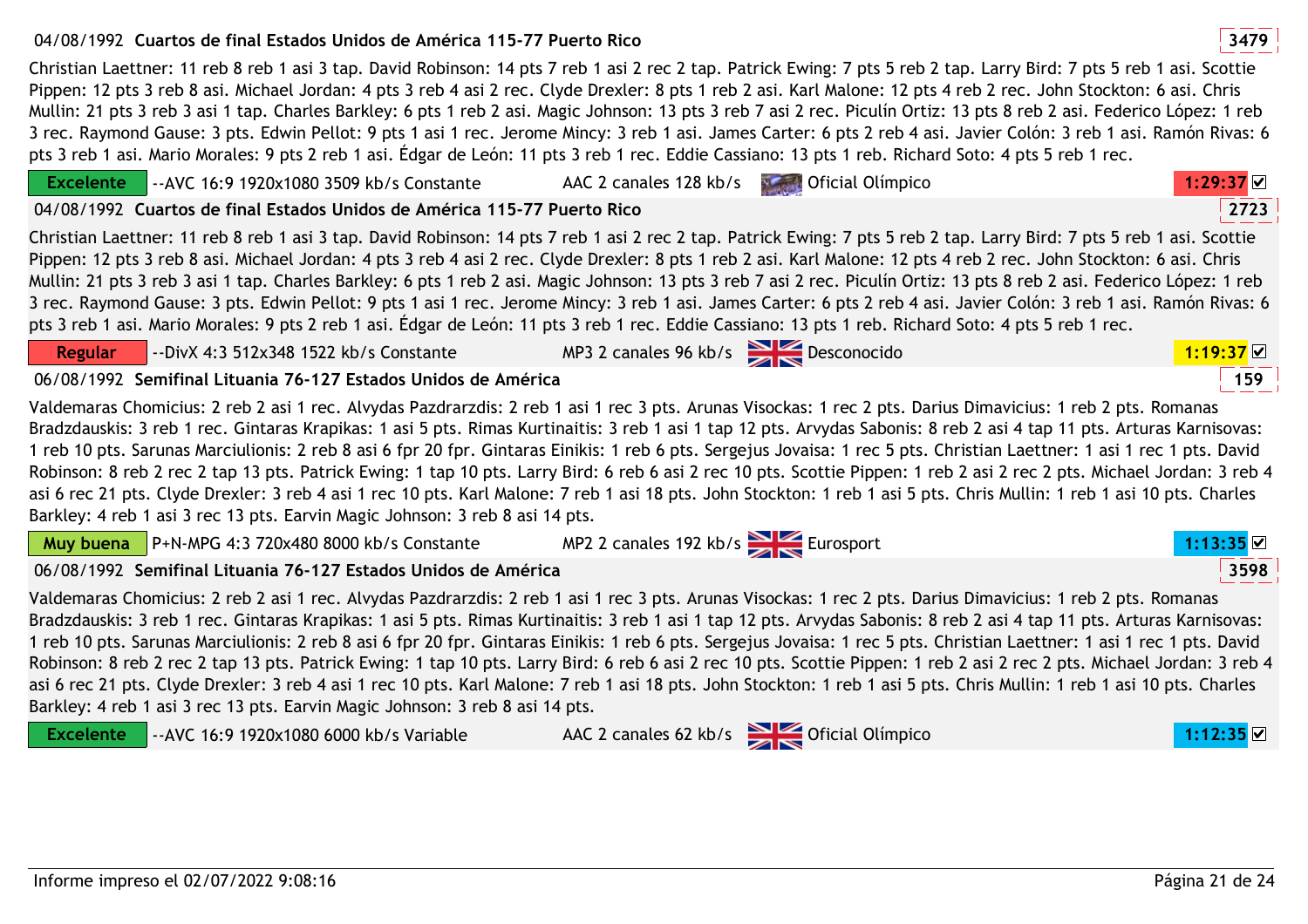## 06/08/1992 **<sup>3597</sup>Semifinal Lituania 76-127 Estados Unidos de América**

Valdemaras Chomicius: 2 reb 2 asi 1 rec. Alvydas Pazdrarzdis: 2 reb 1 asi 1 rec 3 pts. Arunas Visockas: 1 rec 2 pts. Darius Dimavicius: 1 reb 2 pts. Romanas Bradzdauskis: 3 reb 1 rec. Gintaras Krapikas: 1 asi 5 pts. Rimas Kurtinaitis: 3 reb 1 asi 1 tap 12 pts. Arvydas Sabonis: 8 reb 2 asi 4 tap 11 pts. Arturas Karnisovas: 1 reb 10 pts. Sarunas Marciulionis: 2 reb 8 asi 6 fpr 20 fpr. Gintaras Einikis: 1 reb 6 pts. Sergejus Jovaisa: 1 rec 5 pts. Christian Laettner: 1 asi 1 rec 1 pts. David Robinson: 8 reb 2 rec 2 tap 13 pts. Patrick Ewing: 1 tap 10 pts. Larry Bird: 6 reb 6 asi 2 rec 10 pts. Scottie Pippen: 1 reb 2 asi 2 rec 2 pts. Michael Jordan: 3 reb 4 asi 6 rec 21 pts. Clyde Drexler: 3 reb 4 asi 1 rec 10 pts. Karl Malone: 7 reb 1 asi 18 pts. John Stockton: 1 reb 1 asi 5 pts. Chris Mullin: 1 reb 1 asi 10 pts. Charles Barkley: 4 reb 1 asi 3 rec 13 pts. Earvin Magic Johnson: 3 reb 8 asi 14 pts.

| <b>Excelente</b>                                                                                                                                                                                                                                                                                                                                                                                                                                                                                                                                                                                                                                                                                                                                                   | -- AVC 16:9 1920x1080 6000 kb/s Variable                  |                        | AAC 2 canales 62 kb/s State Oficial Olímpico | 1:07:30        |
|--------------------------------------------------------------------------------------------------------------------------------------------------------------------------------------------------------------------------------------------------------------------------------------------------------------------------------------------------------------------------------------------------------------------------------------------------------------------------------------------------------------------------------------------------------------------------------------------------------------------------------------------------------------------------------------------------------------------------------------------------------------------|-----------------------------------------------------------|------------------------|----------------------------------------------|----------------|
|                                                                                                                                                                                                                                                                                                                                                                                                                                                                                                                                                                                                                                                                                                                                                                    | 08/08/1992 Final Croacia 85-117 Estados Unidos de América |                        |                                              | 3599           |
| Drazen Petrovic: 24 pts 8 fpr 5 asi. Velimir Perasovic: 6 pts 2 asi. Danko Cvjeticanin: 1 asi. Tony Kukoc: 16 pts 9 asi 5 reb. Vladan Alanovic: 1 reb 1 asi 2 rec.<br>Franjo Arapovic: 7 pts 4 reb. Zan Tabak: 1 reb. Stojko Vrankovic: 1 reb. Alan Gregov: 3 pts. Arijan Komazec: 4 pts. Dino Radja: 23 pts 6 reb. Aramis Naglic: 2<br>pts. Christian Laettner: 2 pts. David Robinson: 9 pts 2 reb 1 tap. Patrick Ewing: 15 pts 6 reb 1 tap. Larry Bird: 2 reb 1 rec. Scottie Pippen: 12 pts 4 asi 2 reb 2<br>rec. Michael Jordan: 22 pts 3 reb 2 rec. Clyde Drexler: 10 pts 3 reb 3 asi. Karl Malone: 6 pts 4 reb 2 rec. John Stockton: 2 pts 1 asi. Chris Mullin: 11 pts 1 reb 4<br>asi. Charles Barkley: 17 pts 4 asi 4 rec. Magic Johnson 11 pts 3 reb 6 asi. |                                                           |                        |                                              |                |
| <b>Excelente</b>                                                                                                                                                                                                                                                                                                                                                                                                                                                                                                                                                                                                                                                                                                                                                   | -- AVC 16:9 1920x1080 6000 kb/s Variable                  |                        | AAC 2 canales 160 kb/s Oficial Olímpico      | $1:35:17$ $\&$ |
|                                                                                                                                                                                                                                                                                                                                                                                                                                                                                                                                                                                                                                                                                                                                                                    | 08/08/1992 Final Croacia 85-117 Estados Unidos de América |                        |                                              | 734            |
| Drazen Petrovic: 24 pts 8 fpr 5 asi. Velimir Perasovic: 6 pts 2 asi. Danko Cvjeticanin: 1 asi. Tony Kukoc: 16 pts 9 asi 5 reb. Vladan Alanovic: 1 reb 1 asi 2 rec.<br>Franjo Arapovic: 7 pts 4 reb. Zan Tabak: 1 reb. Stojko Vrankovic: 1 reb. Alan Gregov: 3 pts. Arijan Komazec: 4 pts. Dino Radja: 23 pts 6 reb. Aramis Naglic: 2<br>pts. Christian Laettner: 2 pts. David Robinson: 9 pts 2 reb 1 tap. Patrick Ewing: 15 pts 6 reb 1 tap. Larry Bird: 2 reb 1 rec. Scottie Pippen: 12 pts 4 asi 2 reb 2<br>rec. Michael Jordan: 22 pts 3 reb 2 rec. Clyde Drexler: 10 pts 3 reb 3 asi. Karl Malone: 6 pts 4 reb 2 rec. John Stockton: 2 pts 1 asi. Chris Mullin: 11 pts 1 reb 4<br>asi. Charles Barkley: 17 pts 4 asi 4 rec. Magic Johnson 11 pts 3 reb 6 asi. |                                                           |                        |                                              |                |
| Muy buena                                                                                                                                                                                                                                                                                                                                                                                                                                                                                                                                                                                                                                                                                                                                                          | PAL-MPG 4:3 720x576 6000 kb/s Constante                   | MP2 2 canales 192 kb/s | Teledeporte                                  | 1:12:50        |
|                                                                                                                                                                                                                                                                                                                                                                                                                                                                                                                                                                                                                                                                                                                                                                    | 08/08/1992 Final Croacia 85-117 Estados Unidos de América |                        |                                              | 464            |
| Drazen Petrovic: 24 pts 8 fpr rec 5 asi. Velimir Perasovic: 6 pts 2 asi. Danko Cvjeticanin: 1 asi. Tony Kukoc: 16 pts 9 asi 5 reb. Vladan Alanovic: 1 asi 1 reb.<br>Franjo Arapovic: 4 reb. Zan Tabak: 1 reb. Stojan Vrankovic: 1 reb. Alan Gregov: 3 pts. Arijan Komazec: 4 pts. Dino Radja: 23 pts 6 reb. Aramis Naglic: 2 pts.<br>Christian Laettner: 2 pts. David Robinson: 9 pts 2 reb. Patrick Ewing: 15 pts 6 reb. Larry Bird: 2 reb. Michael Jordan: 22 pts 3 reb. Clyde Drexler: 10 pts 3 asi 3<br>reb. Scottie Pippen: 12 pts 4 asi. Karl Malone: 6 pts 4 reb. John Stockton: 2 pts 1 asi. Chris Mullin: 11 pts 4 asi. Charles Barkley: 17 pts 4 asi 4 rec. Magic<br>Johnson: 11 pts 6 asi 3 reb.                                                        |                                                           |                        |                                              |                |
| Muy buena                                                                                                                                                                                                                                                                                                                                                                                                                                                                                                                                                                                                                                                                                                                                                          | PAL-MPG 4:3 720x576 4000 kb/s Constante                   | MP2 2 canales 224 kb/s | $\overline{\bullet}$ La 2                    | 1:25:16        |
| 1995-1996                                                                                                                                                                                                                                                                                                                                                                                                                                                                                                                                                                                                                                                                                                                                                          |                                                           |                        |                                              |                |
|                                                                                                                                                                                                                                                                                                                                                                                                                                                                                                                                                                                                                                                                                                                                                                    | <b>National Basketball Asociation</b>                     |                        |                                              |                |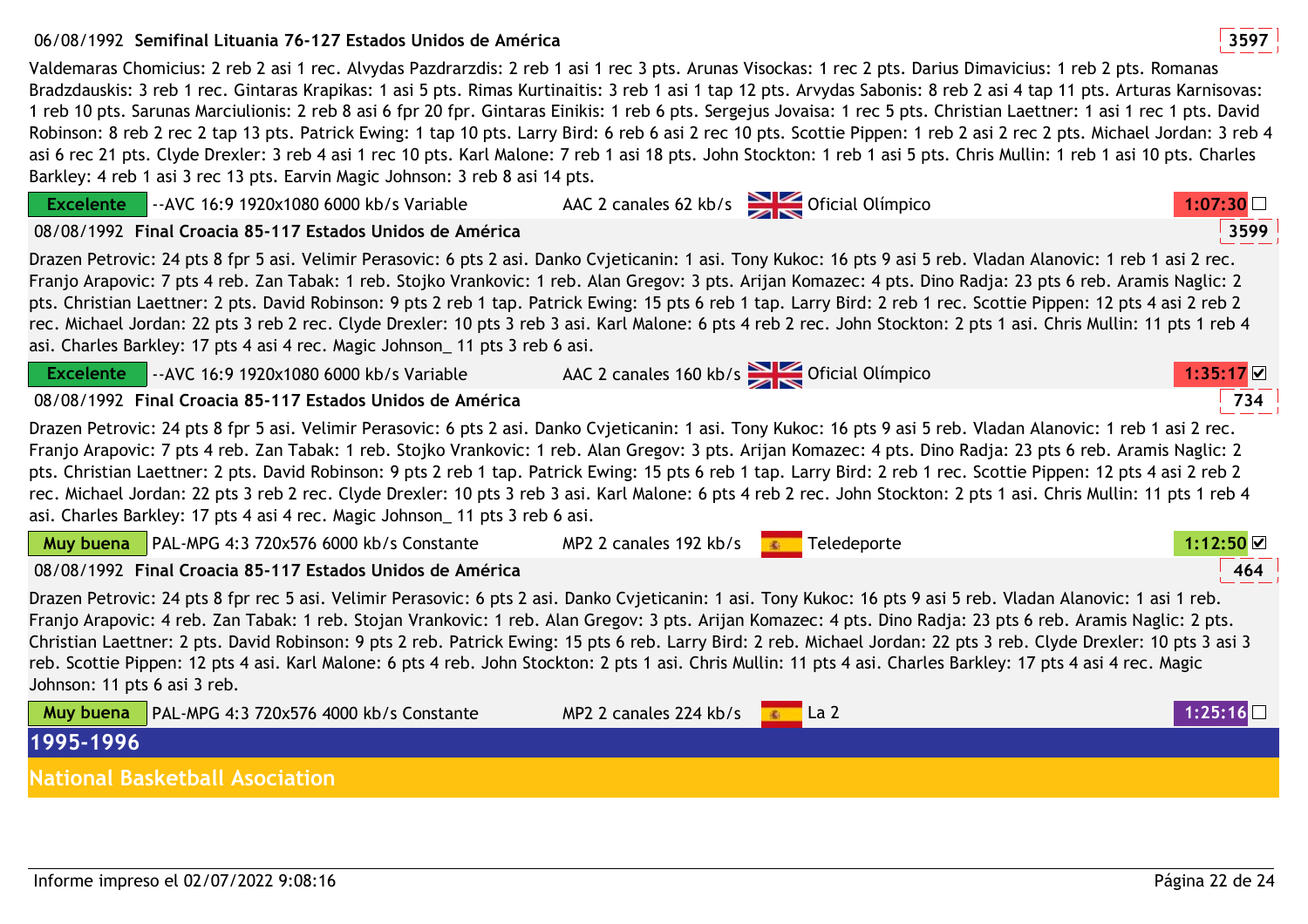## 30/01/1996 **<sup>610</sup>Liga Regular Los Ángeles Lakers 128-118 Golden State Warriors**

 Cedric Ceballos: 33 pts 7 reb 3 asi. Magic Johnson: 19 pts 10 asi 8 reb. Elden Campbell: 14 pts 9 reb 8 asi. Vlade Divac: 12 pts 9 reb 4 asi. Nick Van Exel: 16 pts 6 asi. Eddie Jones: 6 pts 4 asi 3 rec. Anthony Peeler: 13 pts 3 rec. Sedale Threatt: 13 pts 6 asi. George Lynch: 2 ps. Derek Strong: 1 rec 1 asi. Latrell Sprewell: 22 pts 8 reb 7 asi. Joe Smith: 23 pts 10 reb. Tim Hardaway: 24 pts 10 asi. Chris Gatling: 21 pts 8 reb. Joe Smith: 10 reb 7 pts. B.J. Armstrong: 10 pts 3 asi. Jerome Kersey: 2 reb 2 pts. Rony Seikaly: 4 reb 2 pts. Chris Mullin: 10 pts 4 asi 3 reb. Clifford Rozier: 6 reb 2 pts. Jon Barry: 2 pts.

| <b>Excelente</b>                                                                                                                                                  | $\blacksquare$ PAL-MPG - - - kb/s -                                                                                                                                  | AC3 2 canales - kb/s |  | Desconocido | 2:38:02 |  |
|-------------------------------------------------------------------------------------------------------------------------------------------------------------------|----------------------------------------------------------------------------------------------------------------------------------------------------------------------|----------------------|--|-------------|---------|--|
| 2002                                                                                                                                                              |                                                                                                                                                                      |                      |  |             |         |  |
| Partido del Centenario                                                                                                                                            |                                                                                                                                                                      |                      |  |             |         |  |
|                                                                                                                                                                   | 06/01/2002 Real Madrid C.F. 110-104 Magic All Star                                                                                                                   |                      |  |             | 452     |  |
| Alberto Angulo: 16 pts 3 asi 2 reb. Eric Struelens: 12 pts 8 reb 3 asi. Aleksandar Djorjevic: 13 pts 4 asi 2 reb. Lucio Angulo: 8 pts 6 reb 3 asi 2 rec. Dusan    |                                                                                                                                                                      |                      |  |             |         |  |
| Vukcevic: 16 pts 2 reb 3 asi. Zan Tabak: 6 pts 4 reb 2 asi tap. Alberto Herreros: 15 pts 2 asi 1 reb. Dragan Tarlac: 2 pts 1 reb. Toñín Llorente: 2 asi. Dragan   |                                                                                                                                                                      |                      |  |             |         |  |
|                                                                                                                                                                   | Tarlac: 2 pts 1 reb 1 asi. Iker Iturbe: 8 reb 4 pts 4 asi 2 rec. Edu Hernández-Sonseca: 6 pts 2 reb 1 tap. Jean-Marc Jaumin: 7 pts 5 asi 2 reb. Magic Johnson: 5 pts |                      |  |             |         |  |
| 2 asi 1 reb. Kareem Abdul-Jabbar Jr: 1 reb 1 asi. Earvin Magic Johnson: 15 pts 13 asi 4 reb. Anthony Miller: 19 pts 6 reb 4 rec 2 asi. André Larry: 37 pts 6 reb. |                                                                                                                                                                      |                      |  |             |         |  |

Cedric Ceballos: 10 pts 8 reb. Reggie Fox: 3 reb 2 pts. Greg Minor: 3 pts 1 reb. Tellis Frank: 4 pts 5 reb. Troy Collins: 5 pts 3 reb. Gene Myvett: 5 pts 3 asi. Corey Reader: 4 pts 3 reb 1 asi. Marquell Henry: 1 reb 1 asi. Greg Miller: DNP.

**Buena**

PAL-MPG 4:3 352x576 9800 kb/s Variable

AC3 2 canales 224 kb/s **La 2 1:33:53 V**